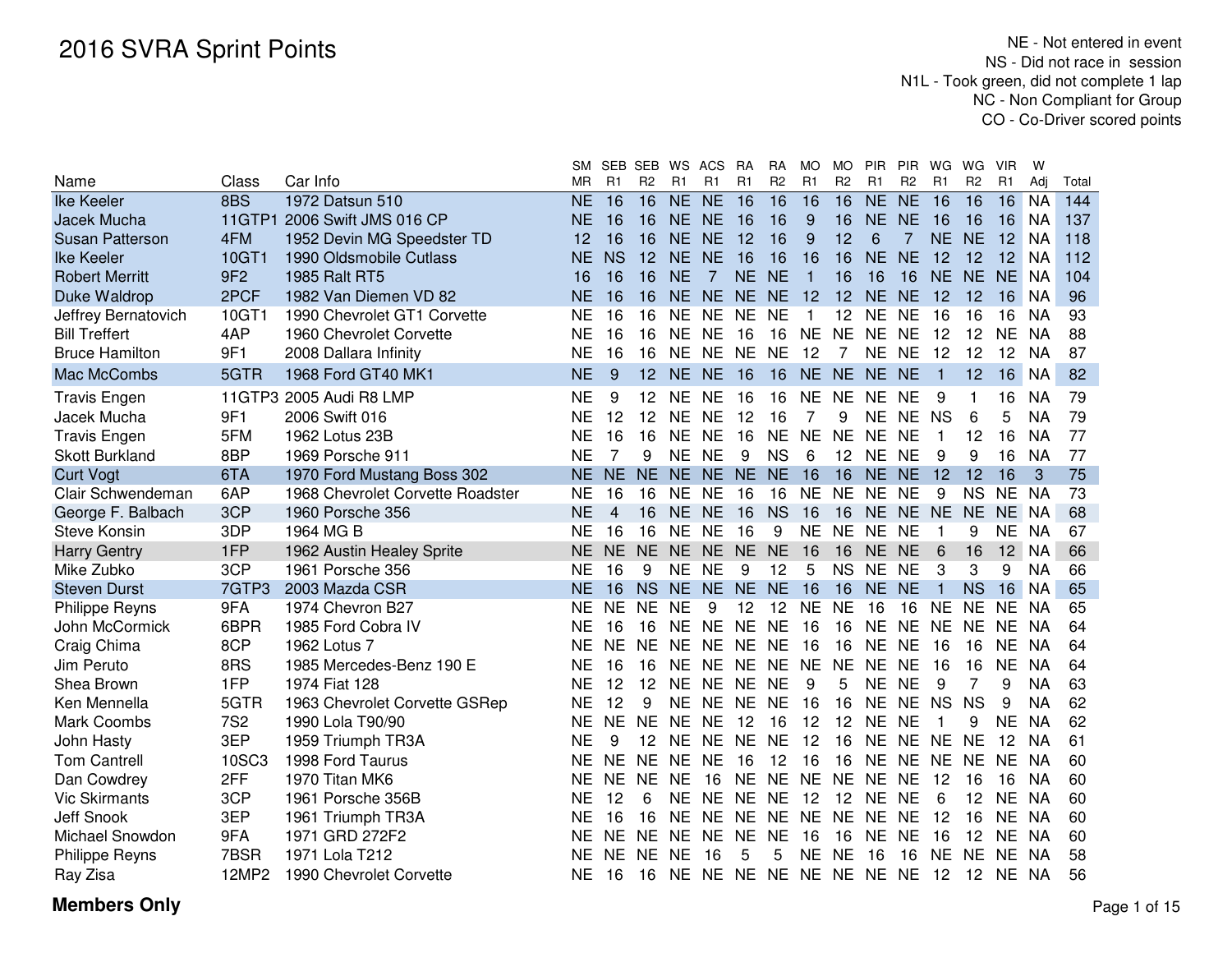| SM SEB-SEB WS ACS RA RA MO MO PIR PIR WG WG VIR W |  |  |
|---------------------------------------------------|--|--|
|---------------------------------------------------|--|--|

| Name                  | Class            | Car Info                         | MR.       | R1        | R <sub>2</sub> | R1        | R1                               | R1 | R <sub>2</sub> | R1             | R <sub>2</sub>  | R <sub>1</sub>             | <b>R2</b> | R1              | R <sub>2</sub> | R1        | Adi       | Total |
|-----------------------|------------------|----------------------------------|-----------|-----------|----------------|-----------|----------------------------------|----|----------------|----------------|-----------------|----------------------------|-----------|-----------------|----------------|-----------|-----------|-------|
| <b>David Nicholas</b> | 1FP              | 1960 MG A                        | <b>NE</b> | 16        | 16             |           | NE NE NE NE NE NE NE NE          |    |                |                |                 |                            |           | 12              |                | 12 NS NA  |           | 56    |
| <b>Charles Guest</b>  | 8CP              | 1981 Mazda RX7                   | <b>NE</b> | 16        | <b>NS</b>      |           | NE NE NE NE                      |    |                | 9              |                 | NS NE NE                   |           | 12              | 12             | 7         | <b>NA</b> | 56    |
| Ceasar Cone           | 3CP              | 1967 Alfa Romeo Duetto           | NE        | 7         | 12             |           | NE NE NE NE                      |    |                | 6              | 9               | <b>NE</b>                  | <b>NE</b> | 9               | 5              | 7         | <b>NA</b> | 55    |
| <b>Fritz Seidel</b>   | <b>7S2</b>       | 2004 Carbir CS2                  | <b>NE</b> | 16        | 16             | <b>NE</b> | <b>NE</b>                        |    |                |                | 16 NS NE NE NE  |                            | <b>NE</b> | $\mathbf{1}$    | 6              | <b>NE</b> | <b>NA</b> | 55    |
| Scott Kissinger       | 8AP              | 1971 Datsun 240Z                 | <b>NE</b> | 9         | 12             | <b>NE</b> | NE NE NE NE NE NE                |    |                |                |                 |                            | <b>NE</b> | 9               | 9              | 16        | <b>NA</b> | 55    |
| Simon Green           | 7VS <sub>2</sub> | 1985 Shrike P15                  | <b>NE</b> | NE.       |                |           | NE NE NE NE NE                   |    |                | 12             | 9               | NE NE                      |           | -1              | 16             | 16        | <b>NA</b> | 54    |
| <b>Tony Parella</b>   | 4BP              | 1958 Chevrolet Corvette Roadster | <b>NE</b> | 16        | <b>NS</b>      |           | NE NE NE NE                      |    |                | 9              | 16              | NE NE NS                   |           |                 | 12             | NE NA     |           | 53    |
| <b>Ross Bremer</b>    | 8RS              | 1972 Euro.Ford Escort MKI        | <b>NE</b> |           |                |           | NE NE NE NE NE NE 16             |    |                |                |                 | 12 NE NE                   |           | 12              | 12             | NE NA     |           | 52    |
| Allen Goode           | 3DP              | 1967 Triumph TR4A                | <b>NE</b> | 12        |                |           | 12 NE NE NE NE NE NE NE          |    |                |                |                 |                            | <b>NE</b> | 12              | 7              | 7         | <b>NA</b> | 50    |
| <b>Tom Fraelich</b>   | 9FC              | 1979 March Super Vee             | <b>NE</b> | <b>NE</b> |                |           | NE NE NE NE NE 16                |    |                |                |                 | 16 NE NE                   |           | 1               | 16             | <b>NE</b> | <b>NA</b> | 49    |
| <b>Bruce Hamilton</b> | 2FB              | 1970 Brabham BT 36               | <b>NE</b> | 16        |                |           | 16 NE NE NE NE 16                |    |                |                |                 | NS NE NE NE NE             |           |                 |                | NE NA     |           | 48    |
| <b>Bob Hatle</b>      | 2PCF             | 1984 Swift DB-1                  | <b>NE</b> | NE.       |                |           | NE NE 16 NE NE 16                |    |                |                |                 | 16 NE NE NE NE             |           |                 |                | NE NA     |           | 48    |
| Ross Bremer           | 3BS              | 1968 Euro.Ford Escort MKI        | NE.       | 16        |                |           | 16 NE NE NE NE NE NE NE NE NE NE |    |                |                |                 |                            |           |                 |                | 16        | <b>NA</b> | 48    |
| David Gussack         | 3EP              | 1963 Triumph Spitfire            | NF.       | NE.       |                |           | NE NE NE NE NE NE NE NE NE       |    |                |                |                 |                            |           | 16              | 16             | 16        | <b>NA</b> | 48    |
| <b>Robert Mocas</b>   | 8DP              | 1969 Alfa Romeo Spyder           | NF        | <b>NE</b> |                |           | NE NE NE NE NE NE NE NE NE       |    |                |                |                 |                            |           | 16              | 16             | 16        | <b>NA</b> | 48    |
| David Porter          |                  | 11GTP3 2007 Pescarolo 01 Judd    | ΝE        | 16        |                |           | 16 NE NE NE NE NE NE NE NE       |    |                |                |                 |                            |           | 3               | 12             | <b>NE</b> | <b>NA</b> | 47    |
| Dawn Myers            | 3EP              | 1961 MG A                        | <b>NE</b> | 12        | 9              |           | NE NE NE NE NE NE NE NE          |    |                |                |                 |                            |           | 12              | 12             | NE NA     |           | 45    |
| <b>Bill Schwacke</b>  | 4BP              | 1955 Chevrolet Corvette          | NF        | NE.       |                |           | NE NE NE NE NE                   |    |                | $\overline{1}$ |                 | 12 NE NE                   |           | 16              | 16             | NE NA     |           | 45    |
| Doc Bundy             | 5FM              | 1964 Lotus 23B                   | ΝE        | NE        |                |           | NE NE NE NE NE 12                |    |                |                |                 | 16 NE NE                   |           | $\mathbf 1$     | 16             | NE NA     |           | 45    |
| Doug Richmond         | 10GT4            | 2008 Ford Falcon GT1             | NF        |           |                |           | NE NE NE NE NE NE NE NE NE NE    |    |                |                |                 |                            |           | 12              | 16             | 16        | <b>NA</b> | 44    |
| Mark Clark            | 2CF              | 1978 Crossle 32F                 | <b>NE</b> |           |                |           | NE NE NE NE NE NE 12 NS NE NE    |    |                |                |                 |                            |           | 16              | 16             | NE.       | <b>NA</b> | 44    |
| James Cullen          | 5ASR             | 1970 Lola T70 MK IIIB            | NE.       | 12        | NS NE NE       |           |                                  | 16 |                |                |                 | 16 NE NE NE NE NE NE NE NA |           |                 |                |           |           | 44    |
| Jeff McKee            | 5GTR             | 1968 Superformance GT40          | <b>NE</b> | -16       |                |           | 16 NE NE NE NE NE NE NE NE NE NE |    |                |                |                 |                            |           |                 |                | 12        | NA.       | 44    |
| Craig Skeels          | 6BP              | 1965 Ford Mustang                | 16        | NE.       | NE.            | - 12      | 16 NE NE NE NE NE NE NE NE NE    |    |                |                |                 |                            |           |                 |                |           | <b>NA</b> | 44    |
| Michael Spence        | 2FF              | 1972 Crossle 20F                 | ΝE        | <b>NE</b> |                |           | NE NE NE NE NE                   |    |                | 9              |                 | 16 NE NE                   |           | 7               | 9              |           | <b>NA</b> | 42    |
| Ron Hornig            | 2FB              | 1971 Brabham BT35                | NF        |           |                |           | NE NE NE NE NE NE NE NE 16       |    |                |                |                 |                            | 16        | NE NE           |                | 9         | <b>NA</b> | 41    |
| Harry McPherson       | 6AS              | 1965 Ford Mustang GT350          | NE.       |           |                |           | NE NE NE NE NE NE 12             |    |                |                |                 | 12 NE NE                   |           | -1              | 16             | NE.       | <b>NA</b> | 41    |
| Lisa Hansen           | 8BP              | 1969 Porsche 911S                | NE.       |           |                |           | NE NE NE NE NE NE 12             |    |                |                | 9               | NE NE                      |           | 4               | 16             | NE NA     |           | 41    |
| Andre Ahrle           | 6AP              | 1965 Cobra CompR                 | NF        |           |                |           | NE NE NE NE NE NE 12             |    |                |                |                 | 16 NE NE                   |           | 12 <sup>2</sup> | <b>NS</b>      | NE NA     |           | 40    |
| George F. Balbach     | 8AP              | 1966 Porsche 911                 | NE.       | 12        | DQ NE NE       |           |                                  | 12 | 16             |                |                 | NE NE NE NE NE             |           |                 | NE.            | NE NA     |           | 40    |
| Kurt Fischer          | 2FF              | 1970 Lola T200                   | <b>NE</b> |           | NE NE NE NE    |           |                                  | 6  |                |                |                 | NS 12 NS NE NE             |           | 9               | 12             | NE NA     |           | 39    |
| <b>Russell Poole</b>  | 8CP              | 1970 Porsche 914/6               | NF        | 12        |                |           | 16 NE NE NE NE NE NE NE NE       |    |                |                |                 |                            |           | 6               | 5              | <b>NE</b> | <b>NA</b> | 39    |
| James Moore           | 2CF              | 1980 Lola T540                   | NE.       | NE .      |                |           | NE NE NE NE NE                   |    |                | $\overline{7}$ | $7\phantom{0}$  | NE NE                      |           | 9               | 9              | 5         | <b>NA</b> | 37    |
| Alan Costich          | 3EP              | 1968 MGBGT                       | ΝE        |           | NE NE NE NE    |           |                                  | 12 | 12 NE          |                | NE NE           |                            | <b>NE</b> | 7               | 6              | NE NA     |           | 37    |
| <b>Brad Babb</b>      | 1FP              | 1966 Sunbeam Alpine              | NF.       |           | NE NE NE NE    |           |                                  | 12 | 12             | 4              | 7               | NE NE NE NE                |           |                 |                | NE.       | <b>NA</b> | 35    |
| Dan Walters           | 4BP              | 1964 Sunbeam Tiger               |           |           |                |           | NE NE NE NE 12 NE NE 16          |    |                |                | $7\overline{ }$ | NE NE NE NE NE NA          |           |                 |                |           |           | 35    |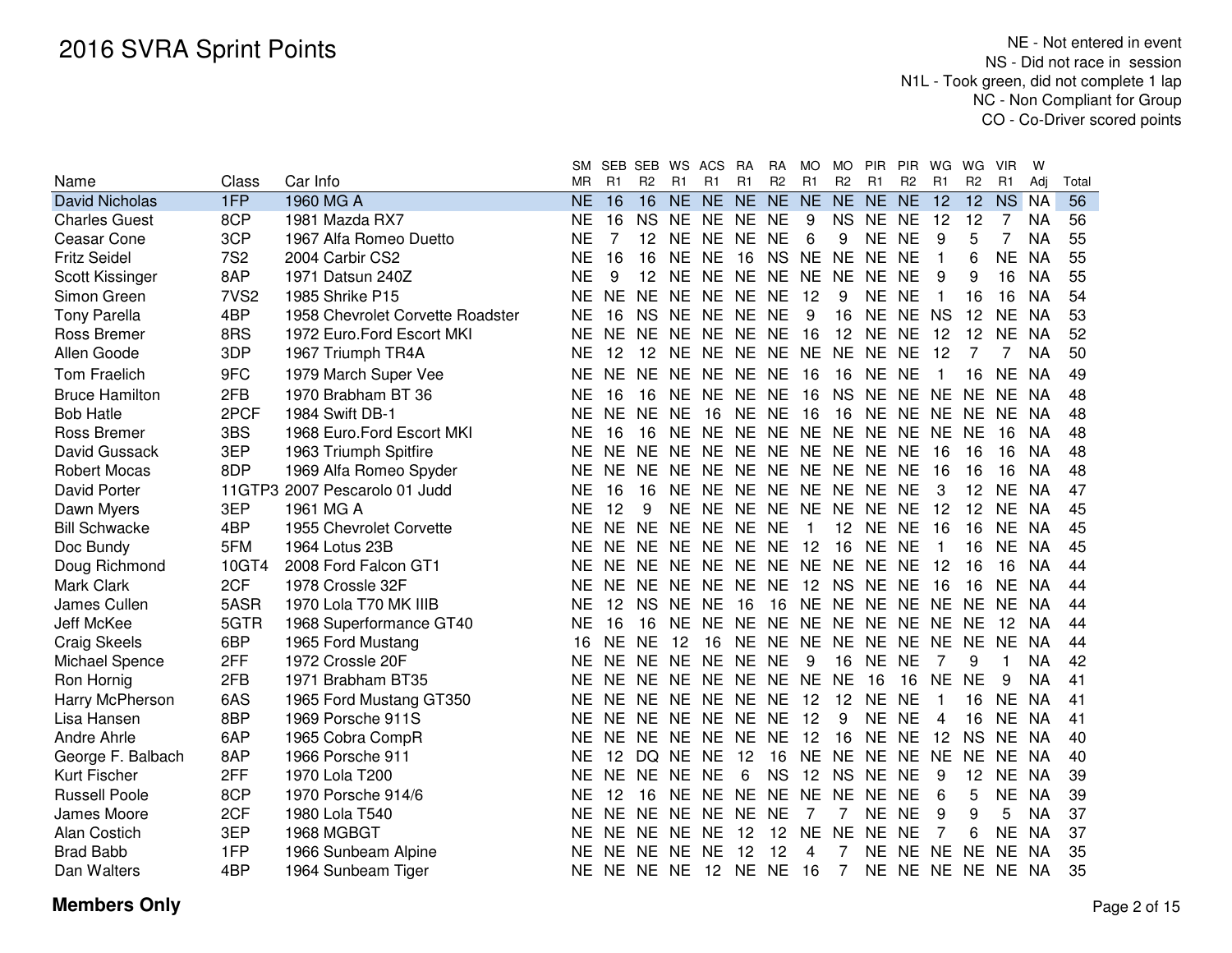|                           |       |                                      | SM.       | SEB            | SEB WS ACS        |                |                               | RA             | RA             | MO.            | MO.            | <b>PIR</b>               | <b>PIR</b>     | WG             | WG             | VIR            | w         |       |
|---------------------------|-------|--------------------------------------|-----------|----------------|-------------------|----------------|-------------------------------|----------------|----------------|----------------|----------------|--------------------------|----------------|----------------|----------------|----------------|-----------|-------|
| Name                      | Class | Car Info                             | ΜR        | R <sub>1</sub> | R <sub>2</sub>    | R <sub>1</sub> | R1                            | R <sub>1</sub> | R <sub>2</sub> | R <sub>1</sub> | R <sub>2</sub> | R <sub>1</sub>           | R <sub>2</sub> | R <sub>1</sub> | R <sub>2</sub> | R <sub>1</sub> | Adj       | Total |
| Ron Ramsey                | 6BP   | 1965 Chevrolet Corvette Roadster     | <b>NE</b> | 12             | 16                | <b>NE</b>      | <b>NE</b>                     | <b>NE</b>      | NE NE          |                | <b>NE</b>      | <b>NE</b>                | <b>NE</b>      | 1              | 6              | <b>NE</b>      | <b>NA</b> | 35    |
| Paul Read                 | 12MP2 | 1988 Chevrolet Corvette              | <b>NE</b> | 12             | $12 \overline{ }$ | NE.            | NE NE NE NE NE NE             |                |                |                |                |                          | NE             | 5              | 5              | <b>NE</b>      | <b>NA</b> | 34    |
| Peter Klutt               | 6AP   | 1969 Chevrolet Corvette              | <b>NE</b> | <b>NE</b>      | <b>NE</b>         | <b>NE</b>      | <b>NE</b>                     | <b>NE</b>      | <b>NE</b>      | 16             | NS NE          |                          | <b>NE</b>      | 2              | 16             | <b>NE</b>      | <b>NA</b> | 34    |
| Vince Vaccaro             | 8BS   | 1972 Alfa Romeo GTV                  | <b>NE</b> | 4              | 5                 | <b>NE</b>      | <b>NE</b>                     | <b>NE</b>      | <b>NE</b>      | NE NE          |                | <b>NE</b>                | <b>NE</b>      | 9              |                | 9              | <b>NA</b> | 34    |
| Marc Giroux               | 9F1   | 1997 Lola T97/20                     | <b>NE</b> | <b>NE</b>      | <b>NE</b>         | <b>NE</b>      | <b>NE</b>                     | 7              | 9              |                | NE NE NE       |                          | <b>NE</b>      | <b>NS</b>      | 9              | 9              | <b>NA</b> | 34    |
| Jody O'Donnell            | 10SC3 | 2006 Dodge Charger                   | <b>NE</b> | 16             |                   | NS NE          | NE NE                         |                | <b>NE</b>      |                | NE NE NE       |                          | <b>NE</b>      | 16             | -1             | <b>NE</b>      | <b>NA</b> | 33    |
| Marc Giroux               | 2FB   | 1969 Brabham BT29                    | <b>NE</b> | <b>NE</b>      | NE.               | <b>NE</b>      | <b>NE</b>                     | 12             | 9              |                | NE NE NE       |                          | <b>NE</b>      | NE.            | <b>NE</b>      | 12             | <b>NA</b> | 33    |
| Roger Cassin              | 5BSR  | 1964 Elva Mk 7S                      | <b>NE</b> | <b>NE</b>      | NE.               | <b>NE</b>      | NE NE                         |                | <b>NE</b>      |                | NE NE NE       |                          | <b>NE</b>      |                | 16             | 16             | <b>NA</b> | 33    |
| James Heck                | 6BP   | 1964 Chevrolet Corvette              | <b>NE</b> | 9              | 12 <sup>2</sup>   | <b>NE</b>      | NE NE                         |                | <b>NE</b>      | 12             |                | NS NE                    | <b>NE</b>      | <b>NE</b>      | <b>NE</b>      | <b>NE</b>      | <b>NA</b> | 33    |
| Mark Rife                 | 6BP   | 1969 Chevrolet Corvette Roadster     | <b>NE</b> | 16             | <b>NS</b>         | <b>NE</b>      | NE NE                         |                | <b>NE</b>      | 16             | <b>NS</b>      | <b>NE</b>                | <b>NE</b>      |                | <b>NS</b>      | <b>NE</b>      | NA        | 33    |
| Don Soenen                | 10GT4 | 1995 Ford Mustang TA                 | <b>NE</b> | <b>NE</b>      | <b>NE</b>         | <b>NE</b>      | NE NE                         |                | <b>NE</b>      | 16             | 16             | <b>NE</b>                | <b>NE</b>      | <b>NE</b>      | <b>NE</b>      | NE.            | <b>NA</b> | 32    |
| Frank Marcum              | 10SC3 | 2001 Ford Tarus                      | <b>NE</b> | NF.            | NF.               | <b>NE</b>      | NE NE                         |                | <b>NE</b>      | <b>NE</b>      | <b>NE</b>      | <b>NE</b>                | <b>NE</b>      | 16             | 16             | <b>NE</b>      | -NA       | 32    |
| Scott Young               | 10SC3 | 2005 Ford Fusion                     | <b>NE</b> |                |                   |                | NE NE NE NE NE NE             |                |                | 7              | 7              | <b>NE</b>                | <b>NE</b>      | 6              | 12             | NE.            | - NA      | 32    |
| <b>Robert Gewirtz</b>     |       | 11GTP3 2003 Riley MKXI               | <b>NE</b> | NE.            |                   |                | NE NE NE NE NE 16             |                |                |                | 16             | <b>NE</b>                | NE.            | NE.            | <b>NE</b>      | NE NA          |           | 32    |
| <b>Richard Stuart</b>     |       | 12GTO 1972 Porsche 911 ST            | <b>NE</b> | 16             | 16                |                | NE NE NE NE NE NE NE          |                |                |                |                |                          | NE NE          |                | <b>NE</b>      | NE NA          |           | 32    |
| <b>Steve Thayer</b>       |       | 12GTO 1969 Porsche 911               | <b>NE</b> | NE.            |                   |                | NE NE NE NE NE NE NE          |                |                |                |                | -16                      | 16             | NE.            | NE.            | NE NA          |           | 32    |
| Hans Warner               |       | 12GTO 1970 Porsche 911 RSR           | <b>NE</b> |                |                   |                | NE NE NE NE NE NE NE NE NE    |                |                |                |                |                          | <b>NE</b>      | 16             | 16             | NE NA          |           | 32    |
| Glenn Chiou               |       | 12GTU 1970 Datsun 240Z               | <b>NE</b> |                | NE NE NE          |                | NE NE NE NE NE                |                |                |                |                | 16                       | 16             | <b>NE</b>      | <b>NE</b>      | NE NA          |           | 32    |
| Jeffrey Neiblum           |       | 12GTU 1969 Porsche 911 Carrera RS    | <b>NE</b> |                | NE NE NE          |                | NE NE NE NE NE NE             |                |                |                |                |                          | <b>NE</b>      | 16             | 16             | NE NA          |           | 32    |
| David Schroeder           | 12GTU | 1970 Porsche 914/6                   | <b>NE</b> | NE.            | NE NE             |                | NE NE NE NE NE                |                |                |                |                | 16                       | 16             | <b>NE</b>      | <b>NE</b>      | NE NA          |           | 32    |
| <b>Fritz Seidel</b>       | 12MP1 | 1973 Porsche 911 IROC-RSR            | <b>NE</b> | 16             | 16                | <b>NE</b>      | NE NE NE NE NE NE             |                |                |                |                |                          | NE.            | NE.            | NE.            | NE NA          |           | 32    |
| <b>Gregory Georgiadis</b> | 12MP3 | 2008 Subaru STI                      | <b>NE</b> | NE.            | NE.               |                | NE NE NE NE NE NE NE NE       |                |                |                |                |                          |                | 16             | 16             | NE NA          |           | 32    |
| Don Soenen                | 12MP3 | 1994 Ford Mustang Cobra              | <b>NE</b> | NE.            |                   |                | NE NE NE NE NE                |                |                | 16             | 16             | <b>NE</b>                | NE NE          |                | <b>NE</b>      | NE NA          |           | 32    |
| Jimmy Domingos            | 1FJ2  | 1960 Cooper T52 Formula Junior       | <b>NE</b> |                |                   |                | NE NE NE NE NE NE NE NE       |                |                |                |                | 16                       | 16             | NE NE          |                | NE NA          |           | 32    |
| Richard Rzepkowski        | 1FP   | 1971 MG Midget                       | <b>NE</b> |                | NE NE NE NE       |                |                               | 16             | 16             |                |                | NE NE NE NE N1L NS NE NA |                |                |                |                |           | 32    |
| Arnold Carbaugh Jr        | 2F    | 1991 Protoform FV                    | <b>NE</b> |                |                   |                | NE NE NE NE NE NE NE NE NE NE |                |                |                |                |                          |                | - 16           | 16             | NE NA          |           | 32    |
| <b>Travis Engen</b>       | 2FB   | 1970 Chevron B17b                    | <b>NE</b> |                | NE NE NE NE       |                |                               | 16             | 16             |                |                | NE NE NE NE NE           |                |                | <b>NE</b>      | NE NA          |           | 32    |
| Peter Ragonetti           | 3BS   | 1966 Alfa Romeo Giulia Sprint        | <b>NE</b> | NE.            |                   |                | NE NE NE NE NE NE NE NE       |                |                |                |                |                          | <b>NE</b>      | 16             | 16             | NE.            | - NA      | 32    |
| <b>Steve Walker</b>       | 3BS   | 1965 BMW 1800 Ti                     | <b>NE</b> | NE.            | NE NE             |                | NE NE NE NE NE                |                |                |                |                | 16                       | 16             | <b>NE</b>      | <b>NE</b>      | NE.            | - NA      | 32    |
| Logan Dernoshek           | 3DP   | 1966 Chevrolet Yenko Stinger Corvair | <b>NE</b> |                |                   |                | NE NE NE NE NE NE             |                |                | 16             | 16             | <b>NE</b>                | <b>NE</b>      | NE NE          |                | NE NA          |           | 32    |
| <b>Karl Krause</b>        | 3DP   | 1965 Turner MkIII                    | <b>NE</b> |                | NE NE NE          |                | NE NE NE                      |                |                | NE NE          |                | 16                       | 16             | <b>NE</b>      | <b>NE</b>      | NE NA          |           | 32    |
| Frank Morelli             | 4AP   | 1961 Chevrolet Corvette              | <b>NE</b> |                | NE NE NE          |                | NE NE NE                      |                |                | - 16           | 16             | <b>NE</b>                | NE             | <b>NE</b>      | NE.            | NE NA          |           | 32    |
| Randy Williams            | 4AP   | 1966 Jaguar ERA XKE-R                | <b>NE</b> |                | NE NE NE          |                | NE NE NE NE NE NE             |                |                |                |                |                          | <b>NE</b>      | 16             | 16             | NE NA          |           | 32    |
| David Zavetsky            | 4CM   | 1959 Devin-Healey Special Devin      | <b>NE</b> | NE.            | <b>NE</b>         | <b>NE</b>      | NE NE                         |                | <b>NE</b>      | NE NE          |                | <b>NE</b>                | <b>NE</b>      | 16             | 16             | NE.            | NA        | 32    |
| Joey Bojalad              | 4FM   | 1960 Elva MK VI - Prototype.         | <b>NE</b> | NE.            | <b>NE</b>         | <b>NE</b>      | NE NE                         |                | <b>NE</b>      | NE.            | <b>NE</b>      | <b>NE</b>                | <b>NE</b>      | 16             | <b>NE</b>      | 16             | <b>NA</b> | 32    |
| <b>Victor Schuster</b>    | 4FM   | 1957 Ambro Triumph Ambro Special     | NE        |                | NE NE NE          |                | NE NE NE                      |                |                | - 16           | 16             | <b>NE</b>                | NE NE NE       |                |                | NE NA          |           | 32    |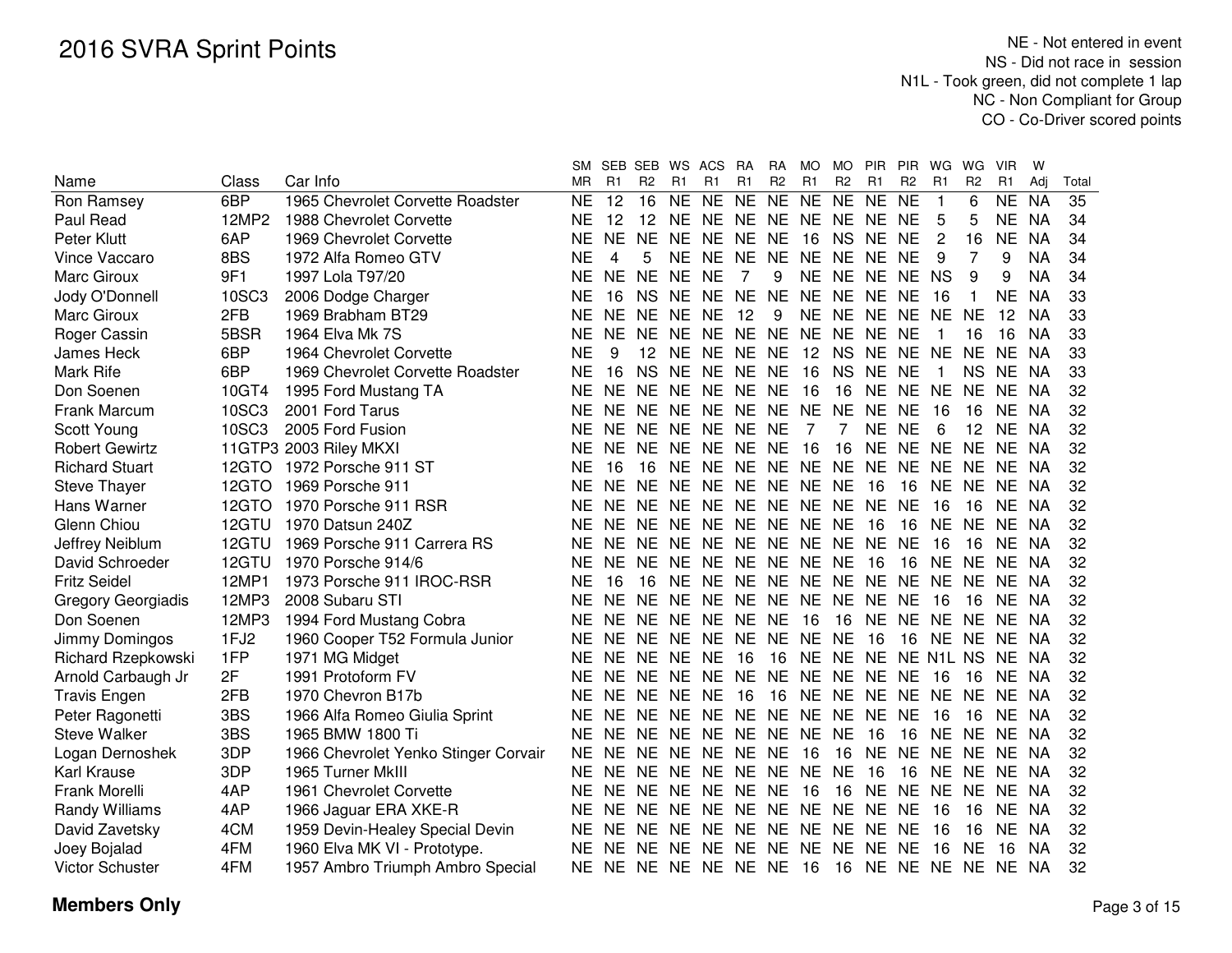| R <sub>1</sub><br>R <sub>1</sub><br>R <sub>2</sub><br>R <sub>1</sub><br>R <sub>2</sub><br>R <sub>1</sub><br>R <sub>2</sub><br>R <sub>1</sub><br>R <sub>2</sub><br>Class<br>Car Info<br>ΜR<br>R1<br>R2<br>R1<br>R <sub>1</sub><br>Adj<br>Total<br>5ASR<br>1969 Lola T70 MKIII<br>16<br><b>NS</b><br><b>NE</b><br><b>NE</b><br><b>NE</b><br><b>NE</b><br><b>NE</b><br><b>NE</b><br><b>NE</b><br><b>NE</b><br><b>NE</b><br><b>NE</b><br>32<br><b>Hobart Buppert</b><br><b>NE</b><br>16<br><b>NA</b><br>5BSR<br>32<br>1962 Bobsy SR2/3<br>NE NE<br>NE NE NE NE 16<br>16<br>NE NE NE<br>NE NE<br>Paul Gelpi<br>NE.<br>- NA<br>6AS<br>32<br>1965 Ford Mustang<br>NE.<br>NE.<br>NE.<br>NE NE<br>NE NE NE<br>NE.<br><b>NE</b><br>16<br>16<br>NE<br><b>NE</b><br>-NA<br>32<br>6AS<br>1967 Ford Mustang<br>NE NE<br><b>NE</b><br>ΝE<br><b>NE</b><br>NE.<br><b>NE</b><br><b>NE</b><br>16<br>16<br>NE NE<br><b>NE</b><br>NA<br>NE.<br>6AS<br>1965 Ford Mustang GT350<br><b>NE</b><br>NE NE<br>NE NE<br><b>NE</b><br>NE NE<br>32<br>16<br>16<br>NE.<br>NE.<br><b>NE</b><br>NA<br>NE<br>6BP<br>32<br>1963 Chevrolet Corvette Roadster<br>NF<br>NE NE<br>NE.<br>NE NE<br>NE.<br>NE NE<br>NE.<br><b>NE</b><br>-16<br>16<br>NE.<br>-NA<br>6GTU<br>32<br>NE NE<br>NE NE NE<br><b>NE</b><br>NE NE N1L NS<br>1979 Datsun 280 ZX<br>ΝE<br>- 16<br>16<br>NE NA<br>6TA<br>NE NE NE<br>32<br>1967 Chevrolet Camaro Z28<br><b>NE</b><br>NE NE<br>NE NE NE<br><b>NE</b><br><b>NE</b><br>16<br>16<br>NE.<br>- NA<br>6TA<br>NE NE<br><b>NE</b><br>NE NE<br><b>NE</b><br><b>NE</b><br><b>NE</b><br>32<br>1968 Chevrolet Camaro<br><b>NE</b><br>16<br>16<br>NE.<br><b>NE</b><br>NE NA<br>6TA<br><b>NE</b><br><b>NE</b><br><b>NE</b><br><b>NE</b><br>5<br>9<br>9<br><b>NE</b><br>NE NE<br>32<br>1969 Pontiac Firebird<br><b>NE</b><br>9<br><b>NE</b><br>NE.<br>NA<br>6TA<br><b>NE</b><br><b>NE</b><br><b>NE</b><br><b>NE</b><br><b>NE</b><br><b>NE</b><br><b>NE</b><br><b>NE</b><br>NE NE<br><b>NE</b><br>NE NA<br>32<br>1967 Chevrolet Camaro SS<br>16<br>16<br>6TA<br>1969 Chevrolet Camaro Z28<br><b>NE</b><br><b>NE</b><br><b>NE</b><br><b>NE</b><br><b>NE</b><br>16<br>16<br><b>NE</b><br><b>NE</b><br><b>NE</b><br>NE NE<br><b>NE</b><br>NE NA<br>32<br>7ASR<br><b>NE</b><br>32<br>1980 March SV<br><b>NE</b><br><b>NE</b><br><b>NE</b><br>16<br>16<br><b>NE</b><br><b>NE</b><br><b>NE</b><br><b>NE</b><br><b>NE</b><br><b>NE</b><br><b>NE</b><br><b>NE</b><br>-NA<br>7HS <sub>2</sub><br><b>NE</b><br><b>NE</b><br>16<br>16<br><b>NE</b><br>32<br>1982 Royale S2000m<br><b>NE</b><br><b>NE</b><br>NE NE<br><b>NE</b><br><b>NE</b><br><b>NE</b><br><b>NE</b><br><b>NE</b><br>-NA<br><b>7S2</b><br>32<br>NE NE<br><b>NE</b><br>NE NE<br><b>NE</b><br>7<br>6<br><b>NE</b><br><b>NE</b><br>1989 Lola 90<br>ΝE<br>2<br>16<br>NA.<br>7VS <sub>2</sub><br>32<br>1988 Swift DB2<br>NE NE<br><b>NE</b><br>NE NE<br><b>NE</b><br>16<br>16<br><b>NE</b><br>NE NE<br><b>NE</b><br><b>NE</b><br>NE.<br>- NA<br>7VS <sub>2</sub><br>NE.<br><b>NE</b><br>16<br>NE NE<br>NE NE<br>32<br>1986 Swift DB2<br><b>NE</b><br>NE.<br>NE.<br>16<br>NE.<br>NE.<br>NE.<br>- NA<br>NE NE<br><b>NE</b><br>NE NE<br>8AP<br>1966 Ginetta G4<br><b>NE</b><br><b>NE</b><br>NE NE<br>32<br><b>NE</b><br>16<br>16<br><b>NE</b><br>NE NA<br>8AP<br>NE NE<br>NE NE<br>NE NE NE<br>32<br>1968 Porsche 911<br><b>NE</b><br><b>NE</b><br><b>NE</b><br><b>NE</b><br>-16<br>16<br>NE NA<br>8BP<br><b>NE</b><br>NE NE<br>32<br>1965 Lotus Elan 26R<br><b>NE</b><br>NE.<br>NE.<br><b>NE</b><br>16<br>16<br>NE<br>NE.<br>NE.<br>NE.<br>NE.<br>-NA<br>8BS<br>1968 BMW 2002<br>NE NE<br><b>NE</b><br>NE NE<br><b>NE</b><br>NE NE<br>16<br>NE.<br>32<br><b>NE</b><br>16<br><b>NE</b><br>NE NA<br>8CP<br>NE NE<br>NE NE NE NE NE<br>32<br><b>NE</b><br><b>NE</b><br>16<br>16<br>NE.<br><b>NE</b><br>1962 Lotus Seven<br>NE NA<br>8DP<br>NE NE<br>NE NE NE NE NE NE<br>32<br>1979 Alfa Romeo Spyder<br><b>NE</b><br>16<br>16<br><b>NE</b><br><b>NE</b><br>NE NA<br>32<br>9F1<br><b>NE</b><br>NE NE<br><b>NE</b><br><b>NE</b><br>16<br>16<br>NE NE<br>NE NE NE<br><b>NE</b><br>1997 Lola T97/20<br>NE NA<br><b>NE</b><br>32<br>9F <sub>2</sub><br>1995 Ralt RT-41<br><b>NE</b><br><b>NE</b><br><b>NE</b><br><b>NE</b><br>NE NE<br>NE NE<br><b>NE</b><br><b>NE</b><br>16<br>16<br>NE.<br>NA<br><b>NE</b><br><b>NE</b><br>NE NE<br><b>NE</b><br>32<br>9FA<br>1977 March F2<br><b>NE</b><br><b>NE</b><br><b>NE</b><br>16<br>16<br><b>NE</b><br><b>NE</b><br><b>NE</b><br><b>NE</b><br><b>NA</b><br>32<br>9FB<br>1979 March 79B<br><b>NE</b><br>NE NE<br><b>NE</b><br>NE NE<br><b>NE</b><br>NE NE<br><b>NE</b><br><b>NE</b><br>16<br><b>NE</b><br>16<br>-NA<br><b>PWA</b><br>NE NE<br><b>NE</b><br>NE NE NE NE<br>32<br>1939 Lagonda V12 LeMans rep<br><b>NE</b><br>NE.<br>NE.<br><b>NE</b><br>-16<br>16<br>NE NA<br>3CP<br><b>NE</b><br><b>NS</b><br><b>NE</b><br>NE NE<br><b>NE</b><br>$\overline{7}$<br>NS NE NE<br>16<br>7<br><b>NE</b><br>31<br>1961 Porsche 356<br><b>NA</b><br>$\mathbf{1}$<br>3DP<br><b>NE</b><br>9<br><b>NE</b><br>NE NE<br><b>NE</b><br>7<br><b>NE</b><br>31<br>9<br>NE NE NE NE<br>6<br><b>NA</b><br>1973 MG B<br>12MP2<br>1998 Chevrolet Corvette Challenge<br>NF<br><b>NE</b><br>NF.<br>NE.<br>16<br>NE.<br>NE.<br>NE NE<br>NE NE<br>NE.<br><b>NA</b><br>30<br>7<br>8AP<br><b>NS</b><br><b>NE</b><br>12<br>30<br>1973 Porsche 911 RS<br>NE<br>5<br>NE<br>NE.<br><b>NE</b><br>NE NE NE NE<br>7<br><b>NA</b><br>6<br><b>NE</b><br><b>NE</b><br>NE NE<br><b>NE</b><br>NE NS<br>7 |                         |     |                  | SМ | SEB SEB   | WS ACS |           | <b>RA</b> | RA | MO. | MO | <b>PIR</b> | <b>PIR</b> | WG | WG. | <b>VIR</b> | W         |    |
|------------------------------------------------------------------------------------------------------------------------------------------------------------------------------------------------------------------------------------------------------------------------------------------------------------------------------------------------------------------------------------------------------------------------------------------------------------------------------------------------------------------------------------------------------------------------------------------------------------------------------------------------------------------------------------------------------------------------------------------------------------------------------------------------------------------------------------------------------------------------------------------------------------------------------------------------------------------------------------------------------------------------------------------------------------------------------------------------------------------------------------------------------------------------------------------------------------------------------------------------------------------------------------------------------------------------------------------------------------------------------------------------------------------------------------------------------------------------------------------------------------------------------------------------------------------------------------------------------------------------------------------------------------------------------------------------------------------------------------------------------------------------------------------------------------------------------------------------------------------------------------------------------------------------------------------------------------------------------------------------------------------------------------------------------------------------------------------------------------------------------------------------------------------------------------------------------------------------------------------------------------------------------------------------------------------------------------------------------------------------------------------------------------------------------------------------------------------------------------------------------------------------------------------------------------------------------------------------------------------------------------------------------------------------------------------------------------------------------------------------------------------------------------------------------------------------------------------------------------------------------------------------------------------------------------------------------------------------------------------------------------------------------------------------------------------------------------------------------------------------------------------------------------------------------------------------------------------------------------------------------------------------------------------------------------------------------------------------------------------------------------------------------------------------------------------------------------------------------------------------------------------------------------------------------------------------------------------------------------------------------------------------------------------------------------------------------------------------------------------------------------------------------------------------------------------------------------------------------------------------------------------------------------------------------------------------------------------------------------------------------------------------------------------------------------------------------------------------------------------------------------------------------------------------------------------------------------------------------------------------------------------------------------------------------------------------------------------------------------------------------------------------------------------------------------------------------------------------------------------------------------------------------------------------------------------------------------------------------------------------------------------------------------------------------------------------------------------------------------------------------------------------------------------------------------------------------------------------------------------------------------------------------------------------------------------------------------------------------------------------------------------------------------------------------------------------------------------------------------------------------------------------------------------------------------------------------------------------------------------------------------------------------------------------------------------------------------------------------------------------------------------------------------------------------------------------------------------------------------------------------------------------------|-------------------------|-----|------------------|----|-----------|--------|-----------|-----------|----|-----|----|------------|------------|----|-----|------------|-----------|----|
|                                                                                                                                                                                                                                                                                                                                                                                                                                                                                                                                                                                                                                                                                                                                                                                                                                                                                                                                                                                                                                                                                                                                                                                                                                                                                                                                                                                                                                                                                                                                                                                                                                                                                                                                                                                                                                                                                                                                                                                                                                                                                                                                                                                                                                                                                                                                                                                                                                                                                                                                                                                                                                                                                                                                                                                                                                                                                                                                                                                                                                                                                                                                                                                                                                                                                                                                                                                                                                                                                                                                                                                                                                                                                                                                                                                                                                                                                                                                                                                                                                                                                                                                                                                                                                                                                                                                                                                                                                                                                                                                                                                                                                                                                                                                                                                                                                                                                                                                                                                                                                                                                                                                                                                                                                                                                                                                                                                                                                                                                                                              | Name                    |     |                  |    |           |        |           |           |    |     |    |            |            |    |     |            |           |    |
|                                                                                                                                                                                                                                                                                                                                                                                                                                                                                                                                                                                                                                                                                                                                                                                                                                                                                                                                                                                                                                                                                                                                                                                                                                                                                                                                                                                                                                                                                                                                                                                                                                                                                                                                                                                                                                                                                                                                                                                                                                                                                                                                                                                                                                                                                                                                                                                                                                                                                                                                                                                                                                                                                                                                                                                                                                                                                                                                                                                                                                                                                                                                                                                                                                                                                                                                                                                                                                                                                                                                                                                                                                                                                                                                                                                                                                                                                                                                                                                                                                                                                                                                                                                                                                                                                                                                                                                                                                                                                                                                                                                                                                                                                                                                                                                                                                                                                                                                                                                                                                                                                                                                                                                                                                                                                                                                                                                                                                                                                                                              |                         |     |                  |    |           |        |           |           |    |     |    |            |            |    |     |            |           |    |
|                                                                                                                                                                                                                                                                                                                                                                                                                                                                                                                                                                                                                                                                                                                                                                                                                                                                                                                                                                                                                                                                                                                                                                                                                                                                                                                                                                                                                                                                                                                                                                                                                                                                                                                                                                                                                                                                                                                                                                                                                                                                                                                                                                                                                                                                                                                                                                                                                                                                                                                                                                                                                                                                                                                                                                                                                                                                                                                                                                                                                                                                                                                                                                                                                                                                                                                                                                                                                                                                                                                                                                                                                                                                                                                                                                                                                                                                                                                                                                                                                                                                                                                                                                                                                                                                                                                                                                                                                                                                                                                                                                                                                                                                                                                                                                                                                                                                                                                                                                                                                                                                                                                                                                                                                                                                                                                                                                                                                                                                                                                              |                         |     |                  |    |           |        |           |           |    |     |    |            |            |    |     |            |           |    |
|                                                                                                                                                                                                                                                                                                                                                                                                                                                                                                                                                                                                                                                                                                                                                                                                                                                                                                                                                                                                                                                                                                                                                                                                                                                                                                                                                                                                                                                                                                                                                                                                                                                                                                                                                                                                                                                                                                                                                                                                                                                                                                                                                                                                                                                                                                                                                                                                                                                                                                                                                                                                                                                                                                                                                                                                                                                                                                                                                                                                                                                                                                                                                                                                                                                                                                                                                                                                                                                                                                                                                                                                                                                                                                                                                                                                                                                                                                                                                                                                                                                                                                                                                                                                                                                                                                                                                                                                                                                                                                                                                                                                                                                                                                                                                                                                                                                                                                                                                                                                                                                                                                                                                                                                                                                                                                                                                                                                                                                                                                                              | Dean DeSantis           |     |                  |    |           |        |           |           |    |     |    |            |            |    |     |            |           |    |
|                                                                                                                                                                                                                                                                                                                                                                                                                                                                                                                                                                                                                                                                                                                                                                                                                                                                                                                                                                                                                                                                                                                                                                                                                                                                                                                                                                                                                                                                                                                                                                                                                                                                                                                                                                                                                                                                                                                                                                                                                                                                                                                                                                                                                                                                                                                                                                                                                                                                                                                                                                                                                                                                                                                                                                                                                                                                                                                                                                                                                                                                                                                                                                                                                                                                                                                                                                                                                                                                                                                                                                                                                                                                                                                                                                                                                                                                                                                                                                                                                                                                                                                                                                                                                                                                                                                                                                                                                                                                                                                                                                                                                                                                                                                                                                                                                                                                                                                                                                                                                                                                                                                                                                                                                                                                                                                                                                                                                                                                                                                              | Scott Hackenson         |     |                  |    |           |        |           |           |    |     |    |            |            |    |     |            |           |    |
|                                                                                                                                                                                                                                                                                                                                                                                                                                                                                                                                                                                                                                                                                                                                                                                                                                                                                                                                                                                                                                                                                                                                                                                                                                                                                                                                                                                                                                                                                                                                                                                                                                                                                                                                                                                                                                                                                                                                                                                                                                                                                                                                                                                                                                                                                                                                                                                                                                                                                                                                                                                                                                                                                                                                                                                                                                                                                                                                                                                                                                                                                                                                                                                                                                                                                                                                                                                                                                                                                                                                                                                                                                                                                                                                                                                                                                                                                                                                                                                                                                                                                                                                                                                                                                                                                                                                                                                                                                                                                                                                                                                                                                                                                                                                                                                                                                                                                                                                                                                                                                                                                                                                                                                                                                                                                                                                                                                                                                                                                                                              | <b>Gary Moore</b>       |     |                  |    |           |        |           |           |    |     |    |            |            |    |     |            |           |    |
|                                                                                                                                                                                                                                                                                                                                                                                                                                                                                                                                                                                                                                                                                                                                                                                                                                                                                                                                                                                                                                                                                                                                                                                                                                                                                                                                                                                                                                                                                                                                                                                                                                                                                                                                                                                                                                                                                                                                                                                                                                                                                                                                                                                                                                                                                                                                                                                                                                                                                                                                                                                                                                                                                                                                                                                                                                                                                                                                                                                                                                                                                                                                                                                                                                                                                                                                                                                                                                                                                                                                                                                                                                                                                                                                                                                                                                                                                                                                                                                                                                                                                                                                                                                                                                                                                                                                                                                                                                                                                                                                                                                                                                                                                                                                                                                                                                                                                                                                                                                                                                                                                                                                                                                                                                                                                                                                                                                                                                                                                                                              | Michael Donohue         |     |                  |    |           |        |           |           |    |     |    |            |            |    |     |            |           |    |
|                                                                                                                                                                                                                                                                                                                                                                                                                                                                                                                                                                                                                                                                                                                                                                                                                                                                                                                                                                                                                                                                                                                                                                                                                                                                                                                                                                                                                                                                                                                                                                                                                                                                                                                                                                                                                                                                                                                                                                                                                                                                                                                                                                                                                                                                                                                                                                                                                                                                                                                                                                                                                                                                                                                                                                                                                                                                                                                                                                                                                                                                                                                                                                                                                                                                                                                                                                                                                                                                                                                                                                                                                                                                                                                                                                                                                                                                                                                                                                                                                                                                                                                                                                                                                                                                                                                                                                                                                                                                                                                                                                                                                                                                                                                                                                                                                                                                                                                                                                                                                                                                                                                                                                                                                                                                                                                                                                                                                                                                                                                              | David Huber             |     |                  |    |           |        |           |           |    |     |    |            |            |    |     |            |           |    |
|                                                                                                                                                                                                                                                                                                                                                                                                                                                                                                                                                                                                                                                                                                                                                                                                                                                                                                                                                                                                                                                                                                                                                                                                                                                                                                                                                                                                                                                                                                                                                                                                                                                                                                                                                                                                                                                                                                                                                                                                                                                                                                                                                                                                                                                                                                                                                                                                                                                                                                                                                                                                                                                                                                                                                                                                                                                                                                                                                                                                                                                                                                                                                                                                                                                                                                                                                                                                                                                                                                                                                                                                                                                                                                                                                                                                                                                                                                                                                                                                                                                                                                                                                                                                                                                                                                                                                                                                                                                                                                                                                                                                                                                                                                                                                                                                                                                                                                                                                                                                                                                                                                                                                                                                                                                                                                                                                                                                                                                                                                                              | <b>Charles Bentley</b>  |     |                  |    |           |        |           |           |    |     |    |            |            |    |     |            |           |    |
|                                                                                                                                                                                                                                                                                                                                                                                                                                                                                                                                                                                                                                                                                                                                                                                                                                                                                                                                                                                                                                                                                                                                                                                                                                                                                                                                                                                                                                                                                                                                                                                                                                                                                                                                                                                                                                                                                                                                                                                                                                                                                                                                                                                                                                                                                                                                                                                                                                                                                                                                                                                                                                                                                                                                                                                                                                                                                                                                                                                                                                                                                                                                                                                                                                                                                                                                                                                                                                                                                                                                                                                                                                                                                                                                                                                                                                                                                                                                                                                                                                                                                                                                                                                                                                                                                                                                                                                                                                                                                                                                                                                                                                                                                                                                                                                                                                                                                                                                                                                                                                                                                                                                                                                                                                                                                                                                                                                                                                                                                                                              | Norm Daniels            |     |                  |    |           |        |           |           |    |     |    |            |            |    |     |            |           |    |
|                                                                                                                                                                                                                                                                                                                                                                                                                                                                                                                                                                                                                                                                                                                                                                                                                                                                                                                                                                                                                                                                                                                                                                                                                                                                                                                                                                                                                                                                                                                                                                                                                                                                                                                                                                                                                                                                                                                                                                                                                                                                                                                                                                                                                                                                                                                                                                                                                                                                                                                                                                                                                                                                                                                                                                                                                                                                                                                                                                                                                                                                                                                                                                                                                                                                                                                                                                                                                                                                                                                                                                                                                                                                                                                                                                                                                                                                                                                                                                                                                                                                                                                                                                                                                                                                                                                                                                                                                                                                                                                                                                                                                                                                                                                                                                                                                                                                                                                                                                                                                                                                                                                                                                                                                                                                                                                                                                                                                                                                                                                              | Scott Graham            |     |                  |    |           |        |           |           |    |     |    |            |            |    |     |            |           |    |
|                                                                                                                                                                                                                                                                                                                                                                                                                                                                                                                                                                                                                                                                                                                                                                                                                                                                                                                                                                                                                                                                                                                                                                                                                                                                                                                                                                                                                                                                                                                                                                                                                                                                                                                                                                                                                                                                                                                                                                                                                                                                                                                                                                                                                                                                                                                                                                                                                                                                                                                                                                                                                                                                                                                                                                                                                                                                                                                                                                                                                                                                                                                                                                                                                                                                                                                                                                                                                                                                                                                                                                                                                                                                                                                                                                                                                                                                                                                                                                                                                                                                                                                                                                                                                                                                                                                                                                                                                                                                                                                                                                                                                                                                                                                                                                                                                                                                                                                                                                                                                                                                                                                                                                                                                                                                                                                                                                                                                                                                                                                              | Shannon Ivey            |     |                  |    |           |        |           |           |    |     |    |            |            |    |     |            |           |    |
|                                                                                                                                                                                                                                                                                                                                                                                                                                                                                                                                                                                                                                                                                                                                                                                                                                                                                                                                                                                                                                                                                                                                                                                                                                                                                                                                                                                                                                                                                                                                                                                                                                                                                                                                                                                                                                                                                                                                                                                                                                                                                                                                                                                                                                                                                                                                                                                                                                                                                                                                                                                                                                                                                                                                                                                                                                                                                                                                                                                                                                                                                                                                                                                                                                                                                                                                                                                                                                                                                                                                                                                                                                                                                                                                                                                                                                                                                                                                                                                                                                                                                                                                                                                                                                                                                                                                                                                                                                                                                                                                                                                                                                                                                                                                                                                                                                                                                                                                                                                                                                                                                                                                                                                                                                                                                                                                                                                                                                                                                                                              | <b>Richard Lind</b>     |     |                  |    |           |        |           |           |    |     |    |            |            |    |     |            |           |    |
|                                                                                                                                                                                                                                                                                                                                                                                                                                                                                                                                                                                                                                                                                                                                                                                                                                                                                                                                                                                                                                                                                                                                                                                                                                                                                                                                                                                                                                                                                                                                                                                                                                                                                                                                                                                                                                                                                                                                                                                                                                                                                                                                                                                                                                                                                                                                                                                                                                                                                                                                                                                                                                                                                                                                                                                                                                                                                                                                                                                                                                                                                                                                                                                                                                                                                                                                                                                                                                                                                                                                                                                                                                                                                                                                                                                                                                                                                                                                                                                                                                                                                                                                                                                                                                                                                                                                                                                                                                                                                                                                                                                                                                                                                                                                                                                                                                                                                                                                                                                                                                                                                                                                                                                                                                                                                                                                                                                                                                                                                                                              | Michael Vellone         |     |                  |    |           |        |           |           |    |     |    |            |            |    |     |            |           |    |
|                                                                                                                                                                                                                                                                                                                                                                                                                                                                                                                                                                                                                                                                                                                                                                                                                                                                                                                                                                                                                                                                                                                                                                                                                                                                                                                                                                                                                                                                                                                                                                                                                                                                                                                                                                                                                                                                                                                                                                                                                                                                                                                                                                                                                                                                                                                                                                                                                                                                                                                                                                                                                                                                                                                                                                                                                                                                                                                                                                                                                                                                                                                                                                                                                                                                                                                                                                                                                                                                                                                                                                                                                                                                                                                                                                                                                                                                                                                                                                                                                                                                                                                                                                                                                                                                                                                                                                                                                                                                                                                                                                                                                                                                                                                                                                                                                                                                                                                                                                                                                                                                                                                                                                                                                                                                                                                                                                                                                                                                                                                              | <b>Randy Stegall</b>    |     |                  |    |           |        |           |           |    |     |    |            |            |    |     |            |           |    |
|                                                                                                                                                                                                                                                                                                                                                                                                                                                                                                                                                                                                                                                                                                                                                                                                                                                                                                                                                                                                                                                                                                                                                                                                                                                                                                                                                                                                                                                                                                                                                                                                                                                                                                                                                                                                                                                                                                                                                                                                                                                                                                                                                                                                                                                                                                                                                                                                                                                                                                                                                                                                                                                                                                                                                                                                                                                                                                                                                                                                                                                                                                                                                                                                                                                                                                                                                                                                                                                                                                                                                                                                                                                                                                                                                                                                                                                                                                                                                                                                                                                                                                                                                                                                                                                                                                                                                                                                                                                                                                                                                                                                                                                                                                                                                                                                                                                                                                                                                                                                                                                                                                                                                                                                                                                                                                                                                                                                                                                                                                                              | Henry Payne IV          |     |                  |    |           |        |           |           |    |     |    |            |            |    |     |            |           |    |
|                                                                                                                                                                                                                                                                                                                                                                                                                                                                                                                                                                                                                                                                                                                                                                                                                                                                                                                                                                                                                                                                                                                                                                                                                                                                                                                                                                                                                                                                                                                                                                                                                                                                                                                                                                                                                                                                                                                                                                                                                                                                                                                                                                                                                                                                                                                                                                                                                                                                                                                                                                                                                                                                                                                                                                                                                                                                                                                                                                                                                                                                                                                                                                                                                                                                                                                                                                                                                                                                                                                                                                                                                                                                                                                                                                                                                                                                                                                                                                                                                                                                                                                                                                                                                                                                                                                                                                                                                                                                                                                                                                                                                                                                                                                                                                                                                                                                                                                                                                                                                                                                                                                                                                                                                                                                                                                                                                                                                                                                                                                              | Dave Handy              |     |                  |    |           |        |           |           |    |     |    |            |            |    |     |            |           |    |
|                                                                                                                                                                                                                                                                                                                                                                                                                                                                                                                                                                                                                                                                                                                                                                                                                                                                                                                                                                                                                                                                                                                                                                                                                                                                                                                                                                                                                                                                                                                                                                                                                                                                                                                                                                                                                                                                                                                                                                                                                                                                                                                                                                                                                                                                                                                                                                                                                                                                                                                                                                                                                                                                                                                                                                                                                                                                                                                                                                                                                                                                                                                                                                                                                                                                                                                                                                                                                                                                                                                                                                                                                                                                                                                                                                                                                                                                                                                                                                                                                                                                                                                                                                                                                                                                                                                                                                                                                                                                                                                                                                                                                                                                                                                                                                                                                                                                                                                                                                                                                                                                                                                                                                                                                                                                                                                                                                                                                                                                                                                              | <b>Timothy Sands</b>    |     |                  |    |           |        |           |           |    |     |    |            |            |    |     |            |           |    |
|                                                                                                                                                                                                                                                                                                                                                                                                                                                                                                                                                                                                                                                                                                                                                                                                                                                                                                                                                                                                                                                                                                                                                                                                                                                                                                                                                                                                                                                                                                                                                                                                                                                                                                                                                                                                                                                                                                                                                                                                                                                                                                                                                                                                                                                                                                                                                                                                                                                                                                                                                                                                                                                                                                                                                                                                                                                                                                                                                                                                                                                                                                                                                                                                                                                                                                                                                                                                                                                                                                                                                                                                                                                                                                                                                                                                                                                                                                                                                                                                                                                                                                                                                                                                                                                                                                                                                                                                                                                                                                                                                                                                                                                                                                                                                                                                                                                                                                                                                                                                                                                                                                                                                                                                                                                                                                                                                                                                                                                                                                                              | <b>Thomas Grudovich</b> |     |                  |    |           |        |           |           |    |     |    |            |            |    |     |            |           |    |
|                                                                                                                                                                                                                                                                                                                                                                                                                                                                                                                                                                                                                                                                                                                                                                                                                                                                                                                                                                                                                                                                                                                                                                                                                                                                                                                                                                                                                                                                                                                                                                                                                                                                                                                                                                                                                                                                                                                                                                                                                                                                                                                                                                                                                                                                                                                                                                                                                                                                                                                                                                                                                                                                                                                                                                                                                                                                                                                                                                                                                                                                                                                                                                                                                                                                                                                                                                                                                                                                                                                                                                                                                                                                                                                                                                                                                                                                                                                                                                                                                                                                                                                                                                                                                                                                                                                                                                                                                                                                                                                                                                                                                                                                                                                                                                                                                                                                                                                                                                                                                                                                                                                                                                                                                                                                                                                                                                                                                                                                                                                              | Jim Hamblin             |     |                  |    |           |        |           |           |    |     |    |            |            |    |     |            |           |    |
|                                                                                                                                                                                                                                                                                                                                                                                                                                                                                                                                                                                                                                                                                                                                                                                                                                                                                                                                                                                                                                                                                                                                                                                                                                                                                                                                                                                                                                                                                                                                                                                                                                                                                                                                                                                                                                                                                                                                                                                                                                                                                                                                                                                                                                                                                                                                                                                                                                                                                                                                                                                                                                                                                                                                                                                                                                                                                                                                                                                                                                                                                                                                                                                                                                                                                                                                                                                                                                                                                                                                                                                                                                                                                                                                                                                                                                                                                                                                                                                                                                                                                                                                                                                                                                                                                                                                                                                                                                                                                                                                                                                                                                                                                                                                                                                                                                                                                                                                                                                                                                                                                                                                                                                                                                                                                                                                                                                                                                                                                                                              | <b>Bob Leitzinger</b>   |     |                  |    |           |        |           |           |    |     |    |            |            |    |     |            |           |    |
|                                                                                                                                                                                                                                                                                                                                                                                                                                                                                                                                                                                                                                                                                                                                                                                                                                                                                                                                                                                                                                                                                                                                                                                                                                                                                                                                                                                                                                                                                                                                                                                                                                                                                                                                                                                                                                                                                                                                                                                                                                                                                                                                                                                                                                                                                                                                                                                                                                                                                                                                                                                                                                                                                                                                                                                                                                                                                                                                                                                                                                                                                                                                                                                                                                                                                                                                                                                                                                                                                                                                                                                                                                                                                                                                                                                                                                                                                                                                                                                                                                                                                                                                                                                                                                                                                                                                                                                                                                                                                                                                                                                                                                                                                                                                                                                                                                                                                                                                                                                                                                                                                                                                                                                                                                                                                                                                                                                                                                                                                                                              | John Murray             |     |                  |    |           |        |           |           |    |     |    |            |            |    |     |            |           |    |
|                                                                                                                                                                                                                                                                                                                                                                                                                                                                                                                                                                                                                                                                                                                                                                                                                                                                                                                                                                                                                                                                                                                                                                                                                                                                                                                                                                                                                                                                                                                                                                                                                                                                                                                                                                                                                                                                                                                                                                                                                                                                                                                                                                                                                                                                                                                                                                                                                                                                                                                                                                                                                                                                                                                                                                                                                                                                                                                                                                                                                                                                                                                                                                                                                                                                                                                                                                                                                                                                                                                                                                                                                                                                                                                                                                                                                                                                                                                                                                                                                                                                                                                                                                                                                                                                                                                                                                                                                                                                                                                                                                                                                                                                                                                                                                                                                                                                                                                                                                                                                                                                                                                                                                                                                                                                                                                                                                                                                                                                                                                              | John Mahall             |     |                  |    |           |        |           |           |    |     |    |            |            |    |     |            |           |    |
|                                                                                                                                                                                                                                                                                                                                                                                                                                                                                                                                                                                                                                                                                                                                                                                                                                                                                                                                                                                                                                                                                                                                                                                                                                                                                                                                                                                                                                                                                                                                                                                                                                                                                                                                                                                                                                                                                                                                                                                                                                                                                                                                                                                                                                                                                                                                                                                                                                                                                                                                                                                                                                                                                                                                                                                                                                                                                                                                                                                                                                                                                                                                                                                                                                                                                                                                                                                                                                                                                                                                                                                                                                                                                                                                                                                                                                                                                                                                                                                                                                                                                                                                                                                                                                                                                                                                                                                                                                                                                                                                                                                                                                                                                                                                                                                                                                                                                                                                                                                                                                                                                                                                                                                                                                                                                                                                                                                                                                                                                                                              | Steven Piantieri        |     |                  |    |           |        |           |           |    |     |    |            |            |    |     |            |           |    |
|                                                                                                                                                                                                                                                                                                                                                                                                                                                                                                                                                                                                                                                                                                                                                                                                                                                                                                                                                                                                                                                                                                                                                                                                                                                                                                                                                                                                                                                                                                                                                                                                                                                                                                                                                                                                                                                                                                                                                                                                                                                                                                                                                                                                                                                                                                                                                                                                                                                                                                                                                                                                                                                                                                                                                                                                                                                                                                                                                                                                                                                                                                                                                                                                                                                                                                                                                                                                                                                                                                                                                                                                                                                                                                                                                                                                                                                                                                                                                                                                                                                                                                                                                                                                                                                                                                                                                                                                                                                                                                                                                                                                                                                                                                                                                                                                                                                                                                                                                                                                                                                                                                                                                                                                                                                                                                                                                                                                                                                                                                                              | Joel Quadracci          |     |                  |    |           |        |           |           |    |     |    |            |            |    |     |            |           |    |
|                                                                                                                                                                                                                                                                                                                                                                                                                                                                                                                                                                                                                                                                                                                                                                                                                                                                                                                                                                                                                                                                                                                                                                                                                                                                                                                                                                                                                                                                                                                                                                                                                                                                                                                                                                                                                                                                                                                                                                                                                                                                                                                                                                                                                                                                                                                                                                                                                                                                                                                                                                                                                                                                                                                                                                                                                                                                                                                                                                                                                                                                                                                                                                                                                                                                                                                                                                                                                                                                                                                                                                                                                                                                                                                                                                                                                                                                                                                                                                                                                                                                                                                                                                                                                                                                                                                                                                                                                                                                                                                                                                                                                                                                                                                                                                                                                                                                                                                                                                                                                                                                                                                                                                                                                                                                                                                                                                                                                                                                                                                              | Mark Sherwood           |     |                  |    |           |        |           |           |    |     |    |            |            |    |     |            |           |    |
|                                                                                                                                                                                                                                                                                                                                                                                                                                                                                                                                                                                                                                                                                                                                                                                                                                                                                                                                                                                                                                                                                                                                                                                                                                                                                                                                                                                                                                                                                                                                                                                                                                                                                                                                                                                                                                                                                                                                                                                                                                                                                                                                                                                                                                                                                                                                                                                                                                                                                                                                                                                                                                                                                                                                                                                                                                                                                                                                                                                                                                                                                                                                                                                                                                                                                                                                                                                                                                                                                                                                                                                                                                                                                                                                                                                                                                                                                                                                                                                                                                                                                                                                                                                                                                                                                                                                                                                                                                                                                                                                                                                                                                                                                                                                                                                                                                                                                                                                                                                                                                                                                                                                                                                                                                                                                                                                                                                                                                                                                                                              | Kyle Buxton             |     |                  |    |           |        |           |           |    |     |    |            |            |    |     |            |           |    |
|                                                                                                                                                                                                                                                                                                                                                                                                                                                                                                                                                                                                                                                                                                                                                                                                                                                                                                                                                                                                                                                                                                                                                                                                                                                                                                                                                                                                                                                                                                                                                                                                                                                                                                                                                                                                                                                                                                                                                                                                                                                                                                                                                                                                                                                                                                                                                                                                                                                                                                                                                                                                                                                                                                                                                                                                                                                                                                                                                                                                                                                                                                                                                                                                                                                                                                                                                                                                                                                                                                                                                                                                                                                                                                                                                                                                                                                                                                                                                                                                                                                                                                                                                                                                                                                                                                                                                                                                                                                                                                                                                                                                                                                                                                                                                                                                                                                                                                                                                                                                                                                                                                                                                                                                                                                                                                                                                                                                                                                                                                                              | David Porter            |     |                  |    |           |        |           |           |    |     |    |            |            |    |     |            |           |    |
|                                                                                                                                                                                                                                                                                                                                                                                                                                                                                                                                                                                                                                                                                                                                                                                                                                                                                                                                                                                                                                                                                                                                                                                                                                                                                                                                                                                                                                                                                                                                                                                                                                                                                                                                                                                                                                                                                                                                                                                                                                                                                                                                                                                                                                                                                                                                                                                                                                                                                                                                                                                                                                                                                                                                                                                                                                                                                                                                                                                                                                                                                                                                                                                                                                                                                                                                                                                                                                                                                                                                                                                                                                                                                                                                                                                                                                                                                                                                                                                                                                                                                                                                                                                                                                                                                                                                                                                                                                                                                                                                                                                                                                                                                                                                                                                                                                                                                                                                                                                                                                                                                                                                                                                                                                                                                                                                                                                                                                                                                                                              | <b>Richard Morrison</b> |     |                  |    |           |        |           |           |    |     |    |            |            |    |     |            |           |    |
|                                                                                                                                                                                                                                                                                                                                                                                                                                                                                                                                                                                                                                                                                                                                                                                                                                                                                                                                                                                                                                                                                                                                                                                                                                                                                                                                                                                                                                                                                                                                                                                                                                                                                                                                                                                                                                                                                                                                                                                                                                                                                                                                                                                                                                                                                                                                                                                                                                                                                                                                                                                                                                                                                                                                                                                                                                                                                                                                                                                                                                                                                                                                                                                                                                                                                                                                                                                                                                                                                                                                                                                                                                                                                                                                                                                                                                                                                                                                                                                                                                                                                                                                                                                                                                                                                                                                                                                                                                                                                                                                                                                                                                                                                                                                                                                                                                                                                                                                                                                                                                                                                                                                                                                                                                                                                                                                                                                                                                                                                                                              | George C. Balbach       |     |                  |    |           |        |           |           |    |     |    |            |            |    |     |            |           |    |
|                                                                                                                                                                                                                                                                                                                                                                                                                                                                                                                                                                                                                                                                                                                                                                                                                                                                                                                                                                                                                                                                                                                                                                                                                                                                                                                                                                                                                                                                                                                                                                                                                                                                                                                                                                                                                                                                                                                                                                                                                                                                                                                                                                                                                                                                                                                                                                                                                                                                                                                                                                                                                                                                                                                                                                                                                                                                                                                                                                                                                                                                                                                                                                                                                                                                                                                                                                                                                                                                                                                                                                                                                                                                                                                                                                                                                                                                                                                                                                                                                                                                                                                                                                                                                                                                                                                                                                                                                                                                                                                                                                                                                                                                                                                                                                                                                                                                                                                                                                                                                                                                                                                                                                                                                                                                                                                                                                                                                                                                                                                              | <b>Anthony Hess</b>     |     |                  |    |           |        |           |           |    |     |    |            |            |    |     |            |           |    |
|                                                                                                                                                                                                                                                                                                                                                                                                                                                                                                                                                                                                                                                                                                                                                                                                                                                                                                                                                                                                                                                                                                                                                                                                                                                                                                                                                                                                                                                                                                                                                                                                                                                                                                                                                                                                                                                                                                                                                                                                                                                                                                                                                                                                                                                                                                                                                                                                                                                                                                                                                                                                                                                                                                                                                                                                                                                                                                                                                                                                                                                                                                                                                                                                                                                                                                                                                                                                                                                                                                                                                                                                                                                                                                                                                                                                                                                                                                                                                                                                                                                                                                                                                                                                                                                                                                                                                                                                                                                                                                                                                                                                                                                                                                                                                                                                                                                                                                                                                                                                                                                                                                                                                                                                                                                                                                                                                                                                                                                                                                                              | Mark Horner             |     |                  |    |           |        |           |           |    |     |    |            |            |    |     |            |           |    |
|                                                                                                                                                                                                                                                                                                                                                                                                                                                                                                                                                                                                                                                                                                                                                                                                                                                                                                                                                                                                                                                                                                                                                                                                                                                                                                                                                                                                                                                                                                                                                                                                                                                                                                                                                                                                                                                                                                                                                                                                                                                                                                                                                                                                                                                                                                                                                                                                                                                                                                                                                                                                                                                                                                                                                                                                                                                                                                                                                                                                                                                                                                                                                                                                                                                                                                                                                                                                                                                                                                                                                                                                                                                                                                                                                                                                                                                                                                                                                                                                                                                                                                                                                                                                                                                                                                                                                                                                                                                                                                                                                                                                                                                                                                                                                                                                                                                                                                                                                                                                                                                                                                                                                                                                                                                                                                                                                                                                                                                                                                                              | Dan McChesney           |     |                  |    |           |        |           |           |    |     |    |            |            |    |     |            |           |    |
|                                                                                                                                                                                                                                                                                                                                                                                                                                                                                                                                                                                                                                                                                                                                                                                                                                                                                                                                                                                                                                                                                                                                                                                                                                                                                                                                                                                                                                                                                                                                                                                                                                                                                                                                                                                                                                                                                                                                                                                                                                                                                                                                                                                                                                                                                                                                                                                                                                                                                                                                                                                                                                                                                                                                                                                                                                                                                                                                                                                                                                                                                                                                                                                                                                                                                                                                                                                                                                                                                                                                                                                                                                                                                                                                                                                                                                                                                                                                                                                                                                                                                                                                                                                                                                                                                                                                                                                                                                                                                                                                                                                                                                                                                                                                                                                                                                                                                                                                                                                                                                                                                                                                                                                                                                                                                                                                                                                                                                                                                                                              | <b>Travis Engen</b>     | 9F1 | 2001 Lola T97/20 | ΝE | <b>NE</b> |        | <b>NE</b> | 9         |    |     |    |            |            |    |     | 7          | <b>NA</b> | 30 |
| <b>NE</b><br>7BSR<br>1976 Chevron B36<br>NE.<br><b>NE</b><br>NE NE<br><b>NE</b><br>NE NE<br><b>NE</b><br><b>NE</b><br>12<br>29<br>NE<br>16<br>NA.                                                                                                                                                                                                                                                                                                                                                                                                                                                                                                                                                                                                                                                                                                                                                                                                                                                                                                                                                                                                                                                                                                                                                                                                                                                                                                                                                                                                                                                                                                                                                                                                                                                                                                                                                                                                                                                                                                                                                                                                                                                                                                                                                                                                                                                                                                                                                                                                                                                                                                                                                                                                                                                                                                                                                                                                                                                                                                                                                                                                                                                                                                                                                                                                                                                                                                                                                                                                                                                                                                                                                                                                                                                                                                                                                                                                                                                                                                                                                                                                                                                                                                                                                                                                                                                                                                                                                                                                                                                                                                                                                                                                                                                                                                                                                                                                                                                                                                                                                                                                                                                                                                                                                                                                                                                                                                                                                                            | Graham Adelman          |     |                  |    |           |        |           |           |    |     |    |            |            |    |     |            |           |    |
| 10GT2<br>NE.<br>NF.<br>1995 Porsche 993<br>NE.<br>NE NE<br>NE.<br>-16<br>12 <sup>°</sup><br><b>NE</b><br>NE.<br>NF.<br>NF.<br><b>NE</b><br>NA<br>28<br>NE                                                                                                                                                                                                                                                                                                                                                                                                                                                                                                                                                                                                                                                                                                                                                                                                                                                                                                                                                                                                                                                                                                                                                                                                                                                                                                                                                                                                                                                                                                                                                                                                                                                                                                                                                                                                                                                                                                                                                                                                                                                                                                                                                                                                                                                                                                                                                                                                                                                                                                                                                                                                                                                                                                                                                                                                                                                                                                                                                                                                                                                                                                                                                                                                                                                                                                                                                                                                                                                                                                                                                                                                                                                                                                                                                                                                                                                                                                                                                                                                                                                                                                                                                                                                                                                                                                                                                                                                                                                                                                                                                                                                                                                                                                                                                                                                                                                                                                                                                                                                                                                                                                                                                                                                                                                                                                                                                                    | Jay Kjoller             |     |                  |    |           |        |           |           |    |     |    |            |            |    |     |            |           |    |
| 10GT2<br>NE NE NE NE NE NE NE NE NE NE 12<br>16<br>28<br>1996 Porsche 911<br>NE.<br>NE NA                                                                                                                                                                                                                                                                                                                                                                                                                                                                                                                                                                                                                                                                                                                                                                                                                                                                                                                                                                                                                                                                                                                                                                                                                                                                                                                                                                                                                                                                                                                                                                                                                                                                                                                                                                                                                                                                                                                                                                                                                                                                                                                                                                                                                                                                                                                                                                                                                                                                                                                                                                                                                                                                                                                                                                                                                                                                                                                                                                                                                                                                                                                                                                                                                                                                                                                                                                                                                                                                                                                                                                                                                                                                                                                                                                                                                                                                                                                                                                                                                                                                                                                                                                                                                                                                                                                                                                                                                                                                                                                                                                                                                                                                                                                                                                                                                                                                                                                                                                                                                                                                                                                                                                                                                                                                                                                                                                                                                                    | Gerson Rosenberg        |     |                  |    |           |        |           |           |    |     |    |            |            |    |     |            |           |    |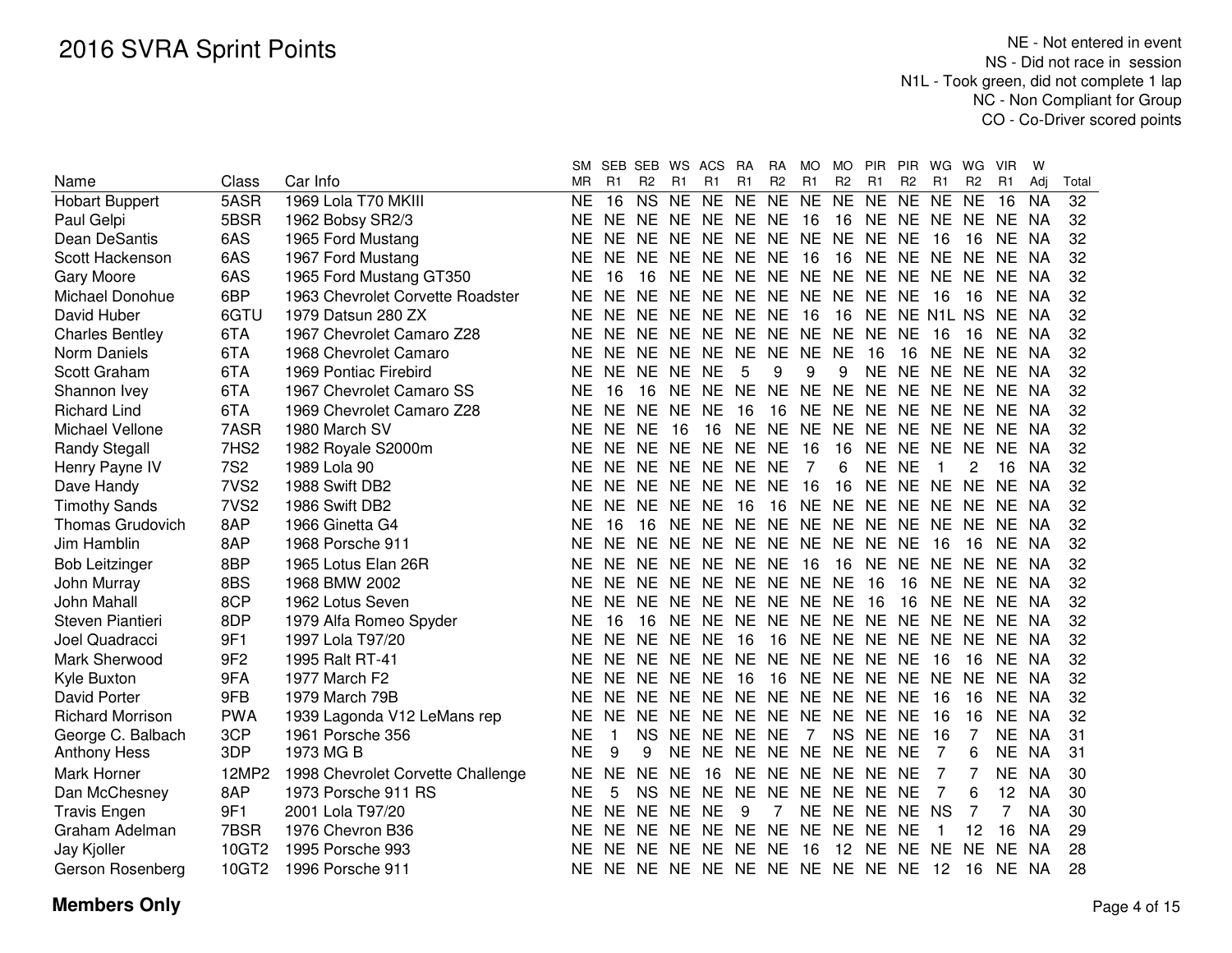|                         |        |                                | SM.       |                | SEB SEB WS ACS |           |                            | <b>RA</b> | <b>RA</b>         | <b>MO</b> | <b>MO</b>      | <b>PIR</b>        | <b>PIR</b>     | WG        | WG             | <b>VIR</b> | W         |       |
|-------------------------|--------|--------------------------------|-----------|----------------|----------------|-----------|----------------------------|-----------|-------------------|-----------|----------------|-------------------|----------------|-----------|----------------|------------|-----------|-------|
| Name                    | Class  | Car Info                       | <b>MR</b> | R <sub>1</sub> | R <sub>2</sub> | R1        | R1                         | R1        | R <sub>2</sub>    | R1        | R <sub>2</sub> | R1                | R <sub>2</sub> | R1        | R <sub>2</sub> | R1         | Adi       | Total |
| Lauren Fix              | 10GT4  | 2000 Jaguar XKR                | <b>NE</b> | <b>NE</b>      | N <sub>E</sub> | <b>NE</b> | <b>NE</b>                  | <b>NE</b> | $\overline{NE}$   | 12        | $\overline{7}$ | NE                | <b>NE</b>      | CO        | 9              | <b>NE</b>  | <b>NA</b> | 28    |
| <b>Willy Todd</b>       | 10SC3  | 2008 Ford Fusion               | ΝE        | NE NE          |                | NE NE     |                            | 12        | 16                |           |                | NE NE NE NE NE NE |                |           |                | NE NA      |           | 28    |
| Theo Bean IV            |        | 11GTP2 1990 Chevrolet Intrepid | ΝE        | 12             | 16             |           | NE NE NE                   |           | <b>NE</b>         |           |                | NE NE NE NE       |                | NE NE     |                | <b>NE</b>  | - NA      | 28    |
| Randy Johnson           |        | 11GTP3 2007 Pescarolo 01       | <b>NE</b> | NE NE          |                | <b>NE</b> | NE NE                      |           | <b>NE</b>         |           |                | NE NE NE NE       |                | 12        | 16             | NE.        | NA        | 28    |
| <b>Gary Schultz</b>     | 12MP1  | 1972 Porsche 914-6             | ΝE        | NE NE          |                | <b>NE</b> | NE NE                      |           | <b>NE</b>         | -16       |                | 12 NE             | <b>NE</b>      | <b>NE</b> | <b>NE</b>      | <b>NE</b>  | NA        | 28    |
| Tom Shelton             | 12MP1  | 1977 Ferrari 308GTB            | ΝE        | NE NE          |                | <b>NE</b> | NE NE                      |           | <b>NE</b>         | 12        | 16             | <b>NE</b>         | <b>NE</b>      | <b>NE</b> | <b>NE</b>      | <b>NE</b>  | NA        | 28    |
| Peter Nielsen           | 1F     | 1965 Autodynamics MK III       | ΝE        | NE NE          |                | <b>NE</b> | NE NE                      |           | <b>NE</b>         |           | NE NE NE       |                   | <b>NE</b>      | 12        | 16             | <b>NE</b>  | NA        | 28    |
| <b>Bobby Brown</b>      | 2FB    | 1971 Brabham BT35              | ΝE        | NE NE          |                | <b>NE</b> | NE NE NE                   |           |                   |           | NE NE NE       |                   | <b>NE</b>      | 16        | 12             | <b>NE</b>  | NA        | 28    |
| <b>Robert Burnside</b>  | 2FB    | 1968 Winkelmann WDB1           | ΝE        |                | NE NE          | <b>NE</b> | NE NE NE                   |           |                   | 12        | NS NE          |                   | <b>NE</b>      | 7         | 9              | NE.        | NA        | 28    |
| Dave Handy              | 2FB    | 1968 Brabham BT29              | NΕ        |                |                |           | NE NE NE NE NE NE NE NE NE |           |                   |           |                |                   | <b>NE</b>      | 12        | 16             | NE NA      |           | 28    |
| Jimmy Domingos          | 2FJ1   | 1962 Cooper Formula Junior     | NE        |                | NE NE          |           | NE NE NE NE NE NE          |           |                   |           |                | 16                | 12             | NE.       | <b>NE</b>      | NE.        | - NA      | 28    |
| Graham Adelman          | 5FM    | 1962 Lotus 23B                 | ΝE        |                | NE NE          |           | NE NE NE NE                |           |                   | - 16      |                | 12 NE             | NE NE NE       |           |                | NE.        | - NA      | 28    |
| Michael Origer          | 6BP    | 1969 Chevrolet Corvette        | ΝE        |                | NE NE          | NE NE     |                            | 16        | $12 \overline{ }$ |           |                | NE NE NE NE NE    |                |           | <b>NE</b>      | NE NA      |           | 28    |
| Dominick Incantalupo    | 7BSR   | 1977 Osella PA 5/7/8-054       | <b>NE</b> | 12             | 16             |           | NE NE NE NE NE NE NE NE    |           |                   |           |                |                   |                | <b>NE</b> | <b>NE</b>      | NE NA      |           | 28    |
| John Wiley              | 8BS    | 1970 Datsun 510                | ΝE        |                | NE NE          | NE.       | NE NE                      |           | <b>NE</b>         | -7        | 9              | NE NE             |                | 7         | 5              |            | NE NA     | 28    |
| Michael Unger           | 8CP    | 1972 Datsun 240Z               | <b>NE</b> | NE NE          |                | NE.       | NE NE                      |           |                   | NE NE NE  |                | <b>NE</b>         | <b>NE</b>      | 3         | 9              | 16         | <b>NA</b> | 28    |
| Frank Honsowetz         | 8RS    | 1969 Datsun PL510              | <b>NE</b> | NE NE          |                | <b>NE</b> | NE NE                      |           | <b>NE</b>         | 12        | 16             | NE NE             |                | <b>NE</b> | <b>NE</b>      | NE.        | <b>NA</b> | 28    |
| <b>Jack Dinehart</b>    | 9FC    | 1995 Van Diemen F2000          | <b>NE</b> | NE.            | <b>NE</b>      | <b>NE</b> | <b>NE</b>                  | NE.       | <b>NE</b>         | NE NE     |                | <b>NE</b>         | <b>NE</b>      | 16        | 12             | <b>NE</b>  | <b>NA</b> | 28    |
| Jason Cowdrey           | 2CF    | 1974 Crossle 172 CF            | <b>NE</b> | <b>NE</b>      | <b>NE</b>      | <b>NE</b> | 12                         | NE        | <b>NE</b>         | NE NE     |                | <b>NE</b>         | <b>NE</b>      | 7         |                | <b>NE</b>  | <b>NA</b> | 26    |
| <b>Edward VanTassel</b> | 2FF    | 1970 Titan MK6                 | <b>NE</b> | <b>NE</b>      | <b>NE</b>      | <b>NE</b> | 12                         | <b>NE</b> | <b>NE</b>         | <b>NE</b> | <b>NE</b>      | 7                 | 7              | <b>NE</b> | <b>NE</b>      | <b>NE</b>  | <b>NA</b> | 26    |
| Colin Comer             | 10GT2  | 1995 Ford Mustang              | ΝE        | <b>NE</b>      | <b>NE</b>      | <b>NE</b> | <b>NE</b>                  | 16        | 9                 | <b>NE</b> | <b>NE</b>      | <b>NE</b>         | <b>NE</b>      | <b>NE</b> | <b>NE</b>      | <b>NE</b>  | <b>NA</b> | 25    |
| <b>Bill Heifner</b>     |        | 11GTP1 1972 McLaren M8F        | ΝE        | <b>NE</b>      | <b>NE</b>      | <b>NE</b> | <b>NE</b>                  | <b>NE</b> | <b>NE</b>         | 16        | 9              | <b>NE</b>         | <b>NE</b>      | <b>NE</b> | <b>NE</b>      | <b>NE</b>  | NA        | 25    |
| <b>Robert Forbes</b>    | 2FB    | 1966 Brabham BT 21             | ΝE        | <b>NE</b>      | <b>NE</b>      | <b>NE</b> | <b>NE</b>                  | <b>NE</b> | <b>NE</b>         | <b>NE</b> | <b>NE</b>      | 16                | 9              | <b>NE</b> | <b>NE</b>      | <b>NE</b>  | NA        | 25    |
| <b>Arthur Cook</b>      | 4FM    | 1958 Lotus 11                  | <b>NE</b> | <b>NE</b>      | <b>NE</b>      | <b>NE</b> | NE NE                      |           | <b>NE</b>         | <b>NE</b> | <b>NE</b>      | 9                 | 16             | <b>NE</b> | <b>NE</b>      | <b>NE</b>  | NA        | 25    |
| <b>Tom Diaz</b>         | 6BP    | 1965 Ford GT350 Mustang        | 9         | <b>NE</b>      | <b>NE</b>      | 16        | NE NE                      |           | <b>NE</b>         | <b>NE</b> | <b>NE</b>      | <b>NE</b>         | <b>NE</b>      | <b>NE</b> | <b>NE</b>      | <b>NE</b>  | NA        | 25    |
| Frank Marcum            | 6BP    | 1966 Ford GT350                | <b>NE</b> | NE.            | <b>NE</b>      | <b>NE</b> | NE NE                      |           | <b>NE</b>         | 9         | 16             | <b>NE</b>         | NE NE          |           | <b>NE</b>      | <b>NE</b>  | NA        | 25    |
| Lee Talbot              | 8AP    | 1967 Ginetta G4                | ΝE        | NE NE          |                | <b>NE</b> | NE NE                      |           | <b>NE</b>         | 16        | <b>NS</b>      | <b>NE</b>         | <b>NE</b>      | <b>NE</b> | <b>NE</b>      | 9          | ΝA        | 25    |
| Linwood Staub           | 8CP    | 1972 Datsun 240Z               | <b>NE</b> | NE NE          |                | <b>NE</b> | NE NE                      |           | <b>NE</b>         |           | NE NE NE       |                   | <b>NE</b>      | 7         | 6              | 12         | <b>NA</b> | 25    |
| Paul Stinson            | 8CP    | 1963 Lotus Super 7             | <b>NE</b> | NE NE          |                | <b>NE</b> | NE NE                      |           | <b>NE</b>         |           | NE NE NE       |                   | <b>NE</b>      | 9         | 7              | 9          | <b>NA</b> | 25    |
| Michael Vanderhurst     | 9FA    | 1972 March 722/74B             | NE        | NE NE          |                | 9         | 16                         | <b>NE</b> | <b>NE</b>         |           | NE NE NE       |                   | <b>NE</b>      | <b>NE</b> | <b>NE</b>      | <b>NE</b>  | NA        | 25    |
| Mark Brannon            | 9F1    | 1997 Lola T97/20               | NE        | NE.            | <b>NE</b>      | <b>NE</b> | <b>NE</b>                  | <b>NE</b> | <b>NE</b>         | NE NE     |                | <b>NE</b>         | <b>NE</b>      | 9         | 16             | <b>NE</b>  | NA        | 25    |
| John F Boxhorn          | 11GTP1 | 1969 Lola T163                 | <b>NE</b> | NE NE          |                | <b>NE</b> | <b>NE</b>                  | 12        | 12                | <b>NE</b> | NE.            | <b>NE</b>         | <b>NE</b>      | <b>NE</b> | <b>NE</b>      | <b>NE</b>  | <b>NA</b> | 24    |
| <b>Richard Dobush</b>   | 12GTO  | 1973 Porsche 911 RS            | <b>NE</b> | NE.            | <b>NE</b>      | <b>NE</b> | <b>NE</b>                  | <b>NE</b> | <b>NE</b>         | <b>NE</b> | NE.            | <b>NE</b>         | <b>NE</b>      | 12        | 12             | <b>NE</b>  | <b>NA</b> | 24    |
| <b>Carlos Miguens</b>   | 12GTO  | 1974 Porsche 911 IROC          | <b>NE</b> | 12             | 12             | <b>NE</b> | <b>NE</b>                  | <b>NE</b> | <b>NE</b>         | <b>NE</b> | NE.            | <b>NE</b>         | <b>NE</b>      | <b>NE</b> | <b>NE</b>      | <b>NE</b>  | <b>NA</b> | 24    |
| Alan Davison            | 12MP3  | 2000 Panoz GTS                 | NE        | 12             | 12             | <b>NE</b> | <b>NE</b>                  | NE.       | <b>NE</b>         | <b>NE</b> | <b>NE</b>      | <b>NE</b>         | <b>NE</b>      | <b>NE</b> | <b>NE</b>      | <b>NE</b>  | -NA       | 24    |
| Graeme Cameron          | 2CF    | 1973 ADF Formula Ford          | NE        |                | NE NE          | NE.       | NE NE NE                   |           |                   | NE NE     |                | 12                | 12             | NE.       | <b>NE</b>      | <b>NE</b>  | NA        | 24    |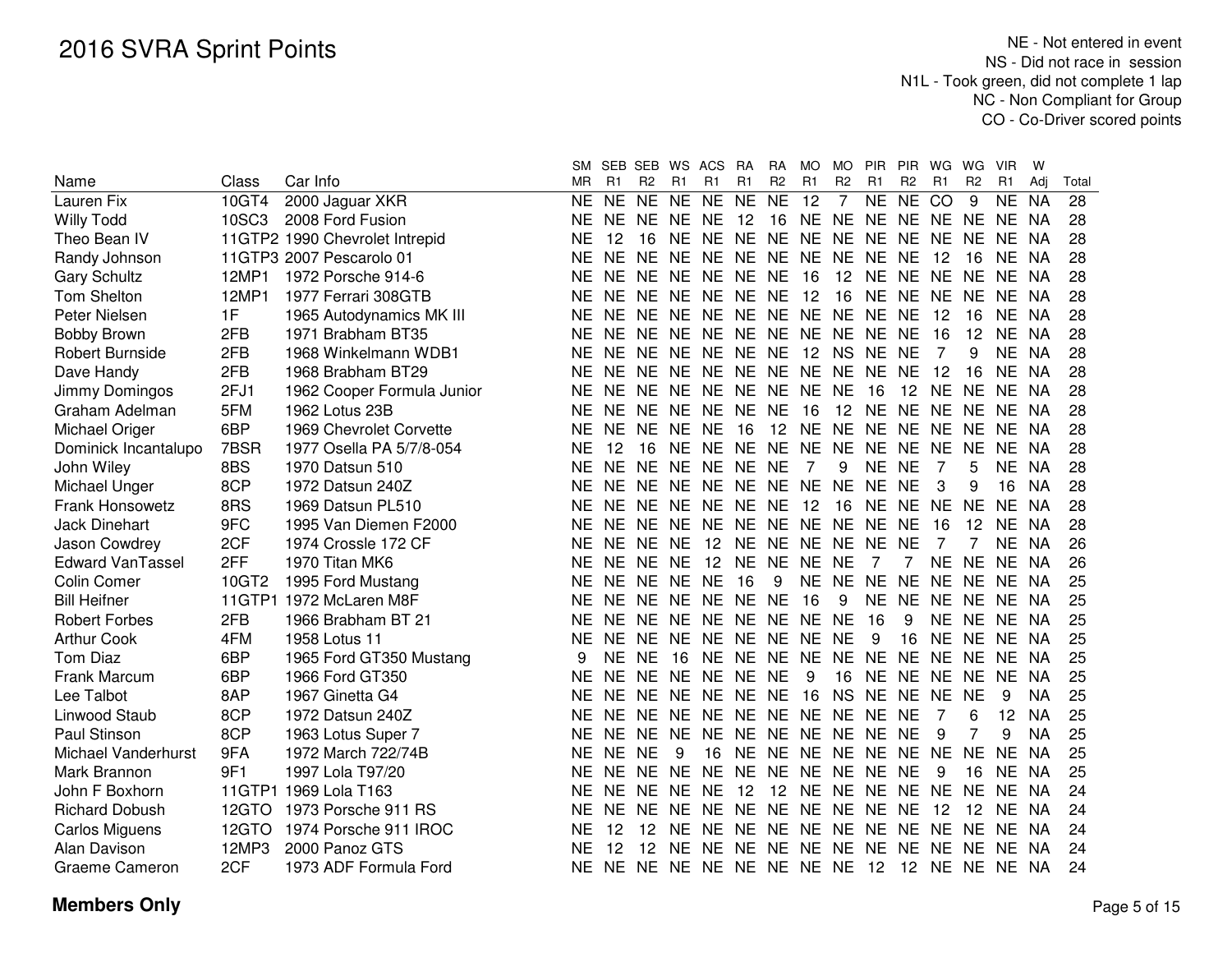|                         |                  |                               | SM        | <b>SEB</b> | SEB            |           | WS ACS            | <b>RA</b> | RA              | MO               | MO.            | <b>PIR</b>                    | <b>PIR</b>     | WG          | WG.             | <b>VIR</b>          | w         |       |
|-------------------------|------------------|-------------------------------|-----------|------------|----------------|-----------|-------------------|-----------|-----------------|------------------|----------------|-------------------------------|----------------|-------------|-----------------|---------------------|-----------|-------|
| Name                    | Class            | Car Info                      | ΜR        | R1         | R <sub>2</sub> | R1        | R1                | R1        | R2              | R1               | R <sub>2</sub> | R1                            | R <sub>2</sub> | R1          | R <sub>2</sub>  | R <sub>1</sub>      | Adi       | Total |
| <b>Wil Painter</b>      | 3BS              | 1966 Alfa Romeo GTV           | NE        | <b>NE</b>  | <b>NE</b>      | NE.       | <b>NE</b>         | <b>NE</b> | <b>NE</b>       | <b>NE</b>        | <b>NE</b>      | NE NE                         |                | 12          | 12 <sup>°</sup> | NE.                 | <b>NA</b> | 24    |
| Ray Mulacek             | 6AP              | 1969 Chevrolet Camaro         | <b>NE</b> | NE.        | <b>NE</b>      | NE.       | <b>NE</b>         | 12        | 12              |                  | NE NE NE       |                               | NE NE          |             | <b>NE</b>       | NE.                 | NA        | 24    |
| Claude Malette          | 6AS              | 1966 Shelby GT350             | <b>NE</b> | 12         | 12             | <b>NE</b> | NE NE             |           | <b>NE</b>       | NE.              | NE.            | <b>NE</b>                     | <b>NE</b>      | <b>NE</b>   | <b>NE</b>       | <b>NE</b>           | NA        | 24    |
| Jack Busch              | 6BP              | 1967 Jaguar XKE               | <b>NE</b> | <b>NE</b>  | <b>NE</b>      | <b>NE</b> | <b>NE</b>         | <b>NE</b> | <b>NE</b>       | <b>NE</b>        | <b>NE</b>      | <b>NE</b>                     | <b>NE</b>      | 12          | 12              | <b>NE</b>           | <b>NA</b> | 24    |
| Owen Adelman            | <b>7S2</b>       | 1999 Carbir CS2               | <b>NE</b> | <b>NE</b>  | <b>NE</b>      | <b>NE</b> | <b>NE</b>         | <b>NE</b> | <b>NE</b>       | 9                | 9              | <b>NE</b>                     | <b>NE</b>      | 1           | 5               | N <sub>1</sub> L NA |           | 24    |
| John Quadracci          | 7VS <sub>2</sub> | 1985 Swift DB2                | <b>NE</b> | <b>NE</b>  | NE.            | <b>NE</b> | <b>NE</b>         | 12        | 12              | <b>NE</b>        | <b>NE</b>      | <b>NE</b>                     | <b>NE</b>      | <b>NE</b>   | <b>NE</b>       | <b>NE</b>           | <b>NA</b> | 24    |
| Frank Boucher           | 8BP              | 1969 Porsche 911S             | <b>NE</b> | <b>NE</b>  | NE.            | <b>NE</b> | <b>NE</b>         | 12        | 12              | <b>NE</b>        | NE NE          |                               | <b>NE</b>      | NE.         | <b>NE</b>       | <b>NE</b>           | - NA      | 24    |
| <b>Gunther Brickler</b> | 8BP              | 1973 Porsche 914/6 GT         | <b>NE</b> | 12         | 12             | <b>NE</b> | NE NE             |           | <b>NE</b>       |                  | NE NE NE       |                               | <b>NE</b>      | NE.         | <b>NE</b>       | <b>NE</b>           | NA        | 24    |
| Nicolas Clemence        | 8BP              | 1967 Porsche 911S             | <b>NE</b> | <b>NE</b>  | <b>NE</b>      | <b>NE</b> | NE NE             |           | <b>NE</b>       |                  | NE NE NE       |                               | <b>NE</b>      | 12          | 12              | <b>NE</b>           | NA        | 24    |
| Jim Froula              | 8BS              | 1971 Datsun 510               | <b>NE</b> | NE.        | NE.            | NE.       | NE.               | NE.       | NE.             | <b>NE</b>        | <b>NE</b>      | 12                            | 12             | NE.         | NE              | NE.                 | -NA       | 24    |
| Denny Wilson            | 8CP              | 1962 Lotus Super 7            | <b>NE</b> | NE.        | NE.            | NE.       | NE.               | NE.       | NE.             | 12               | 12             | <b>NE</b>                     | <b>NE</b>      | NE.         | <b>NE</b>       | NE.                 | -NA       | 24    |
| <b>Robert Burnside</b>  | 9FA              | 1973 Brabham BT 40            | <b>NE</b> | NE.        | NE.            | NE.       | NE.               | NE.       | NE.             | 12               | 12             | <b>NE</b>                     | <b>NE</b>      | NE.         | NE.             | NE.                 | <b>NA</b> | 24    |
| David Porter            | 2FF              | 1971 Lotus 69 FF              | <b>NE</b> | NE NE      |                | <b>NE</b> | NE NE             |           | <b>NE</b>       | <b>NE</b>        | <b>NE</b>      | <b>NE</b>                     | <b>NE</b>      | 16          | 7               | <b>NE</b>           | NA        | 23    |
| Debbie Cloud            | 10SC3            | 2006 Ford Fusion SC           | <b>NE</b> | NE NE      |                | <b>NE</b> | NE NE             |           | <b>NE</b>       | 12               | 9              | <b>NE</b>                     | <b>NE</b>      | <b>NE</b>   | <b>NE</b>       | <b>NE</b>           | NA        | 21    |
| <b>William Foster</b>   | 10SC3            | 2003 Chevrolet Monte Carlo    | <b>NE</b> | NE NE      |                | <b>NE</b> | NE NE             |           | <b>NE</b>       | 9                | 12             | <b>NE</b>                     | <b>NE</b>      | <b>NE</b>   | <b>NE</b>       | <b>NE</b>           | - NA      | 21    |
| Kim Madrid              | 2CF              | 1978 Crossle Formula Ford     | <b>NE</b> |            | NE NE NE       |           | NE NE             |           | <b>NE</b>       | 9                | 12             | <b>NE</b>                     |                | NE NE NE    |                 | NE NA               |           | 21    |
| Michael Popp            | 2FF              | 1972 Merlyn Mk20              | <b>NE</b> |            | NE NE NE       |           | <b>NE</b>         | 9         | 12              | <b>NE</b>        |                | NE NE NE NE                   |                |             | <b>NE</b>       | NE NA               |           | 21    |
| Paul Ricco              | 3DP              | 1962 Triumph TR4              | <b>NE</b> | NE NE      |                | <b>NE</b> | <b>NE</b>         | 9         | 12              |                  | NE NE          | NE NE NE                      |                |             | <b>NE</b>       | NE NA               |           | 21    |
| Garey Raymond           | 3EP              | 1976 Porsche 914              | <b>NE</b> | NE NE      |                | 5         | 16                | <b>NE</b> | <b>NE</b>       |                  | NE NE          | NE NE NE                      |                |             | <b>NE</b>       | NE NA               |           | 21    |
| Chip Van Sant           | 3EP              | 1962 Alfa Romeo Giulia Sprint | <b>NE</b> | NE NE      |                | <b>NE</b> | NE                | NE.       | <b>NE</b>       | 9                | 12             | <b>NE</b>                     | NE NE          |             | <b>NE</b>       | NE.                 | <b>NA</b> | 21    |
| Joseph Riolo            | 4BP              | 1950 Jaguar XK120             | <b>NE</b> | NE NE      |                | <b>NE</b> | <b>NE</b>         | NE.       | <b>NE</b>       | <b>NE</b>        | <b>NE</b>      | <b>NE</b>                     | <b>NE</b>      | 12          | 9               | <b>NE</b>           | NA        | 21    |
| <b>Tom Sakai</b>        | 4BP              | 1965 Sunbeam Tiger            | <b>NE</b> | NE NE      |                | <b>NE</b> | <b>NE</b>         | NE.       | <b>NE</b>       | 12               | 9              | <b>NE</b>                     | <b>NE</b>      | <b>NE</b>   | <b>NE</b>       | NE.                 | NA        | 21    |
| Merle Henry             | 6AP              | 1967 Chevrolet Corvette       | <b>NE</b> | NE NE      |                | <b>NE</b> | <b>NE</b>         | <b>NE</b> | <b>NE</b>       | 9                | 12             | <b>NE</b>                     | NE NE          |             | <b>NE</b>       | NE.                 | NA        | 21    |
| <b>Richard Kurtz</b>    | 6TA              | 1965 Ford Mustang             | <b>NE</b> |            | NE NE NE       |           | <b>NE</b>         | 9         | 6               | N <sub>1</sub> L | 6              |                               |                | NE NE NE NE |                 | NE NA               |           | 21    |
| Josh Boller             | 7BSR             | 1976 Chevron B36              | <b>NE</b> |            | NE NE NE NE    |           |                   | 9         | 12              |                  |                | NE NE NE NE NE NE NE NA       |                |             |                 |                     |           | 21    |
| Joel Quadracci          | 7BSR             | 2010 Lola B08/90              | <b>NE</b> |            | NE NE NE NE    |           |                   | 12        | 9               |                  |                | NE NE NE NE NE NE NE NA       |                |             |                 |                     |           | 21    |
| <b>Steve Walker</b>     | 7BSR             | 1970 Chevron B16              | <b>NE</b> |            |                |           | NE NE NE NE NE    |           | <b>NE</b>       | NE NE            |                | 12                            | 9              |             |                 | NE NE NE NA         |           | 21    |
| <b>Michael Bautz</b>    | <b>7S2</b>       | 1990 Lola T90/90              | <b>NE</b> |            | NE NE NE NE    |           |                   | 9         | 12 <sup>7</sup> |                  |                | NE NE NE NE NE NE NE NA       |                |             |                 |                     |           | 21    |
| Claude Malette          | <b>7S2</b>       | 1990 Lola T90/91              | <b>NE</b> | 9          | <b>NS</b>      |           |                   |           |                 |                  |                | NE NE NE NE NE NE NE NE NE NE |                |             |                 | -12 NA              |           | 21    |
| Tom Downey              | 8BS              | 1969 Datsun PL510             | <b>NE</b> | <b>NE</b>  | NE.            | <b>NE</b> | <b>NE</b>         | NE.       | <b>NE</b>       | 9                |                | 12 NE                         |                | NE N1L NS   |                 | <b>NE</b>           | - NA      | 21    |
| <b>Brant McClung</b>    | 8CP              | 1972 Porsche 914/6            | NE.       | <b>NE</b>  | NE.            | NE.       | NE.               | NE.       | NE.             | <b>NE</b>        | <b>NE</b>      | 9                             |                | 12 NE       | <b>NE</b>       | <b>NE</b>           | NA        | 21    |
| <b>Charles Monk</b>     | 9F1              | 1997 Lola T97/20              | NE.       | NE NE      |                | NE.       | NE.               | NE NE     |                 | 9                |                | 12 NE                         | NE.            | <b>NE</b>   | <b>NE</b>       | NE.                 | NA        | 21    |
| William Goldkind        | 9F <sub>2</sub>  | 1993 Ralt RT-41               | NE.       | NE NE      |                | NE.       | <b>NE</b>         | NE.       | <b>NE</b>       | <b>NE</b>        |                | NE NE                         | <b>NE</b>      | 12          | 9               | NE                  | NA        | 21    |
| Michael Lange           |                  | 11GTP3 2009 Ford GT3          | NE.       | NE NE      |                | <b>NE</b> | <b>NE</b>         | NE.       | <b>NE</b>       | <b>NE</b>        |                | NE NE NE                      |                | 4           | 4               | 12 <sup>2</sup>     | NA        | 20    |
| <b>Ted Hershey</b>      | 1FP              | 1972 MG Midget                | <b>NE</b> | NE NE      |                | <b>NE</b> | <b>NE</b>         | 9         | 9               |                  | NE NE NE       |                               | <b>NE</b>      | 1           |                 | NE NA               |           | 20    |
| <b>Michael Slutz</b>    | 8BP              | 1986 Mazda RX7                | <b>NE</b> |            |                |           | NE NE NE NE NE NE |           |                 | 7                |                | NS NE NE                      |                | 7           | 6               | NE NA               |           | 20    |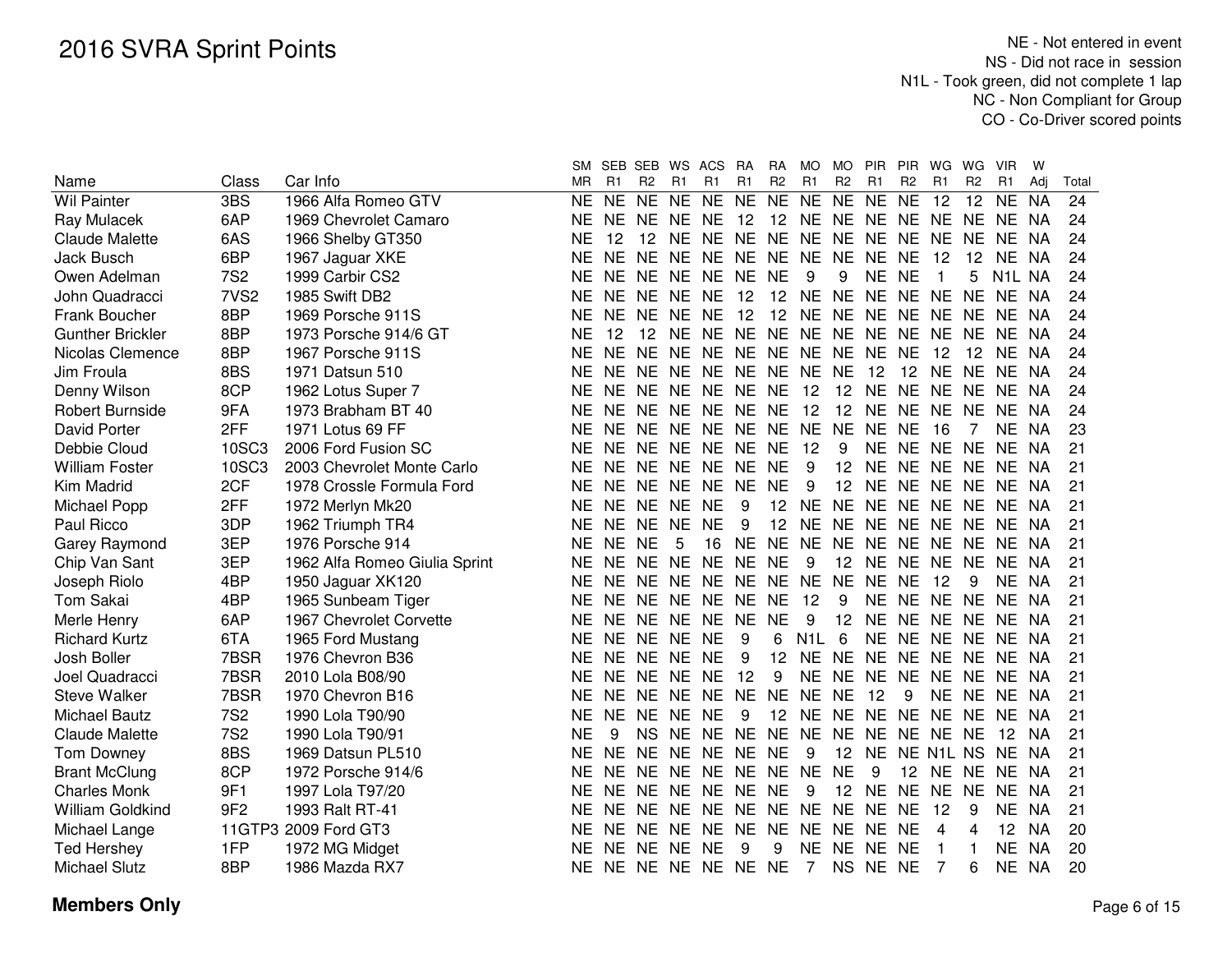|                          |                  |                                  | SM        | SEB       | SEB WS ACS     |                |                            | RA             | RA             | <b>MO</b> | MO             | <b>PIR</b>              | <b>PIR</b>     | WG.             | WG               | <b>VIR</b> | W         |       |
|--------------------------|------------------|----------------------------------|-----------|-----------|----------------|----------------|----------------------------|----------------|----------------|-----------|----------------|-------------------------|----------------|-----------------|------------------|------------|-----------|-------|
| Name                     | Class            | Car Info                         | MR.       | R1        | R <sub>2</sub> | R <sub>1</sub> | R1                         | R <sub>1</sub> | R <sub>2</sub> | R1        | R <sub>2</sub> | R1                      | R <sub>2</sub> | R <sub>1</sub>  | R <sub>2</sub>   | R1         | Adj       | Total |
| Greg Lodde               | 10GT1            | 1968 Chevrolet Corvette          | NE        | 12        | $\overline{7}$ |                | NE NE                      |                | NE NE          | <b>NE</b> |                | NE NE NE                |                | <b>NE</b>       | <b>NE</b>        | <b>NE</b>  | <b>NA</b> | 19    |
| John Wolff               | 10GT4            | 1997 Chevrolet Corvette T/A      | ΝF        | NE.       |                |                | NE NE NE NE NE             |                |                | 7         |                | 12 NE NE NE NE          |                |                 |                  | NE NA      |           | 19    |
| <b>Donald Simmons</b>    | 12MP1            | 1983 Porsche 911 SC              | ΝF        | NF.       | NE NE          |                | NE NE NE NE NE NE          |                |                |           |                |                         | <b>NE</b>      | 12              |                  | NE.        | <b>NA</b> | 19    |
| <b>Anthony Cocurullo</b> | 12MP3            | 1996 Chevrolet Corvette          | ΝF        | NE.       |                | NE NE          | NE NE NE NE NE NE          |                |                |           |                |                         | <b>NE</b>      | 12              | 7                | NE.        | <b>NA</b> | 19    |
| David Baughman           | 5FM              | 1969 Nerus F100                  | <b>NE</b> | <b>NE</b> |                |                | NE NE NE NE NE             |                |                | 9         | 9              | NE.                     | <b>NE</b>      |                 | <b>NS</b>        | NE.        | <b>NA</b> | 19    |
| Mark Hilderbrand         | 6AP              | 1972 Chevrolet Corvette          | <b>NE</b> | 7         |                |                | 12 NE NE NE NE NE NE NE NE |                |                |           |                |                         |                | <b>NE</b>       | <b>NE</b>        | <b>NE</b>  | <b>NA</b> | 19    |
| Bob Lima                 | 6AP              | 1969 Chevrolet Corvette          | NF        | <b>NE</b> | NE NE          |                | NE NE NE NE NE NE          |                |                |           |                |                         | <b>NE</b>      |                 | 6                | 12         | <b>NA</b> | 19    |
| Mike Kelley              | 6BP              | 1965 Ford Mustang GT             | 12        | <b>NE</b> | <b>NE</b>      | $\overline{7}$ |                            |                |                |           |                | NE NE NE NE NE NE NE    |                | <b>NE</b>       | <b>NE</b>        | <b>NE</b>  | <b>NA</b> | 19    |
| David Gussack            | 8AP              | 1972 Porsche 914/6               | <b>NE</b> | NE.       | NE NE          |                | NE NE NE NE NE NE NE       |                |                |           |                |                         |                | 6               | 4                | 9          | <b>NA</b> | 19    |
| Mayo Smith               | 8AP              | 1972 Porsche 911RS               | <b>NE</b> | <b>NE</b> | NE NE          |                | NE NE NE                   |                |                |           | NE NE NE       |                         | <b>NE</b>      | 12              | 7                | <b>NE</b>  | <b>NA</b> | 19    |
| <b>Jeff Mitchell</b>     | 8RS              | 1974 BMW 2002                    | <b>NE</b> | 12        | <b>NS</b>      | <b>NE</b>      | NE NE NE                   |                |                | 7         | <b>NS</b>      | <b>NE</b>               | <b>NE</b>      | <b>NS</b>       | <b>NS</b>        | <b>NE</b>  | <b>NA</b> | 19    |
| <b>Hal Nichols</b>       | 8BS              | 1971 Alfa Romeo GTV              | <b>NE</b> | <b>NE</b> | <b>NE</b>      | <b>NE</b>      | <b>NE</b>                  | <b>NE</b>      | <b>NE</b>      | 12        | 7              | <b>NE</b>               | <b>NE</b>      | <b>NE</b>       | <b>NE</b>        | <b>NE</b>  | <b>NA</b> | 19    |
| Karman Cusack            | 10GT1            | 1985 Pontiac Firebird            | <b>NE</b> | 9         | 9              | <b>NE</b>      | NE.                        | NE.            | NE.            | NE NE     |                | <b>NE</b>               | NE.            | <b>NE</b>       | <b>NE</b>        | NE.        | <b>NA</b> | 18    |
| Gordon Johnson           | 10GT1            | 1991 Oldsmobile Cutlass          | NE        | <b>NE</b> | <b>NE</b>      | <b>NE</b>      | <b>NE</b>                  | NE.            | <b>NE</b>      |           | NE NE NE       |                         | <b>NE</b>      | 9               | 9                | <b>NE</b>  | <b>NA</b> | 18    |
| <b>Todd Stuckart</b>     | 12MP1            | 1956 Chevrolet Corvette Roadster | NE        | <b>NE</b> | <b>NE</b>      | <b>NE</b>      | <b>NE</b>                  | 6              | 12             |           | NE NE NE       |                         | <b>NE</b>      | <b>NE</b>       | <b>NE</b>        | <b>NE</b>  | <b>NA</b> | 18    |
| <b>Robert Pfeffer</b>    | 12MP2            | 1990 Chevrolet Corvette          | <b>NE</b> | NE.       | NE.            | <b>NE</b>      | <b>NE</b>                  | <b>NE</b>      | <b>NE</b>      |           | NE NE NE       |                         | <b>NE</b>      | 9               | 9                | <b>NE</b>  | <b>NA</b> | 18    |
| Norm Cowdrey             | 2CF              | 1974 Crossle 25                  | <b>NE</b> | <b>NE</b> | NE.            | <b>NE</b>      | NE NE                      |                | <b>NE</b>      |           | NE NE NE       |                         | <b>NE</b>      | 12 <sup>2</sup> | N <sub>1</sub> L | 6          | <b>NA</b> | 18    |
| Sharon Adelman           | 3DP              | 1965 Turner MKIII                | <b>NE</b> | <b>NE</b> | <b>NE</b>      | <b>NE</b>      | <b>NE</b>                  | <b>NE</b>      | <b>NE</b>      | 9         | <b>NS</b>      | <b>NE</b>               | <b>NE</b>      | 4               | 5                | <b>NE</b>  | <b>NA</b> | 18    |
| <b>Rick Mooney</b>       | 6AP              | 1968 Chevrolet Corvette Roadster | <b>NE</b> | NE.       | NE.            | <b>NE</b>      | <b>NE</b>                  | 9              | 9              |           | NE NE NE       |                         | <b>NE</b>      | <b>NE</b>       | <b>NE</b>        | <b>NE</b>  | <b>NA</b> | 18    |
| Randy Williams           | 6BP              | 1962 Jaguar XKE                  | <b>NE</b> | NE.       | NE.            | <b>NE</b>      | NE NE                      |                | <b>NE</b>      |           | NE NE NE       |                         | <b>NE</b>      | 9               | 9                | NE         | <b>NA</b> | 18    |
| Samuel LeComte           | 6TA              | 1967 Chevrolet Camaro            | <b>NE</b> | NE.       | NE NE          |                | NE NE                      |                |                |           | NE NE NE NE    |                         | <b>NE</b>      | 9               | 9                | <b>NE</b>  | <b>NA</b> | 18    |
| <b>Ben Sinnott</b>       | <b>7S2</b>       | 1991 Lola T9190                  | <b>NE</b> | NE.       | NE NE          |                | NE NE NE NE NE NE          |                |                |           |                |                         | <b>NE</b>      | 1               | 16               | 1          | <b>NA</b> | 18    |
| Lisa Hansen              | 7VS <sub>2</sub> | 1987 Swift DB2                   | <b>NE</b> | NE.       | NE NE          |                | <b>NE</b>                  | 9              | 9              |           | NE NE NE       |                         | <b>NE</b>      | <b>NE</b>       | <b>NE</b>        | <b>NE</b>  | <b>NA</b> | 18    |
| Ron Hornig               | 8CP              | 1965 Lotus Elan                  | <b>NE</b> | NE.       | NE NE          |                | NE NE                      |                | <b>NE</b>      | NE NE     |                | 12                      | 6              | <b>NE</b>       | <b>NE</b>        | NE.        | <b>NA</b> | 18    |
| <b>Bob Leitzinger</b>    | 8RS              | 1969 Datsun PL510                | <b>NE</b> | NE.       | NE.            | <b>NE</b>      | NE NE NE                   |                |                |           | NE NE NE       |                         | <b>NE</b>      | 9               | 9                | NE.        | NA        | 18    |
| Donald Wannagat          | 8RS              | 1973 Alfa Romeo GTV              | <b>NE</b> | NE.       | NE NE          |                | NE NE                      |                | <b>NE</b>      | 9         | 9              | <b>NE</b>               | NE             | <b>NE</b>       | <b>NE</b>        | NE.        | NA        | 18    |
| <b>Stephen Papalas</b>   | 10SC2            | 1993 Chevrolet Lumina            | <b>NE</b> | 16        |                | <b>NE</b>      | NE.                        | <b>NE</b>      |                |           | NE NE NE NE    |                         | <b>NE</b>      | <b>NE</b>       | <b>NE</b>        | NE.        | NA        | 17    |
| Peter Uzdavinis          | 1FP              | 1964 MG Midget                   | ΝE        | <b>NE</b> | <b>NE</b>      | <b>NE</b>      | NE NE NE NE NE NE          |                |                |           |                |                         | NE             | 16              | $\mathbf 1$      |            | NE NA     | 17    |
| <b>Richard Thomas</b>    | 1GP              | 1956 Austin Healey 100M          | <b>NE</b> | <b>NE</b> | NE.            | <b>NE</b>      | NE NE                      |                | <b>NE</b>      | NE NE     |                | 16                      | 1              | <b>NE</b>       | <b>NE</b>        | NE NA      |           | 17    |
| Dick Scariano            | 2SV              | 1971 Winkelmann FSV 1            | <b>NS</b> | NE.       | NE.            | NE.            | NE NE                      |                | NE.            | NE NE     |                | -16                     | $\mathbf{1}$   | <b>NE</b>       | <b>NE</b>        | NE.        | NA        | 17    |
| <b>Tom Shelton</b>       | 5ASR             | 1965 Lola T70                    | NE        | NE.       | NE.            | <b>NE</b>      | NE.                        | NE.            | NE.            |           | NE NE NE       |                         | <b>NE</b>      | 1               | 16               | <b>NE</b>  | NA        | 17    |
| <b>Justin Frick</b>      | 7BSR             | 1976 Osella PA6/8                | <b>NE</b> | NE.       | NE.            | NE.            | NE NE                      |                |                |           | NE NE NE NE    |                         | <b>NE</b>      | 1               | 16               | NE.        | NA        | 17    |
| Tom Benjamin             | 8BS              | 1969 Alfa Romeo GTV              | <b>NE</b> | 5         | <b>NS</b>      |                | NE NE NE                   |                |                |           |                | NE NE NE NE NE          |                | <b>NE</b>       | <b>NE</b>        | 12         | - NA      | 17    |
| Christian Johnson        | 8MP3             | 2001 Mazda Miata                 | <b>NE</b> | 1         | 16             | <b>NE</b>      | NE NE                      |                |                |           | NE NE NE NE    |                         | <b>NE</b>      | <b>NE</b>       | NE               | NE.        | NA        | 17    |
| <b>Ben Sinnott</b>       | 9F1              | 1997 Lola T97/20                 | ΝF        | NE.       | <b>NE</b>      | <b>NE</b>      | NE NE                      |                | NE.            | NE NE     |                | <b>NE</b>               | <b>NE</b>      |                 | <b>NS</b>        | 16         | <b>NA</b> | 17    |
| Stephen Shody            | 10APM            | 2007 Cobra 289 FIA               | <b>NE</b> | NE.       | <b>NE</b>      | 16             |                            |                |                |           |                | NE NE NE NE NE NE NE NE |                |                 | ND.              | NE.        | NA        | 16    |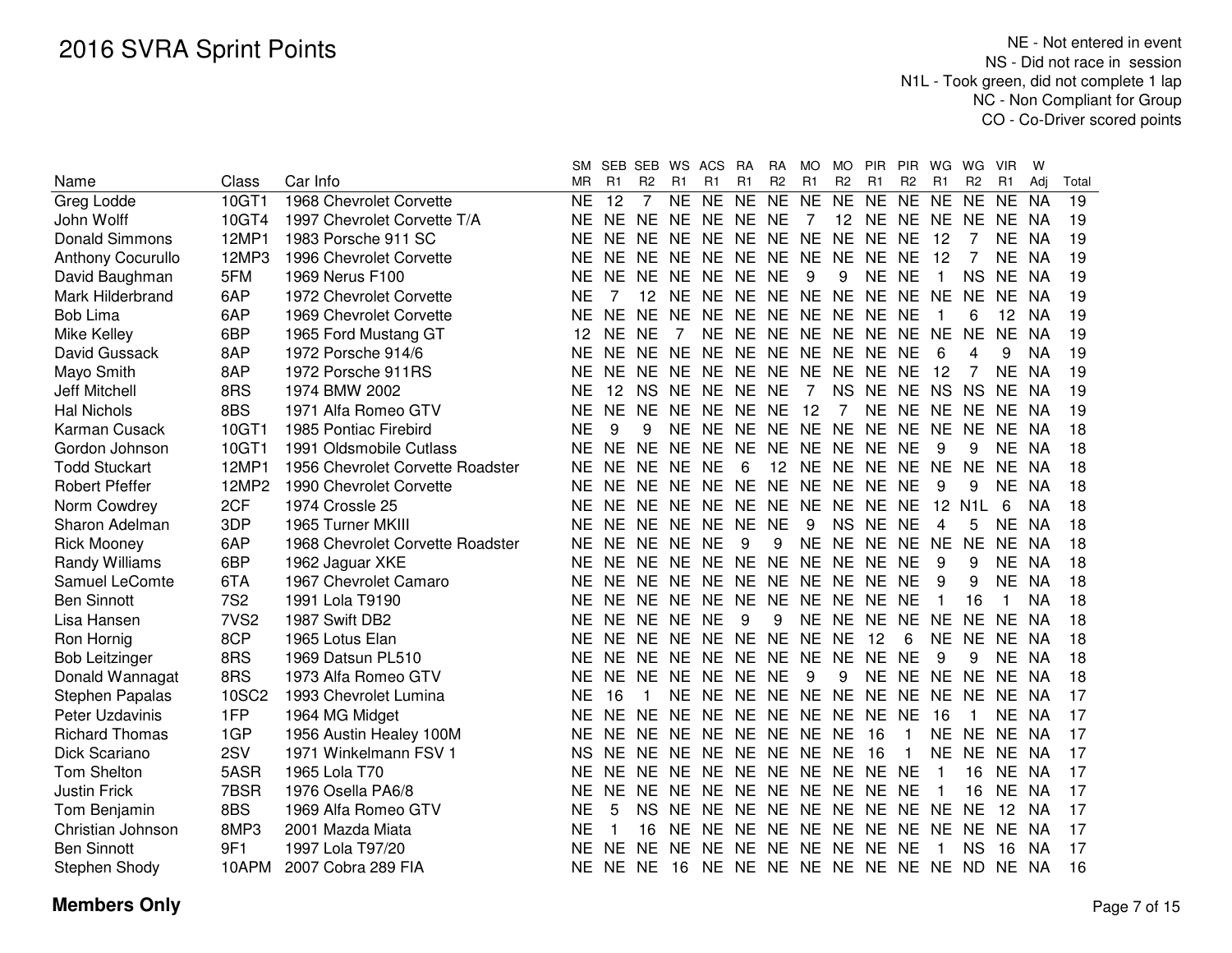|                         |              |                                          | SM        |           | SEB SEB WS     |           | ACS                        | <b>RA</b> | <b>RA</b>      | MO        | MO.            | <b>PIR</b>        | <b>PIR</b>                      | WG.       | WG             | <b>VIR</b> | W         |       |
|-------------------------|--------------|------------------------------------------|-----------|-----------|----------------|-----------|----------------------------|-----------|----------------|-----------|----------------|-------------------|---------------------------------|-----------|----------------|------------|-----------|-------|
| Name                    | Class        | Car Info                                 | <b>MR</b> | R1        | R <sub>2</sub> | R1        | R <sub>1</sub>             | R1        | R <sub>2</sub> | R1        | R <sub>2</sub> | R1                | R <sub>2</sub>                  | R1        | R <sub>2</sub> | R1         | Adj       | Total |
| John Longwell           | 10GT1        | 1975 Chevrolet Monza                     | <b>NE</b> | <b>NE</b> | <b>NE</b>      | 16        | <b>NE</b>                  | <b>NE</b> | NE             | <b>NE</b> | NE NE          |                   | N <sub>E</sub>                  | <b>NE</b> | <b>NE</b>      | <b>NE</b>  | <b>NA</b> | 16    |
| Dick Howe               | 10GT2        | 1989 Ford Mustang                        | NE        | NE.       |                |           | NE NE NE NE NE NE NE NE NE |           |                |           |                |                   |                                 | 16        | NS NE          |            | - NA      | 16    |
| Ken McKinnon            | 10GT2        | 1972 Porsche 911 RSR                     | NE        | 16        |                | NS NE NE  |                            |           |                |           |                | NE NE NE NE NE NE |                                 | NE NE NE  |                |            | <b>NA</b> | 16    |
| Paul Fix                | 10GT4        | 2000 Jaguar XKR                          | NE        | NE.       | NE.            | NE.       | NE.                        |           |                |           |                | NE NE NE NE NE NE |                                 | 16        | CO NE          |            | NA        | 16    |
| David Neidell           | 10SC1        | 1977 Oldsmobile Cutlass                  | NE        | NE.       | NE NE          |           | NE.                        | NE NE     |                | NE.       | NE NE          |                   | <b>NE</b>                       | 16        | NS.            | NE.        | NA        | 16    |
| <b>Steve Beck</b>       | <b>10SC2</b> | 1995 Ford Thunderbird                    | NE        | NE.       | NE NE          |           | 16                         | NE NE     |                | NE.       | NE NE          |                   | NE.                             | NE.       | NE             | NE.        | <b>NA</b> | 16    |
| Robert Lupini           | <b>10SC3</b> | 2000 Ford\Roush Craftsmant Nascar Tru NE |           | NE.       | NE NE          |           | <b>NE</b>                  | NE NE     |                |           | NE NE NE       |                   | <b>NE</b>                       | 7         | 9              | NE         | NA.       | 16    |
| Scott Zurrer            | <b>10SC3</b> | 1998 Cascar Taurus                       | NE.       | NE.       | NE NE          |           | <b>NE</b>                  | NE NE     |                |           | NE NE NE       |                   | <b>NE</b>                       | 9         |                | <b>NE</b>  | <b>NA</b> | 16    |
| <b>Tom Dooley</b>       |              | 11GTP1 1988 Porsche 962                  | NE        | NE.       | NE NE          |           | 16                         | NE NE     |                | NE.       | NE NE          |                   | NE.                             | NE NE     |                | NE.        | NA.       | 16    |
| Toby Bean               |              | 11GTP2 1990 Chevrolet Intrepid GTP       | NE        | 16        | NS NE          |           | <b>NE</b>                  | NE NE     |                |           | NE NE NE       |                   | <b>NE</b>                       | NE NE     |                | NE.        | NA.       | 16    |
| Dean Baker              |              | 11GTP3 2008 Courage Oreca LC 70-11       | <b>NE</b> | <b>NE</b> | NE NE          |           | <b>NE</b>                  | NE NE     |                |           | NE NE NE       |                   | <b>NE</b>                       | 16        | NS.            | NE.        | NA.       | 16    |
| <b>Steve Scullen</b>    |              | 11GTP3 2009 Oreca FLM09                  | <b>NE</b> | <b>NE</b> | NE NE          |           | NE.                        | NE NE     |                | <b>NE</b> | NE NE          |                   | <b>NE</b>                       | 7         | 9              | NE.        | <b>NA</b> | 16    |
| Thor Johnson            | 12GTO        | 1974 BMW Schnitzer 2800CSL               | <b>NE</b> | NE.       | NE NE          |           | NE.                        | NE NE     |                | NE.       | NE.            | 16                | <b>NS</b>                       | NE NE     |                | NE.        | <b>NA</b> | 16    |
| Kirk Blaha              | 12MP1        | 1969 Chevrolet Corvette Roadster         | <b>NE</b> | NE.       | NE NE          |           | <b>NE</b>                  | 16        | <b>NS</b>      | <b>NE</b> | NE NE          |                   | NE.                             | NE NE     |                | <b>NE</b>  | <b>NA</b> | 16    |
| <b>Charles Rolle</b>    | 12MP1        | 1973 Porsche 914                         | <b>NE</b> | NE.       | NE NE          |           | 16                         | NE NE     |                | <b>NE</b> | NE NE          |                   | NE.                             | NE NE     |                | NE.        | <b>NA</b> | 16    |
| <b>William Foster</b>   | 12MP3        | 1995 Ford Mustang                        | NE        | 16        | NS NE          |           | <b>NE</b>                  | NE NE     |                | NE.       | NE NE          |                   | NE.                             | NE NE     |                | <b>NE</b>  | <b>NA</b> | 16    |
| <b>Frank Lewis</b>      | 12MP3        | 1997 Panoz RA                            | <b>NE</b> | NE.       | NE NE          |           | 16                         | NE NE     |                | <b>NE</b> | NE NE          |                   | <b>NE</b>                       | NE NE     |                | <b>NE</b>  | <b>NA</b> | 16    |
| Donald Racine           | 1CS          | 1961 Austin Mini Cooper S                | <b>NE</b> | NE        | NE.            | <b>NE</b> | <b>NE</b>                  | NE.       | <b>NE</b>      | 16        | NS NE          |                   | NE.                             | NE.       | NE.            | <b>NE</b>  | NA.       | 16    |
| <b>Robert Fairbanks</b> | 1DS          | 1962 Austin Cooper                       | <b>NE</b> | <b>NE</b> | NE.            | <b>NE</b> | <b>NE</b>                  | NE NE     |                | <b>NE</b> | NE.            | <b>NE</b>         | <b>NE</b>                       | NE        | 16             | <b>NE</b>  | NA.       | 16    |
| <b>William Carson</b>   | 1FP          | 1967 MG Midget                           | NF        | <b>NE</b> | NE.            | <b>NE</b> | <b>NE</b>                  | NE.       | <b>NE</b>      | <b>NE</b> | <b>NE</b>      | 16                | <b>NS</b>                       | <b>NE</b> | <b>NE</b>      | <b>NE</b>  | NA.       | 16    |
| <b>Todd Wetzel</b>      | 1GP          | 1957 Turner 950S                         | NE        | 16        | <b>NS</b>      | <b>NE</b> | NE.                        | NE.       | <b>NE</b>      | <b>NE</b> | NE NE          |                   | <b>NE</b>                       | NE.       | <b>NE</b>      | NE.        | NA.       | 16    |
| Dan Chapman             | 2FB          | 1968 Brabam BT-21B                       | 16        | <b>NE</b> | NF.            | <b>NE</b> | <b>NE</b>                  | NE NE NE  |                |           | NE NE          |                   | <b>NE</b>                       | NE.       | <b>NE</b>      | NE.        | NA.       | 16    |
| William Goldkind        | 2FB          | 1969 Brabham BT-29                       | <b>NE</b> | <b>NE</b> | <b>NE</b>      | <b>NE</b> | <b>NE</b>                  | NE NE NE  |                |           | NE NE          |                   | <b>NE</b>                       | 9         | 7              | NE.        | <b>NA</b> | 16    |
| <b>Robin Hunter</b>     | 2FB          | 1969 Brabham BT 29                       | NE        | NE.       | NE.            | NE.       | - 16                       | NE.       |                |           | NE NE NE NE    |                   | NE.                             | NE.       | <b>NE</b>      | NE.        | - NA      | 16    |
| Dietmar Bauerle         | 2FV          | 1972 Caldwell D-13                       | NE.       | NE.       | NE.            | <b>NE</b> | -16                        |           |                |           |                | NE NE NE NE NE NE |                                 | NE.       | NE.            | NE.        | - NA      | 16    |
| Sam Cummings            | 3BS          | 1965 Alfa Romeo GTA                      | NE.       | NE.       | NE NE NE       |           |                            | NE NE     |                | - 16      | <b>NS</b>      | NE                | NE.                             | NE NE     |                | NE.        | - NA      | 16    |
| James Jackson           | 3CP          | 1964 Porsche 356                         | <b>NE</b> | <b>NE</b> | NE NE          |           | <b>NE</b>                  | NE NE     |                | <b>NE</b> | NE NE          |                   | <b>NE</b>                       | 7         | 9              | NE.        | - NA      | 16    |
| Jim Malone              | 3EP          | 1969 Porsche 912                         | <b>NE</b> | <b>NE</b> | <b>NE</b>      | NE.       | <b>NE</b>                  | <b>NE</b> | <b>NE</b>      | 7         | <b>NS</b>      | 9                 | <b>NS</b>                       | <b>NE</b> | <b>NE</b>      | NE.        | - NA      | 16    |
| Ron Federspiel          | 4DM          | 1964 Crusader Sports Racer               | <b>NE</b> | NE.       | <b>NE</b>      | NE.       | <b>NE</b>                  | NE NE     |                | <b>NE</b> | <b>NE</b>      | 16                | N <sub>1</sub> L N <sub>E</sub> |           | <b>NE</b>      | NE.        | - NA      | 16    |
| James Brown             | 4FM          | 1955 Cooper Bobtail (Type 39)            | <b>NE</b> | NE.       | <b>NE</b>      | <b>NE</b> | <b>NE</b>                  | <b>NE</b> | <b>NE</b>      | <b>NE</b> | <b>NE</b>      | $\overline{7}$    | 9                               | <b>NE</b> | <b>NE</b>      | NE.        | - NA      | 16    |
| Thor Johnson            | 4FM          | 1959 Lotus 17                            | <b>NE</b> | NE.       | <b>NE</b>      | <b>NE</b> | <b>NE</b>                  | NE NE     |                | <b>NE</b> | <b>NE</b>      | 16                | <b>NS</b>                       | <b>NE</b> | <b>NE</b>      | NE.        | -NA       | 16    |
| Colby Hillman           | 6AP          | 1969 Chevrolet Corvette                  |           | <b>NE</b> | NE NE          |           | 9                          | NE NE     |                | <b>NE</b> | NE NE          |                   | <b>NE</b>                       | NE NE     |                | NE NA      |           | 16    |
| Jeff Mincheff           | 6AP          | 1969 Chevrolet Corvette C3               | <b>NE</b> | NE.       | NE NE          |           | NE.                        | NE NE     |                | NE.       | <b>NE</b>      | 7                 | 9                               |           | NE NE          | NE.        | -NA       | 16    |
| <b>Richard Wall</b>     | 6AP          | 1965 Cobra 427                           | <b>NE</b> | NE.       | NE NE          |           | 16                         | NE NE     |                | NE.       | NE NE          |                   | NE.                             | NE.       | <b>NE</b>      | NE.        | <b>NA</b> | 16    |
| A.C. D'Augustine        | 6AP/M        | 1965 Shelby Cobra                        | <b>NE</b> | NE.       | <b>NE</b>      | <b>NE</b> | 16                         | NE NE     |                | NE.       | NE NE          |                   | NE.                             | <b>NE</b> | <b>NE</b>      | NE.        | NA        | 16    |
| <b>Matt Parent</b>      | 6BP          | 1969 Chevrolet Corvette Roadster         | <b>NE</b> | NE.       |                |           | NE NE NE NE NE NE NE 16    |           |                |           |                |                   | NS NE NE                        |           |                | NE NA      |           | 16    |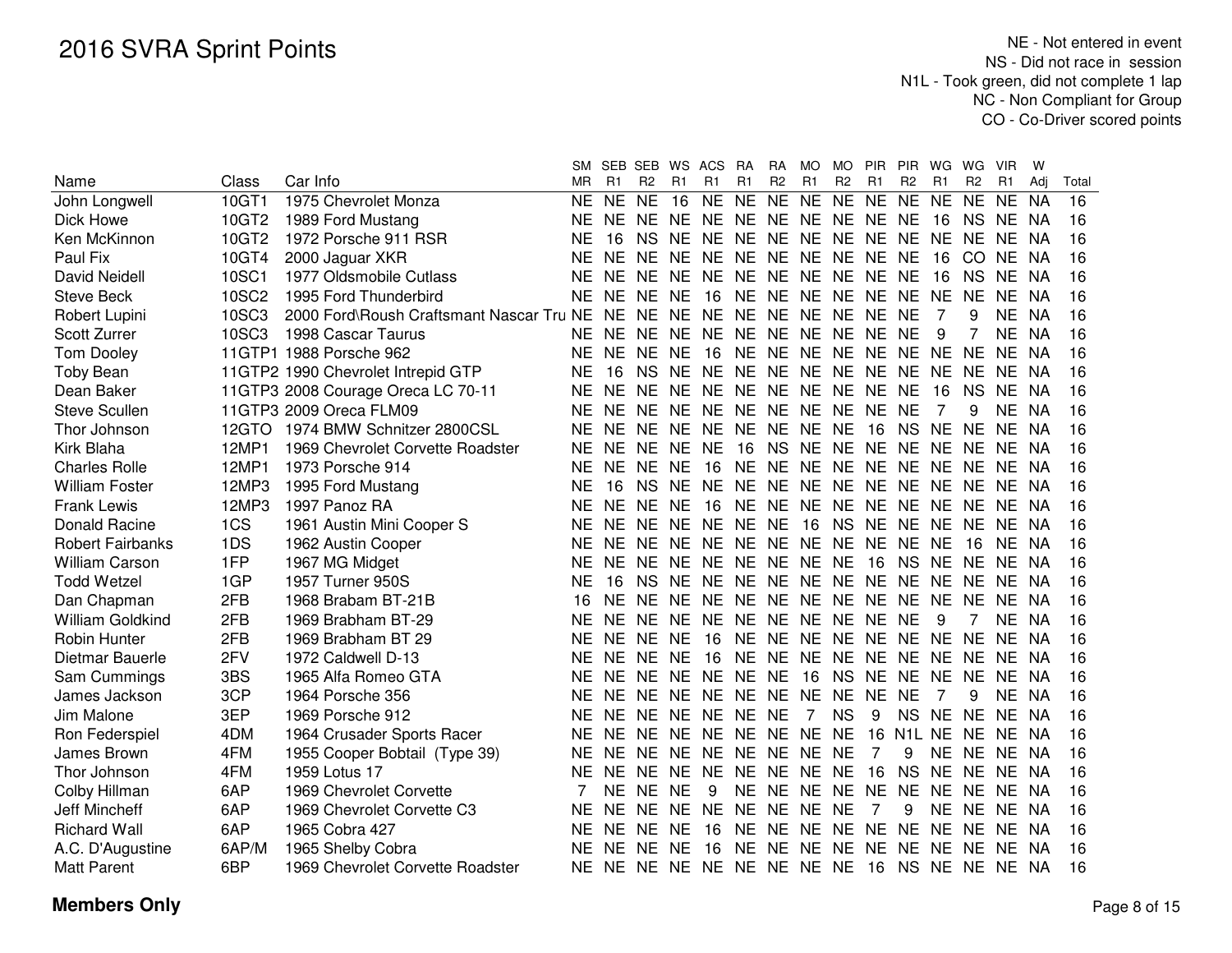|                              |                 |                                   | SM.       |                | SEB SEB        | WS ACS    |                               | <b>RA</b>      | RA             | MO.       | MO.            | PIR.                 | PIR            | WG             | WG             | <b>VIR</b> | W         |       |
|------------------------------|-----------------|-----------------------------------|-----------|----------------|----------------|-----------|-------------------------------|----------------|----------------|-----------|----------------|----------------------|----------------|----------------|----------------|------------|-----------|-------|
| Name                         | Class           | Car Info                          | ΜR        | R <sub>1</sub> | R <sub>2</sub> | R1        | R <sub>1</sub>                | R <sub>1</sub> | R <sub>2</sub> | R1        | R <sub>2</sub> | R1                   | R <sub>2</sub> | R <sub>1</sub> | R <sub>2</sub> | R1         | Adi       | Total |
| <b>Brent Berge</b>           | 7ASR            | 1978 Lola Can-Am                  | NE.       | <b>NE</b>      | <b>NE</b>      | <b>NE</b> | 16                            | <b>NE</b>      | <b>NE</b>      | <b>NE</b> | NE.            | <b>NE</b>            | <b>NE</b>      | <b>NE</b>      | <b>NE</b>      | NE.        | <b>NA</b> | 16    |
| John F Boxhorn               | 7ASR            | 1969 Lola T163                    | NΕ        | 16             | <b>NS</b>      |           | NE NE NE NE NE NE NE NE NE NE |                |                |           |                |                      |                |                |                | <b>NE</b>  | NA        | 16    |
| Dudley Cunningham            | 7ASR            | 1975 Toj SC205                    | ΝE        | NE NE          |                |           | NE NE NE NE NE NE NE NE NE    |                |                |           |                |                      |                |                | 16             | NE.        | NA        | 16    |
| <b>Charles Parsons</b>       | 7ASR            | 1982 Gallas GR2                   | ΝE        | NE.            | NF.            | NE NE     |                               | 16             |                |           |                | NS NE NE NE NE NE NE |                |                |                | NE.        | NA        | 16    |
| David Jacobs                 | 7BSR            | 1971 Chevron B19                  | 16        | NE.            | <b>NE</b>      |           | NE NE NE                      |                |                | NE NE NE  |                | NE NE NE             |                |                | <b>NE</b>      | NE NA      |           | 16    |
| <b>Howard Katz</b>           | 7BSR            | 1975 Toj 205C                     | <b>NE</b> | 16             | <b>NS</b>      |           | NE NE NE                      |                |                | NE NE NE  |                | NE NE NE             |                |                | <b>NE</b>      | NE NA      |           | 16    |
| <b>Tom Cantrell</b>          | 7GTP1           | 1969 Ford Open Sports Ford Can-am | <b>NE</b> | <b>NE</b>      | NE.            | NE.       | NE NE                         |                | <b>NE</b>      | 16        | NS.            | <b>NE</b>            | NE NE          |                | <b>NE</b>      | NE.        | -NA       | 16    |
| <b>Tyler Pappas</b>          | 7GTP3           | 2003 Mazda CSR                    | NE        | NE.            | <b>NE</b>      | <b>NE</b> | NE NE                         |                | <b>NE</b>      | NE NE     |                | <b>NE</b>            | <b>NE</b>      | <b>NE</b>      | 16             | NE         | NA        | 16    |
| <b>Robert Rich</b>           | <b>7S2</b>      | 1986 Swift DB 2                   | ΝE        | <b>NE</b>      | <b>NE</b>      | <b>NE</b> | 16                            | <b>NE</b>      | <b>NE</b>      | NE NE     |                | <b>NE</b>            | NE NE          |                | <b>NE</b>      | NE NA      |           | 16    |
| Kirk Blaha                   | 8AP             | 1970 Datsun 240Z                  | NE        | <b>NE</b>      | <b>NE</b>      | <b>NE</b> | <b>NE</b>                     | 16             | <b>NS</b>      | NE NE     |                | <b>NE</b>            | <b>NE</b>      | NE.            | <b>NE</b>      | NE.        | NA        | 16    |
| Hervey Parke                 | 8AP             | 1965 Ginetta G4                   | <b>NE</b> | 7              | 9              | <b>NE</b> | NE NE                         |                |                | NE NE NE  |                | <b>NE</b>            | NE.            | NE.            | <b>NE</b>      | NE NA      |           | 16    |
| Jon Wactor                   | 8CP             | 1970 Porsche 914/6                | <b>NE</b> | <b>NE</b>      | <b>NE</b>      | <b>NE</b> | NE NE                         |                | <b>NE</b>      | NE NE     |                | $\overline{7}$       | 9              | <b>NE</b>      | <b>NE</b>      | NE NA      |           | 16    |
| Doug Warneke                 | 8DP             | 1962 Lotus Super 7                | NE        | NE.            | NE.            | NE.       | 16                            | NE.            | <b>NE</b>      |           | NE NE NE       |                      | NE.            | NE.            | NE.            | NE NA      |           | 16    |
| Kenton Greth                 | 9F1             | 1997 Lola Indy Lite               | <b>NE</b> | NE NE          |                | NE.       | -16                           | <b>NE</b>      |                |           | NE NE NE NE    |                      | NE NE          |                | NE.            | NE NA      |           | 16    |
| Ryan Norman                  | 9F1             | 2007 Indy Lites Dallara           | NE        | NE.            | <b>NE</b>      | <b>NE</b> | NE NE                         |                |                |           | NE NE NE NE    |                      | NE             | 16             | <b>NS</b>      | NE NA      |           | 16    |
| Steve O'Hara                 | 9F <sub>2</sub> | 1989 Swift DB4                    | ΝE        | NE NE          |                | <b>NE</b> | 16                            | <b>NE</b>      |                |           | NE NE NE NE    |                      | NE NE          |                | <b>NE</b>      | NE NA      |           | 16    |
| <b>Bill Fickling</b>         | 9FA             | 1975 March 75B                    | ΝE        | NE NE          |                | <b>NE</b> | NE NE                         |                |                |           | NE NE NE NE    |                      | NE NE          |                | 16             | NE NA      |           | 16    |
| Dudley Cunningham            | 9FA5            | 1973 Lola T332                    | <b>NE</b> | NE NE          |                |           | NE NE NE NE NE NE NE          |                |                |           |                |                      | NE NE          |                | 16             | NE NA      |           | 16    |
| <b>Steve Konsin</b>          | PW <sub>3</sub> | 1953 MG TD                        | NE        | NE NE          |                |           | NE NE NE NE NE NE NE          |                |                |           |                |                      | <b>NE</b>      | 16             | <b>NS</b>      | NE NA      |           | 16    |
| Robert O'Meara               | <b>PWB</b>      | 1952 MG TD/Cisitalia              | NE        | NE NE          |                | NE.       | NE NE                         |                |                |           | NE NE NE NE    |                      | NE NE          |                | 16             | NE.        | NA.       | 16    |
| Peter Giddings               | <b>PWC</b>      | 1954 Lancia D50 A/R               | NE        | NE NE          |                | <b>NE</b> | NE NE                         |                |                | NE NE NE  |                | <b>NE</b>            | NE NE          |                | 16             | NE         | - NA      | 16    |
| <b>Keith Frieser</b>         |                 | 11GTP3 2009 Oreca LMPE            | <b>NE</b> | 6              | 9              | <b>NE</b> | NE NE                         |                | <b>NE</b>      | NE NE     |                | <b>NE</b>            | NE NE          |                | <b>NE</b>      | NE.        | NA        | 15    |
| Robert Wagner                | 3CP             | 1960 Austin Healey 3000           | <b>NE</b> | <b>NE</b>      | <b>NE</b>      | <b>NE</b> | <b>NE</b>                     | 6              | 9              | NE NE     |                | <b>NE</b>            | NE NE          |                | <b>NE</b>      | NE.        | <b>NA</b> | 15    |
| Guy Lamon Sr.                | 6AP             | 1968 Chevrolet Corvette           | <b>NE</b> | 9              | <b>NS</b>      |           | NE NE NE                      |                | <b>NE</b>      | NE NE     |                | NE NE                |                | 6              | <b>NS</b>      | <b>NE</b>  | NA        | 15    |
| James Dolan                  | 6BP             | 1966 Ford Mustang GT350           | NE.       | NE NE          |                | <b>NE</b> | NE NE                         |                | <b>NE</b>      | 6         | 9              | NE NE NE             |                |                | <b>NE</b>      | NE.        | -NA       | 15    |
| Andy Jaekels                 | <b>7S2</b>      | 1988 Lola T88/90                  | NE.       | NE NE          |                | NE NE     |                               | 6              | 9              | NE.       | NE.            | <b>NE</b>            | NE NE          |                | <b>NE</b>      | NE.        | NA.       | 15    |
| <b>Bill Barton</b>           | 8BP             | 1986 Porsche 944T                 | NE.       | NE NE          |                |           | NE NE NE                      |                | <b>NE</b>      | 5         | <b>NS</b>      | NE NE                |                | 5              | 5              | NE.        | <b>NA</b> | 15    |
| Skip Bryan                   | 8BS             | 1972 BMW 2002                     | <b>NE</b> | $\overline{c}$ | 6              |           | NE NE NE                      |                | NE NE          |           | <b>NE</b>      | NE NE NE             |                |                | <b>NE</b>      | 7          | <b>NA</b> | 15    |
| Rib Regna                    | 10GT1           | 1980 Chevrolet Corvette           | <b>NE</b> | NE NE          |                |           | NE NE NE                      |                | <b>NE</b>      | 7         | $\overline{7}$ | NE NE NE             |                |                | <b>NE</b>      | <b>NE</b>  | NA        | 14    |
| Erick Zanner                 | 1FP             | 1973 MG Midget                    | ΝE        | <b>NE</b>      | NE.            | <b>NE</b> | <b>NE</b>                     | <b>NE</b>      | <b>NE</b>      | 5         | 9              |                      |                | NE NE NE NE    |                | NE.        | NA        | 14    |
| <b>Robert Burnside</b>       | 2FF             | 1970 Titan MK6                    | ΝE        | NE.            | <b>NE</b>      | <b>NE</b> | <b>NE</b>                     | 5              | 9              | <b>NE</b> | <b>NE</b>      | <b>NE</b>            | NE NE          |                | <b>NE</b>      | <b>NE</b>  | NA.       | 14    |
| Dan Hayes                    | 2FF             | 1972 Titan Mk VIB                 | NΕ        | NE NE          |                | NE.       | <b>NE</b>                     | 7              |                | NE.       | NE.            | NE.                  | NE             | NE.            | <b>NE</b>      | <b>NE</b>  | -NA       | 14    |
| <b>Marcus Pillion</b>        | 3CP             | 1960 Porsche 356 B Coupe          | NΕ        | <b>NE</b>      | NE.            | NE.       | NE NE                         |                | <b>NE</b>      | 4         | 7              | NE.                  | <b>NE</b>      | 1              | 2              | NE.        | NA        | 14    |
| Kim Walker                   | 6AP             | 1969 Chevrolet Corvette           | NE        | NE.            | <b>NE</b>      | NE.       | NE NE                         |                |                |           | NE NE NE NE    |                      | <b>NE</b>      | 5              | 9              | NE NA      |           | 14    |
| <b>Matt Euson</b>            | 6BP             | 1965 Shelby Mustang GT350         | <b>NE</b> | 5              | 9              |           | NE NE NE                      |                |                |           | NE NE NE NE    |                      | NE.            | NE.            | <b>NE</b>      | <b>NE</b>  | <b>NA</b> | 14    |
| <b>Christopher Stillwell</b> | 6TA             | 1968 Ford Mustang                 | <b>NE</b> |                |                |           | NE NE NE NE NE NE NE NE NE NE |                |                |           |                |                      |                | 7              | 7              | NE NA      |           | 14    |
|                              |                 |                                   |           |                |                |           |                               |                |                |           |                |                      |                |                |                |            |           |       |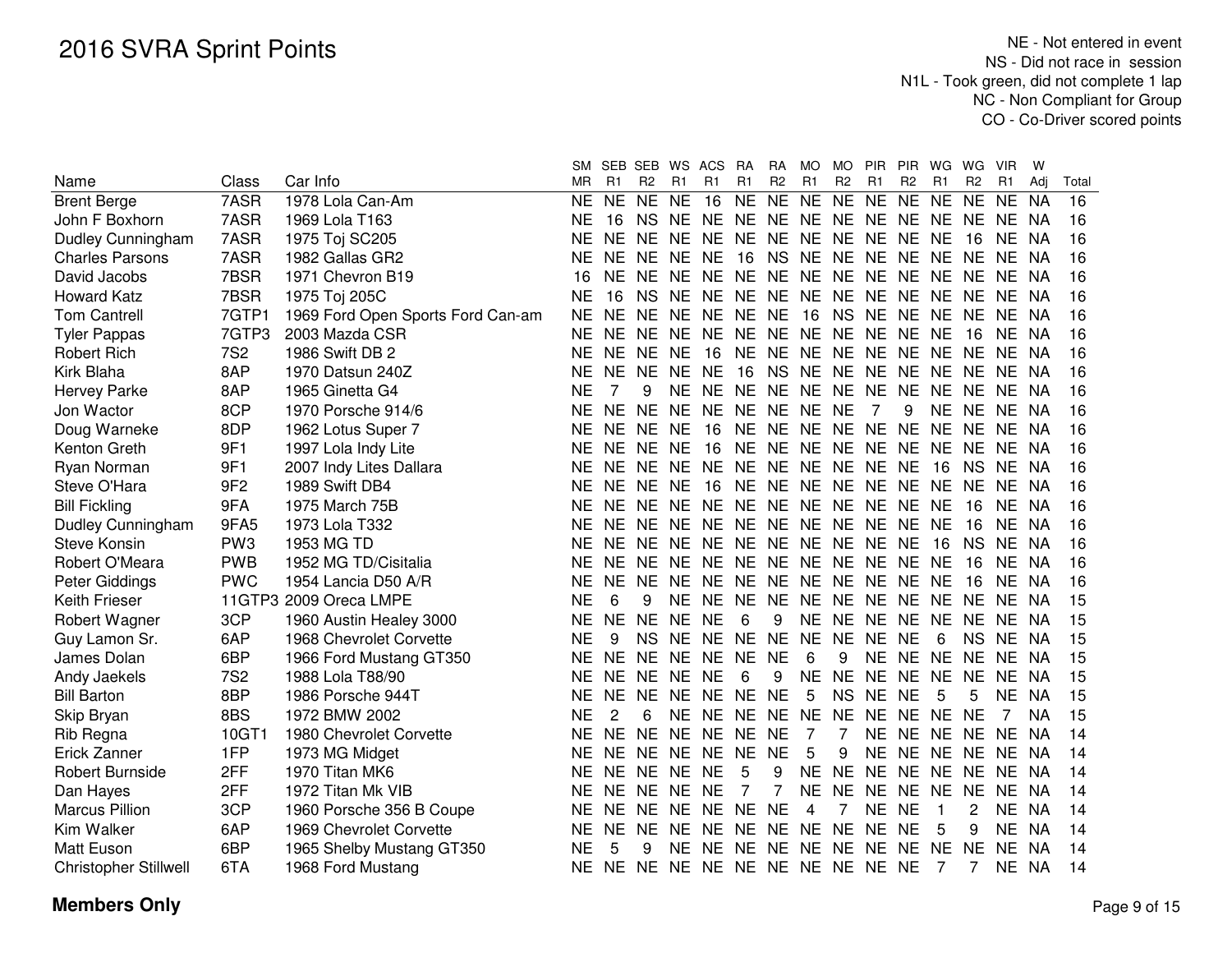|                         |                  |                               | <b>SM</b> |                | SEB SEB WS ACS |           |                                        | RA             | RA             | MO        | MO.            | <b>PIR</b>           | <b>PIR</b>     | WG             | WG             | <b>VIR</b> | W         |       |
|-------------------------|------------------|-------------------------------|-----------|----------------|----------------|-----------|----------------------------------------|----------------|----------------|-----------|----------------|----------------------|----------------|----------------|----------------|------------|-----------|-------|
| Name                    | Class            | Car Info                      | MR        | R <sub>1</sub> | R <sub>2</sub> | R1        | R <sub>1</sub>                         | R1             | R <sub>2</sub> | R1        | R <sub>2</sub> | R1                   | R <sub>2</sub> | R <sub>1</sub> | R <sub>2</sub> | R1         | Adi       | Total |
| <b>Brent Gernert</b>    | <b>7S2</b>       | 1991 Swift DB5                | NΕ        | NE.            | NE NE          |           | <b>NE</b>                              | <b>NE</b>      | <b>NE</b>      | <b>NE</b> | <b>NE</b>      | <b>NE</b>            | <b>NE</b>      | $\mathbf 1$    |                | 6          | <b>NA</b> | 14    |
| <b>Wade Leathers</b>    | <b>7S2</b>       | 1988 Lola T87/90              | NΕ        | NE.            | NE NE          |           | <b>NE</b>                              | 5              |                |           |                | NE NE                |                | NE NE          |                | <b>NE</b>  | <b>NA</b> | 14    |
| Gregg Frey              | 8AP              | 1970 Porsche 914/6            | ΝE        | NE.            | NE NE          |           | NE.                                    | NE NE NE       |                |           | NE NE          |                      | <b>NE</b>      | 2              | 12             | <b>NE</b>  | <b>NA</b> | 14    |
| Paul Konkle Jr.         | 3DP              | 1962 MG MGB                   | ΝE        | NE.            | <b>NE</b>      |           | 12                                     | NE NE          |                | <b>NE</b> | NE NE          |                      | <b>NE</b>      | NE NE          |                | <b>NE</b>  | <b>NA</b> | 13    |
| <b>Randall Stark</b>    | 3DP              | <b>1974 MG MGB</b>            | ΝE        | <b>NE</b>      | <b>NE</b>      | 6         | 7                                      | <b>NE</b>      | NE NE          |           | NE NE          |                      | <b>NE</b>      | NE NE          |                | <b>NE</b>  | <b>NA</b> | 13    |
| Stephen Hunter          | 3EP              | 1959 Porsche 356A             | <b>NE</b> | <b>NE</b>      | <b>NE</b>      | <b>NE</b> | <b>NE</b>                              | <b>NE</b>      | <b>NE</b>      |           | NE NE NE       |                      | <b>NE</b>      | 6              |                | <b>NE</b>  | <b>NA</b> | 13    |
| Jay Iliohan             | 5ASR             | 1968 Alfa Romeo T33/2 Daytona | <b>NE</b> | <b>NE</b>      | <b>NE</b>      | <b>NE</b> | <b>NE</b>                              | <b>NE</b>      | <b>NE</b>      |           | NE NE NE       |                      | <b>NE</b>      | -1             | 12             | <b>NE</b>  | <b>NA</b> | 13    |
| <b>Bill Thumel</b>      | 5ASR             | 1967 Lola T70 Mk 3B           | <b>NE</b> | NE.            | NE.            | <b>NE</b> | NE.                                    | NE.            | <b>NE</b>      |           | NE NE NE       |                      | <b>NE</b>      | -1             | <b>NS</b>      | 12         | <b>NA</b> | 13    |
| Louis Casazza           | 7ASR             | 1967 McKee MK VII             | ΝE        | NE.            | NE.            | <b>NE</b> | NE.                                    | NE.            | <b>NE</b>      | NE.       | NE NE          |                      | NE             | -1             | 12             | <b>NE</b>  | <b>NA</b> | 13    |
| <b>Ronald Pace</b>      | 7BSR             | 1979 Lola T492/496            | NE        | NE.            | NE.            | <b>NE</b> | <b>NE</b>                              | 6              | $\overline{7}$ |           | NE NE NE       |                      | <b>NE</b>      | <b>NE</b>      | <b>NE</b>      | <b>NE</b>  | NA        | 13    |
| <b>Robert Sherwood</b>  | <b>7S2</b>       | 2002 Carbir CS2               | ΝE        |                |                |           | NE NE NE NE NE                         |                |                |           |                | NE NE NE NE NE       |                | -1             | 12             | <b>NE</b>  | NA        | 13    |
| Larry Rossi             | 7VS <sub>2</sub> | 1986 Swift DB2                | ΝE        |                |                |           | NE NE NE NE NE NE NE NE NE             |                |                |           |                |                      | <b>NE</b>      | $\mathbf 1$    | 12             | <b>NE</b>  | NA        | 13    |
| Ira Schoen              | 8BS              | 1971 Ford Capri 2000          | ΝE        | NE.            | <b>NE</b>      |           | NE NE                                  | <b>NE</b>      |                |           | NE NE NE NE    |                      | <b>NE</b>      | $\mathbf{1}$   | 12             | <b>NE</b>  | NA        | 13    |
| <b>Steve LeBrun</b>     | 8RS              | 1974 Ford Escort Mk1 RS 1600  | ΝE        | NE.            | <b>NE</b>      |           | NE NE                                  | <b>NE</b>      |                |           | NE NE NE NE    |                      | <b>NE</b>      | 6              | 7              | <b>NE</b>  | <b>NA</b> | 13    |
| Daniel Furey            | 10GT1            | 1974 Chevrolet Vega           | <b>NE</b> | NE.            | <b>NE</b>      |           | NE NE                                  | <b>NE</b>      | <b>NE</b>      |           | 12 NS NE       |                      | <b>NE</b>      | <b>NE</b>      | <b>NE</b>      | NE.        | - NA      | 12    |
| <b>Stanley Crawford</b> | 10GT2            | 1973 Porsche 911 RSR          | NΕ        | NE.            | <b>NE</b>      | <b>NE</b> | NE NE NE                               |                |                |           |                | 12 N1L NE NE         |                | NE NE          |                | NE.        | -NA       | 12    |
| Ross Myers              | 10GT2            | 1982 Ford Mustang             | ΝE        | NE.            | NE.            | <b>NE</b> | NE NE NE NE NE NE NE NE                |                |                |           |                |                      |                |                | 12             | NF.        | -NA       | 12    |
| Phil Lasco              | 10GT4            | 2000 Panoz GTS                | NE        | 12             | <b>NS</b>      | <b>NE</b> | NE NE NE NE NE NE NE NE NE             |                |                |           |                |                      |                |                |                | <b>NE</b>  | NA        | 12    |
| Francesco Melandri      | 10GT4            | 1996 Porsche 993 TT           | <b>NE</b> | 4              | <b>NS</b>      | NE.       | NE NE NE NE NE NE                      |                |                |           |                |                      | <b>NE</b>      | 7              | $\mathbf{1}$   | <b>NE</b>  | NA        | 12    |
| Don Corum               | <b>10SC3</b>     | 2000 Chevrolet Monte Carlo    | <b>NE</b> | <b>NE</b>      | <b>NE</b>      | <b>NE</b> | 12                                     |                |                |           |                | NE NE NE NE NE NE    |                | NE NE          |                | NE.        | <b>NA</b> | 12    |
| Tom Forgione            | 10SC3            | 2002 Ford Taurus              | ΝE        | NE.            | NE.            |           | NE NE NE NE NE NE NE NE                |                |                |           |                |                      |                | 12             | <b>NS</b>      | <b>NE</b>  | NA        | 12    |
| Joseph Galdi            | 12MP3            | 1995 Porsche 911RSR           | ΝE        | NE.            | <b>NE</b>      |           | NE NE NE NE NE NE NE NE                |                |                |           |                |                      |                | <b>NE</b>      | 12             | <b>NE</b>  | <b>NA</b> | 12    |
| Andrew Manganaro        | 1CS              | 1972 Alfa Romeo GTA           | <b>NE</b> | NE NE          |                |           | NE NE NE NE NE NE NE NE                |                |                |           |                |                      |                | <b>NE</b>      | 12             | NE.        | <b>NA</b> | 12    |
| Nathan Thompson         | 1FP              | 1961 Lotus Elite              | NE        |                |                |           | NE NE NE NE NE NE NE NE NE NE          |                |                |           |                |                      |                | 7              | 5              | NE.        | <b>NA</b> | 12    |
| Don Readinger           | 2FV              | 1965 Formcar MK III           | NE        | NE NE          |                | 12        |                                        |                |                |           |                | NE NE NE NE NE NE NE |                | NE NE          |                | NE.        | <b>NA</b> | 12    |
| Jay Galpin              | 2FB              | 1967 Brabham BT21B            | ΝE        |                |                |           | NE NE NE NE NE NE NE NE NE NE          |                |                |           |                |                      |                | 6              | 6              | NE         | NA        | 12    |
| Dennis Ambayec          | 2FV              | 1978 Lynx B                   | ΝE        |                | NE NE NE       |           | 12 NE NE NE NE NE NE                   |                |                |           |                |                      |                |                | NE NE NE       |            | NA        | 12    |
| Alan Rogers             | 2PCF             | 1982 Lola T640                | 12        |                |                |           | NE NE NE NE NE NE NE NE NE NE          |                |                |           |                |                      |                |                | NE NE NE       |            | NA        | 12    |
| Lee Poseidon            | 3BS              | 1971 Alfa Romeo GT Junior     | ΝE        |                |                |           | NE NE NE NE NE NE                      |                |                |           |                | 12 NS NE NE NE NE NE |                |                |                |            | - NA      | 12    |
| Mike Fisher             | 3DP              | 1960 Austin Healey 3000       | ΝE        | NE.            | NE NE NE       |           |                                        | NE NE          |                |           |                | 12 NS NE NE          |                |                | NE NE NE       |            | - NA      | 12    |
| Michael Allen           | 3EP              | 1970 Porsche 914/4            | NE        | NE.            | NE NE          |           |                                        | 12 NE NE NE    |                |           |                | NE NE NE             |                |                | NE NE NE       |            | -NA       | 12    |
| Dave Brengle            | 3EP              | 1964 Alfa Romeo Giulia Spider | NE        | NE.            | NE NE          |           | 12                                     | NE NE NE NE NE |                |           |                |                      | NE.            | NE NE          |                | NE.        | -NA       | 12    |
| Tom Ragonetti           | 4FM              | 1956 Alfa Romeo Special       | NE        | NE.            | NE NE          |           | NE.                                    | NE NE          |                |           |                | 12 NE NE NE          |                | NE NE          |                | NE.        | NA.       | 12    |
| Stephen Shody           | 6AP              | 2007 KMP#511 65 FIA Cobra     | ΝE        | NE.            | NE NE          |           | 12                                     |                |                |           |                | NE NE NE NE NE NE    |                | NE NE          |                | <b>NE</b>  | <b>NA</b> | 12    |
| Anthony Dellavecchia    | 6TA              | 1970 Chevrolet Camaro         | ΝE        | NE.            |                |           | NE NE NE NE NE NE NE NE                |                |                |           |                |                      | <b>NE</b>      | 6              | 6              | NE.        | <b>NA</b> | 12    |
| <b>Michael Evans</b>    | 6TA              | 1968 Ford Mustang             | ΝE        |                |                |           | NE NE NE 12 NE NE NE NE NE NE NE NE NE |                |                |           |                |                      |                |                |                | <b>NE</b>  | - NA      | 12    |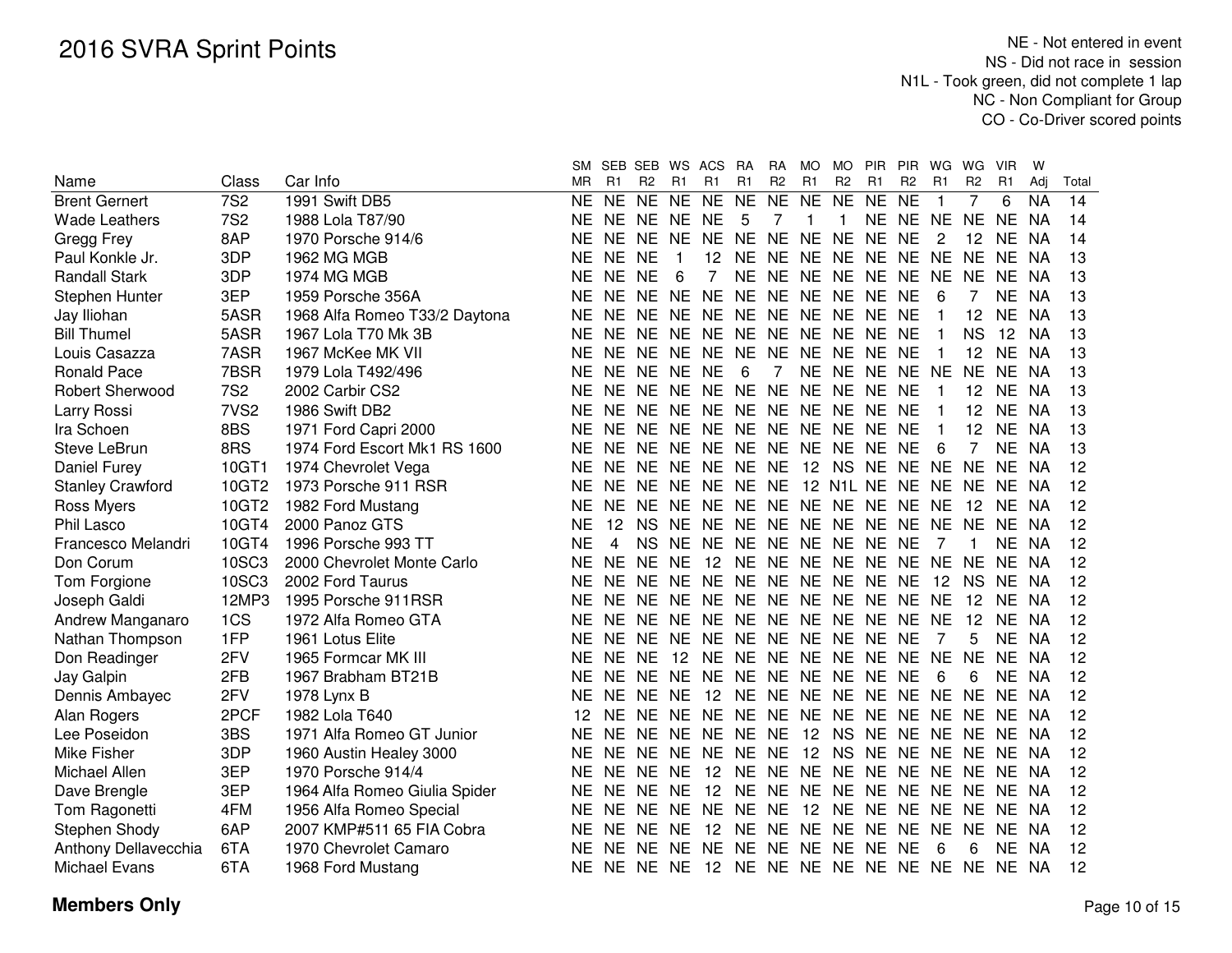|                       |                  |                                  |           |           | SM SEB SEB WS ACS |                |                                     | RA        | RA             | MO.            | MO             | PIR.              | <b>PIR</b>     | WG              | WG             | <b>VIR</b>     | w         |       |
|-----------------------|------------------|----------------------------------|-----------|-----------|-------------------|----------------|-------------------------------------|-----------|----------------|----------------|----------------|-------------------|----------------|-----------------|----------------|----------------|-----------|-------|
| Name                  | Class            | Car Info                         | <b>MR</b> | R1        | R <sub>2</sub>    | R <sub>1</sub> | R1                                  | R1        | R <sub>2</sub> | R <sub>1</sub> | R <sub>2</sub> | R <sub>1</sub>    | R <sub>2</sub> | R <sub>1</sub>  | R <sub>2</sub> | R <sub>1</sub> | Adj       | Total |
| <b>Ed Swart</b>       | 7BSR             | 1971 Chevron B19                 | NS.       | <b>NE</b> | <b>NE</b>         | 12             | <b>NE</b>                           | <b>NE</b> | NE NE          |                | <b>NE</b>      | NE NE             |                | <b>NE</b>       | <b>NE</b>      | <b>NE</b>      | <b>NA</b> | 12    |
| Paul Gelpi            | 7VS <sub>2</sub> | 1986 Lola T86/90                 | NΕ        |           |                   |                | NE NE NE NE NE NE                   |           |                | 6              | 6              |                   |                | NE NE NE NE     |                | NE NA          |           | 12    |
| Jeremiah Altermatt    | 8AP              | 1972 Datsun 510                  | NE        |           | NE NE             | NE.            | NE NE NE                            |           |                |                |                | 12 N1L NE NE NE   |                |                 | NE.            | NE.            | NA        | 12    |
| <b>Tim Brecht</b>     | 8BS              | 1969 BMW 2002                    | NE        | NE NE     |                   | NE.            | 12                                  |           |                |                |                | NE NE NE NE NE NE |                | NE.             | NE.            | <b>NE</b>      | NA.       | 12    |
| <b>Steve Rauh</b>     | 8BS              | 1972 Alfa Romeo GTV              | NΕ        |           |                   |                | NE NE NE NE NE NE NE NE NE NE       |           |                |                |                |                   |                | 6               | 6              | NE NA          |           | 12    |
| Les Cannaday          | 8DP              | 1969 Datsun 2000                 | ΝE        |           |                   |                | NE NE NE NE NE NE NE NE NE NE       |           |                |                |                |                   |                | 12 <sup>°</sup> | <b>NS</b>      | NE NA          |           | 12    |
| Ross Olney            | 9FA5             | 1975 Lola T400                   | ΝE        | NE NE     |                   |                | 12 NE NE NE NE NE NE NE NE NE       |           |                |                |                |                   |                |                 |                | NE NA          |           | 12    |
| Jerry Kehoe           | 9F1              | 1987 March 87B                   | ΝE        |           |                   |                | NE NE NE 12 NE NE NE NE NE NE NE NE |           |                |                |                |                   |                |                 |                | NE NA          |           | 12    |
| David Dwoskin         | 9F <sub>2</sub>  | 1995 RALT RT 41                  | ΝE        |           |                   |                | NE NE NE 12 NE NE NE NE NE NE NE    |           |                |                |                |                   |                |                 | NE.            | NE NA          |           | 12    |
| Mark Green            | 9F <sub>2</sub>  | 1988 Ralt RT-5 732               | <b>NE</b> |           | NE NE             |                | NE NE NE                            |           |                |                |                | NE NE NE NE NE NE |                |                 | 12             | NE.            | NA        | 12    |
| <b>Ed Swart</b>       | 9FA              | 1978 Chevron B45- F2             | <b>NE</b> |           | NE NE             | <b>NE</b>      | 12                                  | NE.       |                |                |                | NE NE NE NE NE NE |                |                 | <b>NE</b>      | NE NA          |           | 12    |
| <b>Grant Perryman</b> | 9FB              | 1974 Chevron B27                 | <b>NE</b> |           | NE NE             | <b>NE</b>      | 12                                  | <b>NE</b> |                |                |                | NE NE NE NE NE    |                | <b>NE</b>       | <b>NE</b>      | NE.            | <b>NA</b> | 12    |
| John Shannon          | 10GT4            | 2001 Chevrolet Corvette          | <b>NE</b> | NE.       | NE.               |                | NE NE NE                            |           |                |                |                | NE NE NE NE NE    |                | 4               |                | <b>NE</b>      | <b>NA</b> | 11    |
| <b>Charles Darrow</b> | 1FP              | 1967 Triumph Spitfire            | NE        | <b>NE</b> | <b>NE</b>         |                | NE NE NE NE NE NE NE                |           |                |                |                |                   | <b>NE</b>      | 5               | 6              | <b>NE</b>      | <b>NA</b> | 11    |
| John Schrecker        | 3CP              | 1964 Porsche 356                 | NE        | NE.       | <b>NE</b>         |                | NE NE NE                            |           |                |                | NE NE NE NE    |                   | <b>NE</b>      | 5               | 6              | <b>NE</b>      | <b>NA</b> | 11    |
| <b>Tomas LaCosta</b>  | <b>7S2</b>       | 1989 Lola T89/90                 | <b>NE</b> | 7         | <b>NS</b>         |                | NE NE NE                            |           | <b>NE</b>      | $\mathbf{1}$   | 1              | <b>NE</b>         | <b>NE</b>      | 1               | 1              | <b>NE</b>      | <b>NA</b> | 11    |
| Roy Crowninshield     | 8BS              | 1971 Alfa Romeo GTV              | <b>NE</b> | <b>NE</b> | <b>NE</b>         | <b>NE</b>      | NE NE                               |           | <b>NE</b>      | 6              | <b>NS</b>      | <b>NE</b>         | <b>NE</b>      | <b>NE</b>       | <b>NE</b>      | 5              | <b>NA</b> | 11    |
| Dean DeSantis         | 8BS              | 1976 BMW 2002                    | NE        | 7         | 4                 | <b>NE</b>      | NE NE                               |           | <b>NE</b>      | <b>NE</b>      | <b>NE</b>      | <b>NE</b>         | <b>NE</b>      | NE.             | NE             | <b>NE</b>      | <b>NA</b> | 11    |
| Casey Putsch          | 10GT1            | 1988 Chevrolet Corvette GT1      | <b>NE</b> | <b>NE</b> | <b>NE</b>         | <b>NE</b>      | NE NE                               |           | <b>NE</b>      | $\mathbf{1}$   | 9              | <b>NE</b>         | <b>NE</b>      | <b>NE</b>       | <b>NE</b>      | <b>NE</b>      | <b>NA</b> | 10    |
| Derek Chima           | 1FP              | 1966 MG Midget                   | <b>NE</b> | <b>NE</b> | <b>NE</b>         | <b>NE</b>      | NE NE                               |           | <b>NE</b>      | <b>NE</b>      | <b>NE</b>      | <b>NE</b>         | <b>NE</b>      |                 | 9              | <b>NE</b>      | <b>NA</b> | 10    |
| <b>Rick Bardsley</b>  | 3CP              | 1959 Porsche 356A                | <b>NE</b> | <b>NE</b> | <b>NE</b>         | <b>NE</b>      | NE NE                               |           | <b>NE</b>      | 3              | 6              | <b>NE</b>         | <b>NE</b>      | 1               | <b>NS</b>      | <b>NE</b>      | <b>NA</b> | 10    |
| <b>Cliff Murray</b>   | 3CP              | 1955 Porsche 356                 | <b>NE</b> | 9         |                   | <b>NE</b>      | NE NE                               |           | <b>NE</b>      | NE NE          |                | <b>NE</b>         | <b>NE</b>      | <b>NE</b>       | <b>NE</b>      | <b>NE</b>      | <b>NA</b> | 10    |
| Sandra McNeil         | 5FM              | 1963 Lotus 23B                   | <b>NE</b> | <b>NE</b> | <b>NE</b>         | <b>NE</b>      | NE NE                               |           | NE.            | NE NE          |                | <b>NE</b>         | <b>NE</b>      |                 | 9              | <b>NE</b>      | <b>NA</b> | 10    |
| Michael Origer        | 6AP              | 1969 Chevy Corvette              | <b>NE</b> | <b>NE</b> | NE.               | <b>NE</b>      | NE NE                               |           |                |                | NE NE NE NE    |                   | <b>NE</b>      | 7               | 2              | 1              | <b>NA</b> | 10    |
| <b>Richard Payne</b>  | 6AP              | 1970 Chevrolet Corvette Roadster | <b>NE</b> |           | NE NE             |                | NE NE NE NE NE NE NE                |           |                |                |                |                   | <b>NE</b>      | 3               |                | <b>NE</b>      | <b>NA</b> | 10    |
| Andrew Alcazar        | 6BP              | 1966 Shelby GT350                | <b>NE</b> | NE.       | NE.               | <b>NE</b>      | NE NE                               |           |                |                |                | NE NE NE NE       | <b>NE</b>      | 6               | 4              | <b>NE</b>      | <b>NA</b> | 10    |
| Daniel Caggiano       | 8AP              | 1970 Porsche 914/6               | <b>NE</b> | 4         | 6                 | <b>NE</b>      | NE NE                               |           |                |                |                | NE NE NE NE NE    |                | <b>NE</b>       | <b>NE</b>      | NE.            | <b>NA</b> | 10    |
| James Cullen          | 8BP              | 1970 Porsche 914/6               | <b>NE</b> | 9         |                   | <b>NE</b>      | NE NE                               |           | NE NE NE       |                |                | <b>NE</b>         | <b>NE</b>      | <b>NE</b>       | <b>NE</b>      | NE NA          |           | 10    |
| Delaney Sturgeon      | 8CP              | 1986 Porsche Rothman Cup 944     | <b>NE</b> | <b>NE</b> | <b>NE</b>         | <b>NE</b>      | NE NE                               |           | <b>NE</b>      | NE NE          |                | 5                 | 5              | <b>NE</b>       | <b>NE</b>      | NE NA          |           | 10    |
| Paul Morgan           | 9F1              | 1997 Lola T97/20                 | <b>NE</b> | <b>NE</b> | NE.               | <b>NE</b>      | <b>NE</b>                           | 5         | 5              | NE.            | <b>NE</b>      | <b>NE</b>         | <b>NE</b>      | NE.             | <b>NE</b>      | NE.            | NA        | 10    |
| Shelby Mershon        | 10GT4            | 2010 Ferarri 458 Challenge       | <b>NE</b> | NE.       | NE.               | NE.            | NE NE                               |           | <b>NE</b>      | 9              | <b>NS</b>      | <b>NE</b>         | NE NE          |                 | <b>NE</b>      | NE NA          |           | 9     |
| <b>David Neidell</b>  | 10SC3            | 1997 Ford Thunderbird            | <b>NE</b> | NE.       | <b>NE</b>         | <b>NE</b>      | 9                                   | <b>NE</b> | <b>NE</b>      | <b>NE</b>      | <b>NE</b>      | <b>NE</b>         | <b>NE</b>      | <b>NE</b>       | <b>NE</b>      | NE.            | - NA      | 9     |
| John Coey             | 12MP1            | 1973 Porsche 911 RS              | <b>NE</b> | NE NE     |                   | <b>NE</b>      | NE NE                               |           | NE NE NE       |                |                | <b>NE</b>         | NE NE          |                 | 9              | NE NA          |           | 9     |
| Gary Higbee           | 1FP              | 1962 Austin Healey Sprite        | NE        | NE NE     |                   | <b>NE</b>      | NE NE                               |           | <b>NE</b>      | 3              | 6              | <b>NE</b>         | NE             | <b>NE</b>       | <b>NE</b>      | NE.            | - NA      | 9     |
| David Allison         | 2FF              | 1969 Alexis MK15                 | ΝE        | <b>NE</b> | NE.               | <b>NE</b>      | NE NE                               |           | <b>NE</b>      | <b>NE</b>      | <b>NE</b>      | <b>NE</b>         | <b>NE</b>      | NE.             | NE             | 9              | <b>NA</b> | 9     |
| Tomas LaCosta         | 2FF              | 1970 Lola T204                   | ΝE        |           |                   |                | NE NE NE NE NE NE NE NE             |           |                |                |                | 4                 | 5              |                 | NE NE          | NE NA          |           | 9     |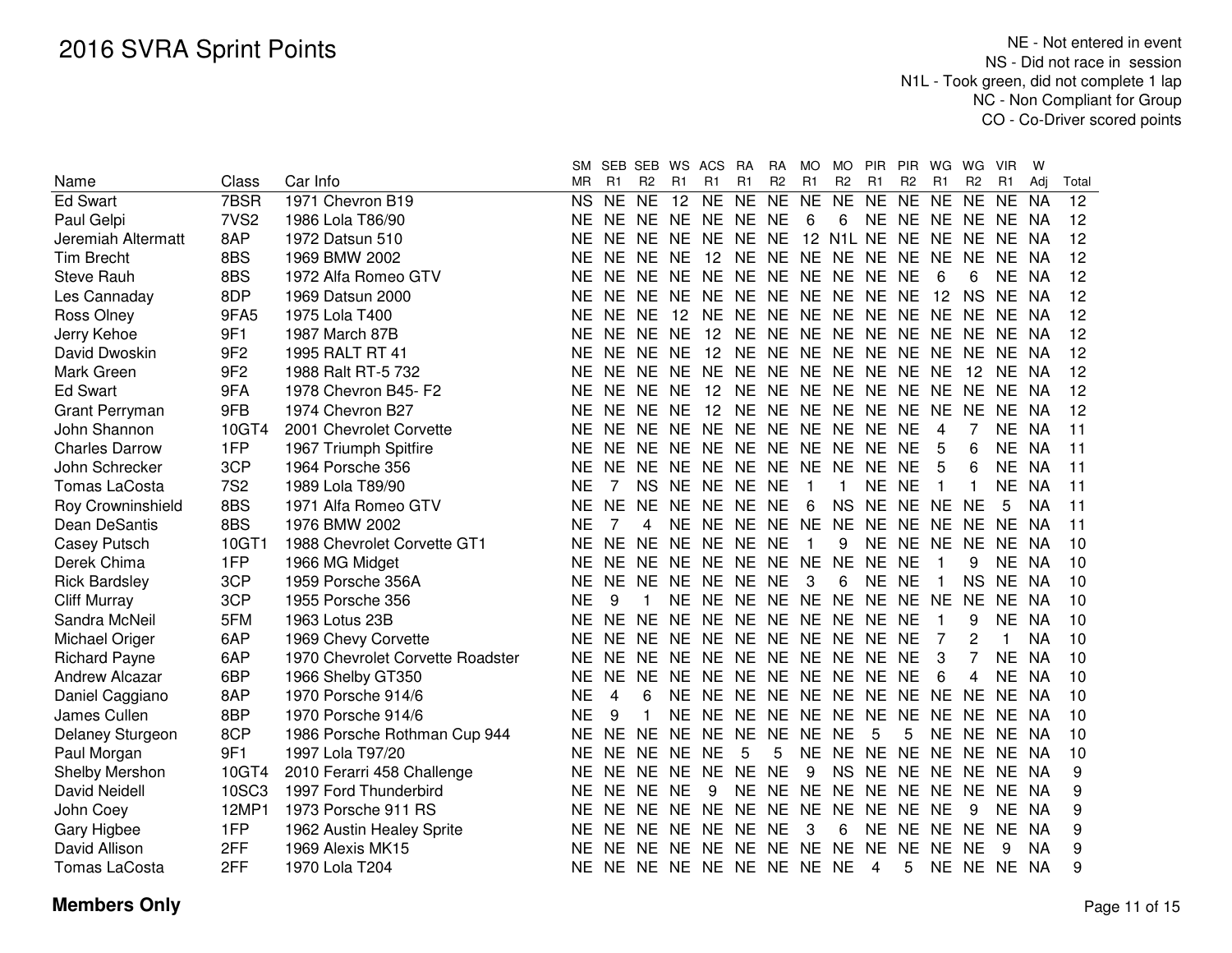|                         |                  |                                 |           | SM SEB SEB WS ACS |                |                |                               | <b>RA</b> | <b>RA</b>      | MO.            | MO.            |                         | PIR PIR        | WG        | WG             | <b>VIR</b> | w         |                |
|-------------------------|------------------|---------------------------------|-----------|-------------------|----------------|----------------|-------------------------------|-----------|----------------|----------------|----------------|-------------------------|----------------|-----------|----------------|------------|-----------|----------------|
| Name                    | Class            | Car Info                        | MR        | R1                | R <sub>2</sub> | R <sub>1</sub> | R1                            | R1        | R <sub>2</sub> | R1             | R <sub>2</sub> | R <sub>1</sub>          | R <sub>2</sub> | R1        | R <sub>2</sub> | R1         | Adj       | Total          |
| <b>Bob Albert</b>       | 2PCF             | 1988 Chevron B67                | <b>NE</b> | <b>NE</b>         | <b>NE</b>      | <b>NE</b>      | <b>NE</b>                     | <b>NE</b> | <b>NE</b>      | 9              | <b>NS</b>      | <b>NE</b>               | $N_{E}$        | <b>NE</b> | <b>NE</b>      | <b>NE</b>  | <b>NA</b> | 9              |
| <b>Ronald Enlow</b>     |                  | 2SVRAG 1976 Crossle 23          | NE        | <b>NE</b>         | NE NE          |                | 9                             |           | NE NE NE       |                |                | NE NE                   | NE NE          |           | <b>NE</b>      | NE.        | NA        | 9              |
| <b>Robert Hieb</b>      | 3CP              | 1964 Porsche 356C Coupe         | <b>NE</b> | <b>NE</b>         | NE NE          |                | <b>NE</b>                     | <b>NE</b> | <b>NE</b>      | 9              | <b>NS</b>      | <b>NE</b>               | NE NE          |           | NE.            | <b>NE</b>  | <b>NA</b> | 9              |
| Mark Pladson            | 3DP              | 1964 Morgan 4/4                 | <b>NE</b> | <b>NE</b>         | NE NE          |                | 9                             | <b>NE</b> | <b>NE</b>      | <b>NE</b>      | NE.            | <b>NE</b>               | NE NE          |           | NE.            | NE.        | <b>NA</b> | 9              |
| John Long               | 4DM              | 1963 Porsche Special            | <b>NE</b> | NE.               | NE NE          |                | <b>NE</b>                     | <b>NE</b> | NE.            | NE NE          |                | 9                       | NS NE          |           | NE.            | NE.        | -NA       | 9              |
| Marc A. Petein          | 6BP              | 1966 Shelby GT 350              | NΕ        | NE.               | NE NE          |                | 9                             |           | NE NE          |                |                | NE NE NE NE NE NE       |                |           |                | NE NA      |           | 9              |
| <b>Steve Barber</b>     | 6TA              | 1967 Ford Mustang               | <b>NE</b> | NE.               | NE NE          |                | 9                             |           |                |                |                | NE NE NE NE NE NE NE NE |                |           |                | NE NA      |           | 9              |
| Paul Johnson            | 6TA              | 1970 Ford Mustang               | <b>NE</b> | 9                 |                |                | NS NE NE NE NE NE NE NE NE NE |           |                |                |                |                         |                |           | <b>NE</b>      | NE NA      |           | 9              |
| Thomas Kane             | 7HS2             | 1983 Tiga SC83                  | <b>NE</b> | <b>NE</b>         |                |                | NE NE NE NE NE NE NE NE       |           |                |                |                |                         | <b>NE</b>      |           |                |            | ΝA        | 9              |
| Chip Vance              | <b>7S2</b>       | 1987 Lola T87/90                | NE        | <b>NE</b>         |                |                | NE NE NE NE NE                |           |                | $\overline{4}$ | 5              |                         | NE NE NE       |           | <b>NE</b>      | NE.        | <b>NA</b> | 9              |
| Jim Lenehan             | 7VS <sub>2</sub> | 1982 Swift DB2                  | <b>NE</b> |                   |                |                | NE NE NE NE NE NE NE NE       |           |                |                |                | NE NE NE                |                |           | 9              | NE NA      |           | 9              |
| Jerry Peters            | 8AP              | 1970 Porsche 914/6 GT           | <b>NE</b> | 2                 |                |                | NE NE NE NE NE NE NE NE NE    |           |                |                |                |                         |                |           | <b>NE</b>      | NE NA      |           | 9              |
| Jeff Fisher             | 8BP              | 1964 Lotus Elan 26R             | <b>NE</b> | NE NE             |                | <b>NE</b>      | NE NE                         |           | <b>NE</b>      | -9             |                | NS NE NE NE             |                |           | <b>NE</b>      | NE NA      |           | 9              |
| <b>Richard Naze</b>     | 8CP              | 1972 Porsche 911                | <b>NE</b> | NE NE             |                |                | NE NE NE                      |           |                | NE NE NE       |                | NE NE                   |                | 5         | 4              | NE NA      |           | 9              |
| <b>Gregory Seferian</b> | 8RS              | 1982 Alfa Romeo GTV6            | <b>NE</b> | 9                 |                |                | NS NE NE NE                   |           |                |                |                | NE NE NE NE NE NE       |                |           | <b>NE</b>      | NE NA      |           | 9              |
| Tony Carpanzano         | 9F <sub>2</sub>  | 1993 Reynard 93H FA             | <b>NE</b> | <b>NE</b>         | <b>NE</b>      | <b>NE</b>      | <b>NE</b>                     | <b>NE</b> | <b>NE</b>      | NE NE          |                | <b>NE</b>               | <b>NE</b>      | 9         | <b>NS</b>      | <b>NE</b>  | <b>NA</b> | 9              |
| Martin Reinhardt        | 9F <sub>2</sub>  | 2002 Tatuus Formula Renault 2.0 | <b>NE</b> | <b>NE</b>         | <b>NE</b>      | <b>NE</b>      | 9                             | <b>NE</b> | <b>NE</b>      | NE NE          |                | <b>NE</b>               | NE NE          |           | <b>NE</b>      | <b>NE</b>  | <b>NA</b> | 9              |
| Jim Stengel             | 9FA5             | 1973 McRae GM1                  | <b>NE</b> | <b>NE</b>         | <b>NE</b>      | <b>NE</b>      | <b>NE</b>                     | <b>NE</b> | <b>NE</b>      | NE NE          |                | <b>NE</b>               | NE NE          |           | 9              | NE.        | NA        | 9              |
| David Smoker            | 9FB              | 1976 Chevron B34                | <b>NE</b> | <b>NE</b>         | NE.            | <b>NE</b>      | 9                             | <b>NE</b> | <b>NE</b>      | NE NE          |                | <b>NE</b>               | <b>NE</b>      | <b>NE</b> | <b>NE</b>      | NE.        | NA        | 9              |
| Nicolas Clemence        | 3CP              | 1960 Porsche B Roadster         | <b>NE</b> | <b>NE</b>         | NE.            | <b>NE</b>      | <b>NE</b>                     | NE.       | <b>NE</b>      | NE NE          |                | <b>NE</b>               | <b>NE</b>      | 4         | 4              | NE.        | NA        | 8              |
| Tom Morgan              | 3DP              | 1956 Morgan 4/4                 | <b>NE</b> | <b>NE</b>         | NE NE          |                | <b>NE</b>                     | NE.       | <b>NE</b>      | <b>NE</b>      | <b>NE</b>      | 7                       | 1              | <b>NE</b> | <b>NE</b>      | <b>NE</b>  | <b>NA</b> | 8              |
| Glenn Jividen Jr.       | <b>7S2</b>       | 2006 Doran JE-1                 | <b>NE</b> | <b>NE</b>         | NE.            | NE.            | NE NE                         |           | <b>NE</b>      | $\overline{2}$ | 1              | <b>NE</b>               | <b>NE</b>      | <b>NE</b> | <b>NE</b>      | 5          | <b>NA</b> | 8              |
| Rodney Kendall          | <b>7S2</b>       | 1987 Lola T87/90                | <b>NE</b> | <b>NE</b>         | <b>NE</b>      | <b>NE</b>      | <b>NE</b>                     | <b>NE</b> | <b>NE</b>      | $\mathbf{1}$   | 1              | <b>NE</b>               | <b>NE</b>      |           | 3              | 2          | <b>NA</b> | 8              |
| James Cullen            | 10GT4            | 2007 Porsche GT3 Cup            | <b>NE</b> |                   | <b>NS</b>      | <b>NE</b>      | <b>NE</b>                     | <b>NE</b> | <b>NE</b>      | <b>NE</b>      | <b>NE</b>      | <b>NE</b>               | <b>NE</b>      | <b>NE</b> | <b>NE</b>      | <b>NE</b>  | <b>NA</b> | 7              |
| Steve Fox               | 10GT4            | 2000 Chevrolet Camaro           | <b>NE</b> | 6                 |                | <b>NE</b>      | <b>NE</b>                     | <b>NE</b> | <b>NE</b>      | NE NE          |                | <b>NE</b>               | NE NE          |           | <b>NE</b>      | NE.        | NA        | 7              |
| Juan Gonzalez           |                  | 11GTP3 2009 Oreca LMPC          | <b>NE</b> |                   | <b>NS</b>      | <b>NE</b>      | <b>NE</b>                     | <b>NE</b> | <b>NE</b>      | NE NE          |                | <b>NE</b>               | NE NE          |           | <b>NE</b>      | NE NA      |           | 7              |
| Leonard McCue           | 1FP              | 1959 MG A                       | <b>NE</b> | 7                 | <b>NS</b>      | <b>NE</b>      | NE.                           | NE.       | NE.            | NE NE          |                | <b>NE</b>               | NE NE          |           | NE.            | NE NA      |           | 7              |
| Mark Stratford          | 2FFN             | 1986 Swift DB1                  | <b>NE</b> | <b>NE</b>         | <b>NE</b>      | 7              | NE.                           | NE.       | NE.            | NE NE NE       |                |                         | NE NE          |           | NE.            | NE NA      |           | 7              |
| C. Lane Mally           | 3CP              | 1965 Porsche 356 Coupe          | <b>NE</b> | <b>NE</b>         | NE NE          |                | <b>NE</b>                     | 5         | NE.            | NE NE          |                | NE.                     | <b>NE</b>      |           |                |            | NE NA     | 7              |
| <b>Tony Parella</b>     | 6AP              | 1965 Chevrolet Corvette         | <b>NE</b> | <b>NE</b>         | NE.            | NE.            | NE NE                         |           | <b>NE</b>      | NE NE CO       |                |                         | 7              | NE.       | <b>NE</b>      | NE NA      |           | 7              |
| <b>William Foster</b>   | 6TA              | 1971 Chevrolet Camaro           | <b>NE</b> | 7                 | <b>NS</b>      | NE.            | <b>NE</b>                     | <b>NE</b> | <b>NE</b>      | NE NE          |                | <b>NE</b>               | <b>NE</b>      | <b>NE</b> | <b>NE</b>      | NE NA      |           | 7              |
| Chris Jones             | 7BSR             | 1979 March SR                   | <b>NE</b> | <b>NE</b>         | NE.            | <b>NE</b>      | <b>NE</b>                     | <b>NE</b> | <b>NE</b>      | NE NE          |                | <b>NE</b>               | <b>NE</b>      | <b>NE</b> | 7              | NE.        | - NA      | $\overline{7}$ |
| Larry Kessler           | 7BSR             | 1971 Chevron B19                | <b>NE</b> | <b>NE</b>         | NE NE          |                | <b>NE</b>                     | <b>NE</b> | <b>NE</b>      | NE NE          |                | <b>NE</b>               | <b>NE</b>      |           | 6              | NE NA      |           | $\overline{7}$ |
| Jeff Boston             | <b>7S2</b>       | 1990 Lola T90/90                | <b>NE</b> |                   | NE NE NE       |                | <b>NE</b>                     | 2         | 5              |                | NE NE          | <b>NE</b>               | NE NE          |           | <b>NE</b>      | NE NA      |           | 7              |
| Ralph La Macchia        | <b>7S2</b>       | 1998 Carbir S2                  | <b>NE</b> | <b>NE</b>         | NE NE          |                | <b>NE</b>                     | 3         | 4              | <b>NE</b>      | NE.            | <b>NE</b>               | NE NE          |           | <b>NE</b>      | NE NA      |           | 7              |
| Tom Lehmkuhl            | <b>7S2</b>       | 2002 Carbir S2                  | <b>NE</b> |                   | NE NE NE       |                | NE                            | 7         | <b>NS</b>      |                |                | NE NE NE NE NE NE       |                |           |                | NE NA      |           | 7              |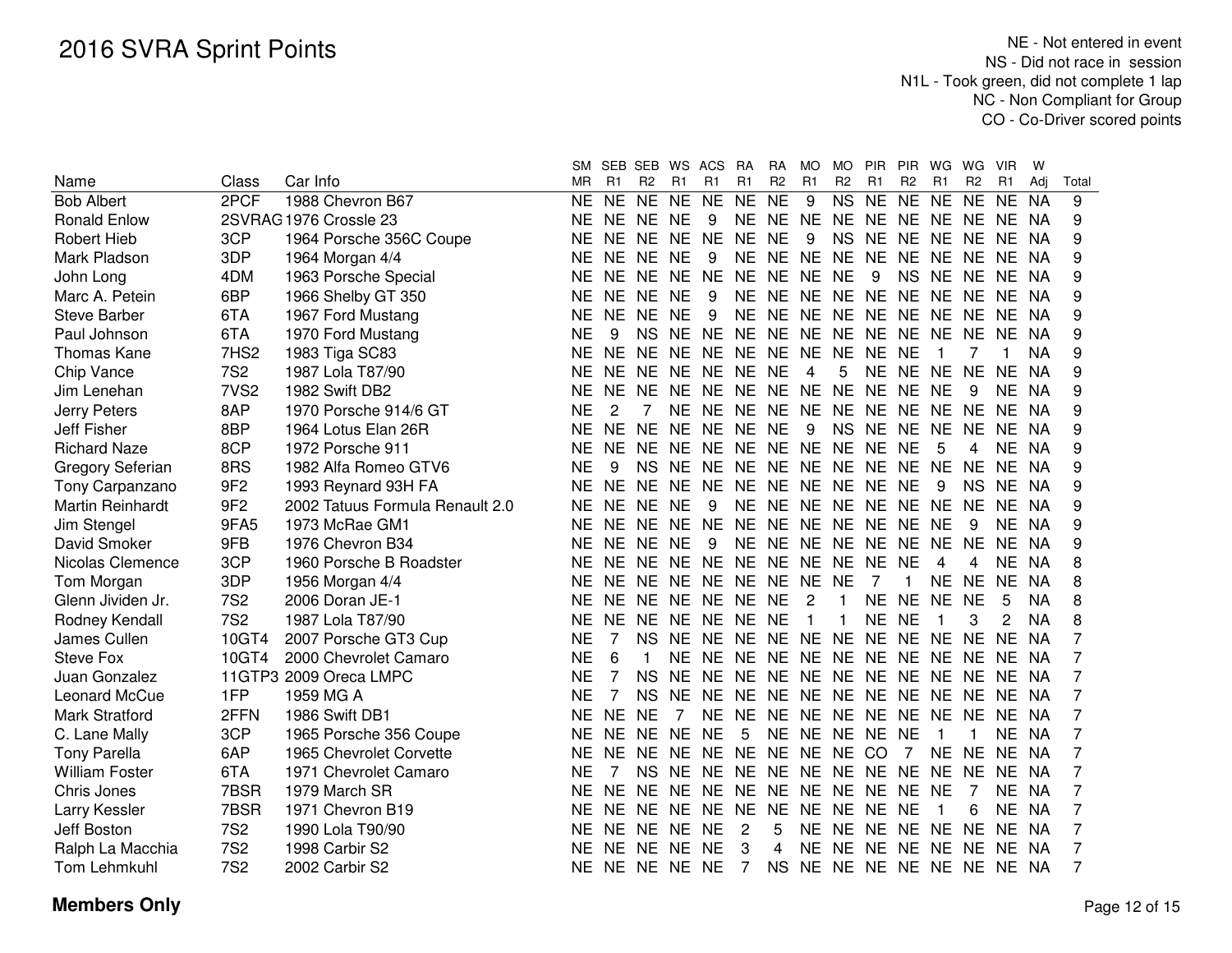|                          |                  |                                             |           | SM SEB SEB WS ACS |                |           |                               | <b>RA</b> | <b>RA</b>      | MO.            | MO             | <b>PIR</b>           | <b>PIR</b>     | WG        | WG             | <b>VIR</b>     | w         |                |
|--------------------------|------------------|---------------------------------------------|-----------|-------------------|----------------|-----------|-------------------------------|-----------|----------------|----------------|----------------|----------------------|----------------|-----------|----------------|----------------|-----------|----------------|
| Name                     | Class            | Car Info                                    | ΜR        | R <sub>1</sub>    | R <sub>2</sub> | R1        | R1                            | R1        | R <sub>2</sub> | R <sub>1</sub> | R <sub>2</sub> | R1                   | R <sub>2</sub> | R1        | R <sub>2</sub> | R <sub>1</sub> | Adj       | Total          |
| <b>Robert DeVincenzi</b> | 7VS <sub>2</sub> | 1986 Tiga Sports 2000                       | NE.       | NE.               | NE.            | NE.       | <b>NE</b>                     | <b>NE</b> | NE NS          |                | $\overline{7}$ | NE NE                |                | <b>NE</b> | <b>NE</b>      | <b>NE</b>      | <b>NA</b> | $\overline{7}$ |
| <b>William Pritchard</b> | 8BS              | 1970 Datsun HL510                           | <b>NE</b> | NE NE             |                | NE.       | $\overline{7}$                |           |                |                |                | NE NE NE NE NE NE NE |                |           | NE.            | NE NA          |           | 7              |
| Kevin Shaha              | 8BS              | 1971 Datsun 510                             | ΝE        | NE NE             |                |           | NE NE NE                      |           |                | NE NE NE       |                | 7                    | NS NE          |           | <b>NE</b>      | NE.            | NA.       | 7              |
| Paul Quackenbush         | 8CP              | 1963 Lotus Super 7                          | ΝE        | NE NE             |                | <b>NE</b> | NE NE                         |           | <b>NE</b>      | $\overline{7}$ | <b>NS</b>      | NE NE NE             |                |           | <b>NE</b>      | NE.            | NA.       | 7              |
| James Sparks             | 9FA              | 1974 Chevron B27                            | <b>NE</b> | <b>NE</b>         | <b>NE</b>      | <b>NE</b> | $\overline{7}$                | <b>NE</b> |                | NE NE NE       |                | <b>NE</b>            | <b>NE</b>      | <b>NE</b> | <b>NE</b>      | <b>NE</b>      | ΝA        | 7              |
| Paul Dudiak              | 9FA5             | 1969 McKee F5000                            | <b>NE</b> | <b>NE</b>         | <b>NE</b>      | <b>NE</b> | <b>NE</b>                     | <b>NE</b> | <b>NE</b>      | NE NE          |                | <b>NE</b>            | NE NE          |           |                | NE.            | <b>NA</b> | 7              |
| Randall Cassling         | 10GT4            | 2005 Porsche GT3 Cup                        | <b>NE</b> | NE NE             |                | <b>NE</b> | NE NE                         |           | <b>NE</b>      | 6              | <b>NS</b>      | <b>NE</b>            | NE NE          |           | <b>NE</b>      | NE.            | <b>NA</b> | 6              |
| <b>Gregory Galdi</b>     | 10GT4            | 2003 BMW E46                                | <b>NE</b> | NE NE             |                | NE.       | NE NE                         |           | <b>NE</b>      | <b>NE</b>      | <b>NE</b>      | <b>NE</b>            | NE NE          |           | 6              | NE.            | NA        | 6              |
| Jerry Groose             | 12MP1            | 1963 Chevrolet Corvette                     | <b>NE</b> | NE NE             |                | <b>NE</b> | <b>NE</b>                     | 5         | 1              | NE NE          |                | <b>NE</b>            | NE NE          |           | NE.            | NE.            | NA        | 6              |
| Dennis Firestone         | 2CF              | 1976 Crossle FF                             | <b>NE</b> | NE NE             |                | <b>NE</b> | NE NE                         |           | <b>NE</b>      | 6              | <b>NS</b>      | <b>NE</b>            | NE NE          |           | NE.            | NE NA          |           | 6              |
| Simon Robinson           | 2FF              | 1968 Russell-Alexis Formula Ford            | <b>NE</b> | NE NE             |                | <b>NE</b> | NE NE                         |           | <b>NE</b>      | NE NE          |                | <b>NE</b>            | <b>NE</b>      | 6         | NS.            | NE.            | - NA      | 6              |
| Jeffrey Herr             | 3EP              | 1969 MG B                                   | <b>NE</b> | NE NE             |                | <b>NE</b> | 6                             | <b>NE</b> | <b>NE</b>      | NE NE          |                | <b>NE</b>            | NE NE          |           | <b>NE</b>      | NE NA          |           | 6              |
| <b>Bob Corliss</b>       | 6AP              | 1965 Chevrolet Corvette                     | <b>NE</b> | NE NE             |                | <b>NE</b> | NE NE                         |           | <b>NE</b>      | NE NE          |                | 6                    | <b>NS</b>      | <b>NE</b> | <b>NE</b>      | NE.            | - NA      | 6              |
| <b>Bill Kelley</b>       | 6BP              | 1966 Fort Mustang GT                        | <b>NS</b> | NE NE             |                | 6         | NE NE                         |           | <b>NE</b>      | NE NE          |                | <b>NE</b>            | NE NE          |           | <b>NE</b>      | NE.            | - NA      | 6              |
| Doug Obermeyer           | 6TA              | 1968 Ford Mustang                           | <b>NE</b> | NE NE             |                | <b>NE</b> | <b>NE</b>                     | 6         | <b>NS</b>      | NE NE          |                | <b>NE</b>            | NE NE          |           | <b>NE</b>      | NE.            | - NA      | 6              |
| <b>Walter Vollrath</b>   | 7BSR             | 1973 Chevron B23                            | NE.       | NE NE             |                | <b>NE</b> | <b>NE</b>                     | 2         | 4              | NE NE          |                | NE NE NE NE          |                |           |                | NE NA          |           | 6              |
| Max Maxedon              | <b>7S2</b>       | 2000 Carbir S2                              | <b>NE</b> | NE NE             |                | <b>NE</b> | <b>NE</b>                     | 1         | 3              | 1              | 1              |                      | NE NE NE       |           | <b>NE</b>      | NE NA          |           | 6              |
| Hector Cademartori       | 8CP              | 1973 Datsun 240Z                            | <b>NE</b> | NE NE             |                | <b>NE</b> | 6                             | <b>NE</b> |                | NE NE NE       |                | NE NE NE             |                |           | <b>NE</b>      | NE NA          |           | 6              |
| Derek Harling            | 9F1              | 1991 Lola T91/50                            | <b>NE</b> | NE NE             |                | NE.       | NE NE                         |           | <b>NE</b>      | 6              | <b>NS</b>      | NE NE NS             |                |           | <b>NS</b>      | NE NA          |           | 6              |
| Larry Savage             | 9FA              | 1975 March 766                              | <b>NE</b> | NE NE             |                | <b>NE</b> | 6                             | <b>NE</b> |                | NE NE NE       |                | NE NE NE             |                |           | <b>NE</b>      | NE NA          |           | 6              |
| Sebastian Coppola        | 9FA5             | 1970 Lola T192                              | <b>NE</b> | NE NE             |                | <b>NE</b> | NE NE                         |           |                | NE NE NE       |                | NE NE NE             |                |           | 6              | NE.            | <b>NA</b> | 6              |
| David Rankin             | 10GT4            | 1997 Chevrolet Camaro                       | <b>NE</b> | 5                 | <b>NS</b>      | <b>NE</b> | NE NE                         |           |                | NE NE NE       |                | NE NE NE             |                |           | <b>NE</b>      | NE.            | <b>NA</b> | 5              |
| <b>Newt Withers</b>      | 10SC3            | 1994 Chevrolet Lumina                       | <b>NE</b> | NE NE             |                | <b>NE</b> | 5                             | <b>NE</b> |                |                |                | NE NE NE NE NE NE    |                |           | <b>NE</b>      | NE.            | <b>NA</b> | 5              |
| Dominick Incantalupo     |                  | 11GTP3 2009 Oreca FLM 9                     | <b>NE</b> | NE NE             |                | <b>NE</b> | NE NE                         |           |                |                |                | NE NE NE NE NE       |                | 5         | <b>NS</b>      | NE.            | <b>NA</b> | 5              |
| Chris Liebenberg         |                  | 11GTP3 2005 Crawford DP03 Daytona Prototype | NE.       | NE NE             |                | <b>NE</b> | NE NE                         |           |                | NE NE NE       |                | NE NE NE             |                |           | 5              | NE.            | <b>NA</b> | 5              |
| Charles Kates Jr.        | 3CP              | 1968 Datsun 2000 Roadster                   | NE.       | NE NE             |                |           | NE NE NE                      |           | <b>NE</b>      | -1             | 4              | NE NE NE             |                |           | <b>NE</b>      | NE.            | NA        | 5              |
| <b>Glen Trimper</b>      | 3EP              | 1971 Opel GT                                | NE.       |                   |                |           | NE NE NE NE NE NE NE NE NE NE |           |                |                |                |                      |                | 5         | NS.            | NE.            | NA        | 5              |
| Gregory Galdi            | 7BSR             | 1973 Lola T292                              | NE.       | NE NE             |                |           | NE NE NE                      |           |                |                |                | NE NE NE NE NE NE    |                |           | 5              | NE.            | - NA      | 5              |
| David Putz               | 7BSR             | 1972 Chevron B21                            | NE.       | NE NE NE NE       |                |           |                               | 4         | 1              |                |                | NE NE NE NE NE       |                |           | <b>NE</b>      | NE.            | - NA      | 5              |
| Marc Adler               | <b>7S2</b>       | 2006 Van Diemen S2                          | ΝE        |                   | <b>NS</b>      |           | NE NE NE NE                   |           |                | -1             | 1              | NE NE                |                | -1        | 1              | NE.            | <b>NA</b> | 5              |
| Peter McLaughlin         | 7VS <sub>2</sub> | 1985 Swift DB2                              | NE        | NE.               | NE.            | NE.       | NE NE NE                      |           |                | 5              | NS.            | NE NE                |                | NE.       | NE.            | - NE           | <b>NA</b> | 5              |
| Tom Vail Jr              | 8AP              | 1974 Ferrari 308 GT4                        | NE        | NE NE             |                |           | NE NE NE NE NE                |           |                |                | NE.            | NE.                  | <b>NE</b>      | 5         |                | NS NE          | <b>NA</b> | 5              |
| Douglas Schumacher       | 9F1              | 1980 Argo JM8                               | NE        | NE NE             |                | NE.       | NE NE                         |           | NE.            | 5              |                | NS NE NE NE          |                |           | NE.            | NE NA          |           | 5              |
| James Glass              | 6AP              | 1971 Chevrolet Corvette                     | ΝE        | NE NE             |                |           | NE NE NE NE NE NE NE NE       |           |                |                |                |                      |                | 4         | NS.            | NE NA          |           | 4              |
| Sam Fallin               | 6BP              | 1965 Ford Shelby Mustang                    | <b>NE</b> | 4                 | <b>NS</b>      |           | NE NE NE NE NE NE NE NE NE    |           |                |                |                |                      |                |           | <b>NE</b>      | NE NA          |           | 4              |
| <b>Bruce Parker</b>      | 8AP              | 1970 Porsche 914/6                          | NF.       |                   |                |           | NE NE NE NE NE NE NE NE NE NE |           |                |                |                |                      |                | 1         | 3              | NE NA          |           | 4              |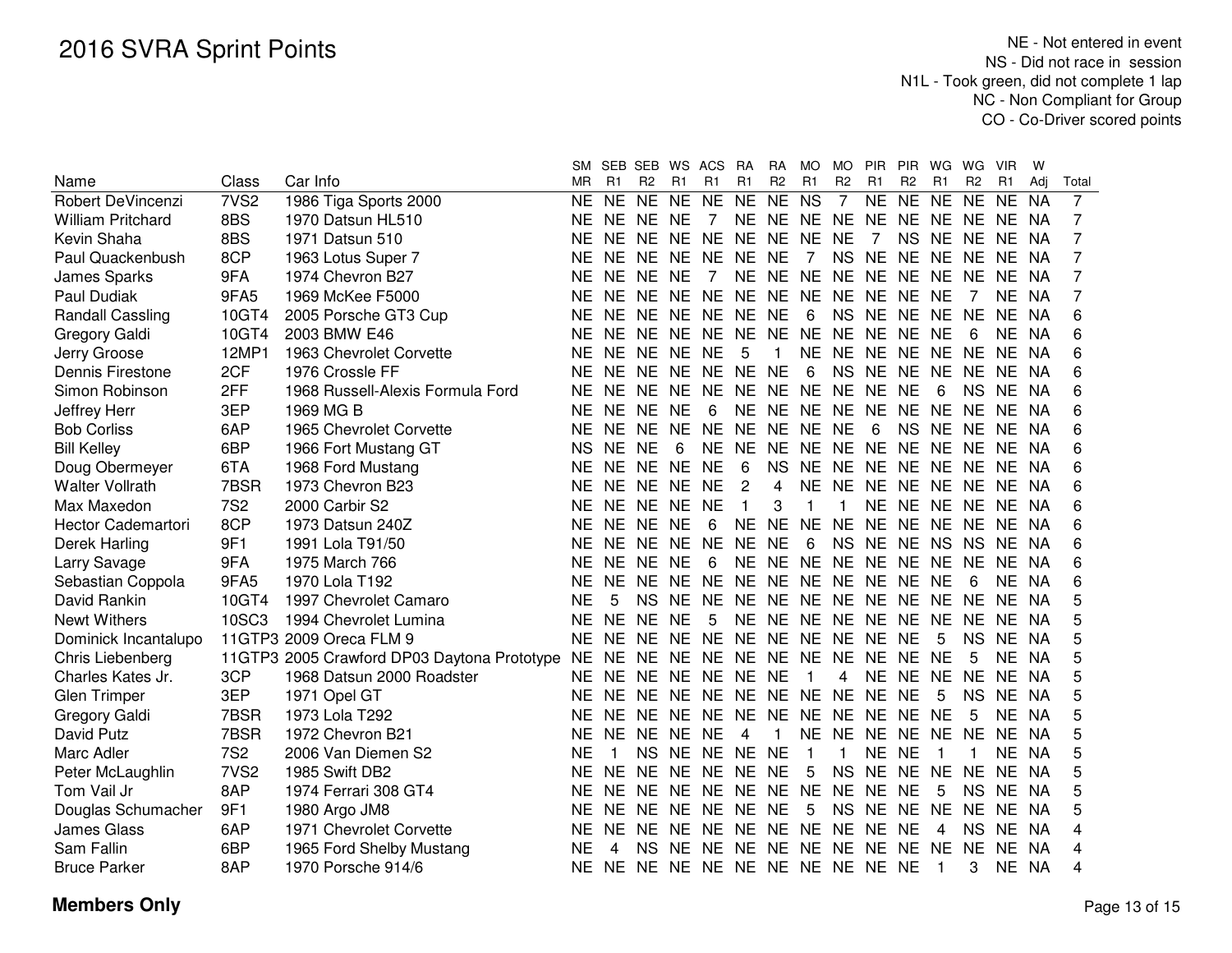|                       |                 |                                  | SM.       |                | SEB SEB WS ACS |              |                      | RA             | RA             | MO.            | MO.            | <b>PIR</b>           | <b>PIR</b>     | WG             | WG             | <b>VIR</b>     | w         |                |
|-----------------------|-----------------|----------------------------------|-----------|----------------|----------------|--------------|----------------------|----------------|----------------|----------------|----------------|----------------------|----------------|----------------|----------------|----------------|-----------|----------------|
| Name                  | Class           | Car Info                         | MR.       | R <sub>1</sub> | R <sub>2</sub> | R1           | R1                   | R <sub>1</sub> | R <sub>2</sub> | R <sub>1</sub> | R <sub>2</sub> | R <sub>1</sub>       | R <sub>2</sub> | R <sub>1</sub> | R <sub>2</sub> | R <sub>1</sub> | Adj       | Total          |
| David Cannon          | 10GT4           | 2006 Ferrari 430 Challenge       | ΝE        | NE.            | <b>NE</b>      | NE NE        |                      | <b>NE</b>      | NE NE          |                | <b>NE</b>      | NE NE                |                | 3              |                | NS NE          | <b>NA</b> | 3              |
| <b>Beth Philion</b>   | 10SC3           | 2001 Dodge Nascar Coupe          | ΝE        |                | NE NE NE       |              | 3                    |                |                |                |                | NE NE NE NE NE NE NE |                |                | <b>NE</b>      | NE NA          |           | 3              |
| <b>Kristine Lay</b>   | 3CP             | 1988 Alfa Romeo Spider           | ΝE        |                |                |              | NE NE NE NE NE NE    |                |                | $\mathbf{1}$   |                | NS NE NE             |                |                |                | NE NA          |           | 3              |
| Tom Ragonetti         | 3CP             | 1969 Alfa Romeo Duetto           | ΝE        |                |                |              | NE NE NE NE NE NE    |                |                | $\overline{1}$ | <b>NS</b>      | NE NE                |                | $\mathbf{2}$   | <b>NS</b>      | NE.            | <b>NA</b> | 3              |
| Mark Larsen           | 6BP             | 1965 Ford Mustang HiPo           | <b>NE</b> | NE NE          |                |              | NE NE NE NE NE NE NE |                |                |                |                |                      | <b>NE</b>      | 3              | <b>NS</b>      | NE.            | <b>NA</b> | 3              |
| Mark Brannon          | <b>7S2</b>      | 1989 Swift DB5                   | NE.       | NE NE          |                | $\mathbf{1}$ |                      |                |                |                |                | NE NE NE NE NE NE NE |                | 1              |                | <b>NE</b>      | <b>NA</b> | 3              |
| David Calafato        | <b>7S2</b>      | 2004 Carbir CS2                  | <b>NE</b> | <b>NE</b>      | <b>NE</b>      | <b>NE</b>    | NE NE NE NE NE NE    |                |                |                |                |                      | <b>NE</b>      | 1              |                |                | <b>NA</b> | 3              |
| James Hanna           | <b>7S2</b>      | 1987 Tiga SC-87                  | <b>NE</b> | <b>NE</b>      | <b>NE</b>      |              | NE NE NE NE NE NE NE |                |                |                |                |                      | <b>NE</b>      |                |                |                | <b>NA</b> | 3              |
| <b>Mike Thurlow</b>   | 8BS             | 1971 BMW 2002                    | 3         | NE.            | NE.            | <b>NE</b>    | NE NE NE NE NE NE    |                |                |                |                |                      | <b>NE</b>      | <b>NE</b>      | <b>NE</b>      | <b>NE</b>      | <b>NA</b> | 3              |
| <b>Thomas Koehler</b> | 8CP             | 1983 Porsche 944                 | NE        | <b>NE</b>      | <b>NE</b>      |              | NE NE NE NE NE NE NE |                |                |                |                |                      | <b>NE</b>      | 2              | 1              | <b>NE</b>      | <b>NA</b> | 3              |
| Joe Viola             | 8CP             | 1972 Datsun 240-z                | <b>NE</b> | NE NE          |                |              | NE NE NE NE NE NE NE |                |                |                |                |                      | <b>NE</b>      | 1              | 2              | <b>NE</b>      | <b>NA</b> | 3              |
| <b>Brad Blum</b>      | 10GT4           | 2006 Porsche 997 GT3             | <b>NE</b> | NE NE          |                | <b>NE</b>    | NE NE                |                |                | NE NE NE NE    |                |                      | <b>NE</b>      | 2              | <b>NE</b>      | NE.            | <b>NA</b> | $\overline{c}$ |
| Jay Iliohan           | 3CP             | 1964 Alfa Romeo TZ1              | <b>NE</b> | NE.            | NE.            | <b>NE</b>    | NE NE                |                |                | NE NE NE       |                | <b>NE</b>            | NE             | 1              | 1              | NE.            | <b>NA</b> | $\overline{c}$ |
| Daren Mann            | 3CP             | 1963 Lotus Elan                  | <b>NE</b> | NE NE          |                | NE.          | NE NE                |                | <b>NE</b>      | $\overline{2}$ | <b>NS</b>      | <b>NE</b>            | <b>NE</b>      | <b>NE</b>      | <b>NE</b>      | NE.            | <b>NA</b> | $\overline{c}$ |
| Joseph Riolo          | 6BP             | 1965 Chevrolet Corvette Roadster | <b>NE</b> | NE NE          |                | <b>NE</b>    | NE NE                |                |                | NE NE NE       |                | <b>NE</b>            | <b>NE</b>      | 2              | <b>NS</b>      | <b>NE</b>      | <b>NA</b> | $\overline{c}$ |
| Jim Stengel           | <b>7S2</b>      | 1991 PrattMiller RM2             | <b>NE</b> | NE NE          |                | <b>NE</b>    | NE NE                |                |                | NE NE NE NE    |                |                      | <b>NE</b>      | 1              |                | <b>NE</b>      | NA        | $\overline{c}$ |
| Rob Hurley            | 8CP             | 1966 Porsche 911                 | NE        | NE NE          |                | <b>NE</b>    | NE NE                |                |                | NE NE NE NE    |                |                      | <b>NE</b>      |                |                | <b>NE</b>      | <b>NA</b> | $\overline{c}$ |
| John Jeffery          | 8CP             | 1972 Datsun 240Z                 | NE        | NE NE          |                | <b>NE</b>    | NE NE                |                |                | NE NE NE       |                | <b>NE</b>            | <b>NE</b>      |                |                | NE             | NA        | 2              |
| Jeff Mitchell         | 10GT2           | 1974 Porsche 911                 | <b>NE</b> |                |                |              | NE NE NE NE NE NE    |                |                | $\overline{1}$ | <b>NS</b>      | NE NE NE             |                |                | NE.            | NE NA          |           |                |
| John Cloud            | 10GT4           | 2000 Ford Mustang Cobra          | NE.       |                |                |              | NE NE NE NE NE NE    |                |                | $\overline{1}$ | <b>NS</b>      | NE NE NE NE          |                |                |                | NE NA          |           |                |
| Jesse Darrow          | 1FP             | 1965 Triumph Spitfire            | NE.       |                |                |              | NE NE NE NE NE NE NE |                |                |                | NE.            | <b>NE</b>            | NE             | 1              | <b>NS</b>      | NE NA          |           |                |
| <b>Bruce Domeck</b>   | 2CF             | 1976 Lola T342                   | <b>NE</b> |                |                |              | NE NE NE NE NE NE    |                |                | $\overline{1}$ | <b>NS</b>      | NE NE NE             |                |                | <b>NE</b>      | NE NA          |           |                |
| <b>Tomas LaCosta</b>  | 3BS             | 1969 Alfa Romeo Berlina          | <b>NE</b> | NE NE          |                |              | NE NE NE NE NE       |                |                |                |                | NE NE NE             |                | $\mathbf{1}$   | <b>NS</b>      | NE NA          |           |                |
| <b>Tom Davis</b>      | 3CP             | 1964 Elva Courier                | NE        | NE NE          |                | <b>NE</b>    | NE NE                |                | <b>NE</b>      | $\overline{1}$ | <b>NS</b>      | NE NE NE             |                |                | <b>NE</b>      | NE NA          |           |                |
| <b>Thomas Phelan</b>  | 3CP             | 1967 Datsun SRL 311              | NE        | NE NE          |                | <b>NE</b>    | NE NE                |                | <b>NE</b>      | $\overline{1}$ | <b>NS</b>      | NE NE NE             |                |                | <b>NE</b>      | NE.            | - NA      |                |
| Michael Kaleel        | 5FM             | 1964 Lotus 23B                   | NE        | NE NE          |                | <b>NE</b>    | NE NE NE NE          |                |                |                | <b>NE</b>      | <b>NE</b>            | <b>NE</b>      | 1              | <b>NS</b>      | NE.            | NA        |                |
| <b>Bill Bogner</b>    | 6AP             | 1966 Chevrolet Corvette Roadster | NE.       |                | NE NE NE       |              | NE NE NE             |                |                | NE NE NE       |                |                      | <b>NE</b>      | 1              | NE.            | NE NA          |           |                |
| <b>Vincent Dean</b>   | 6AP/M           | 1965 Shelby Cobra                | NE.       | NE NE NE       |                |              | $\overline{1}$       | <b>NE</b>      | <b>NE</b>      |                |                | NE NE NE NE NE       |                |                | <b>NE</b>      | NE NA          |           |                |
| <b>Jim Cantrell</b>   | 6BP             | 1969 Chevrolet Corvette          | NE.       |                | NE NE NE       |              | $\overline{1}$       | <b>NE</b>      | <b>NE</b>      |                |                | NE NE NE NE NE       |                |                | <b>NE</b>      | NE.            | NA        |                |
| Joseph DiLoreto       | 7BSR            | 1972 Lola T 290                  | NE.       | NE NE          |                | <b>NE</b>    | $\overline{1}$       | <b>NE</b>      |                |                |                | NE NE NE NE NE NE NE |                |                |                | NE NA          |           |                |
| Peter McLaughlin      | 7BSR            | 1983 March 832                   | NE.       | NE NE          |                | <b>NE</b>    | NE NE                |                |                | NE NE NE NE    |                |                      | <b>NE</b>      | $\mathbf{1}$   | <b>NS</b>      | NE NA          |           |                |
| Fred Knoll            | <b>7S2</b>      | 1984 Lola T596                   | NΕ        | NE NE          |                | <b>NE</b>    | NE NE                |                |                | NE NE NE NE    |                |                      | <b>NE</b>      | $\mathbf{1}$   | N1L NE NA      |                |           |                |
| Dave LeBrun           | 8BP             | 1965 Lotus Elan                  | NΕ        | NE NE          |                | <b>NE</b>    | NE NE                |                |                | NE NE NE NE    |                |                      | <b>NE</b>      | 1              | <b>NS</b>      | NE NA          |           |                |
| Vincent Tjelmelarad   | 9F <sub>2</sub> | 1980 March SV                    | NΕ        | NE NE          |                | <b>NE</b>    | $\overline{1}$       | <b>NE</b>      | <b>NE</b>      | NE NE NE       |                |                      | NE .           | NE.            | <b>NE</b>      | NE NA          |           |                |
| Eddie Claridge        | 9FA5            | 1982 Theodore TY02               | <b>NE</b> | NE.            | NE.            | <b>NE</b>    | NE NE                |                | <b>NE</b>      | NE NE NE       |                |                      | NE NE          |                | -1             | NE NA          |           |                |
| Ross Bremer           | 1CS             | 1966 Ford Anglia 105 Super       | <b>NE</b> |                |                |              |                      |                |                |                |                |                      |                |                |                |                |           | 0              |